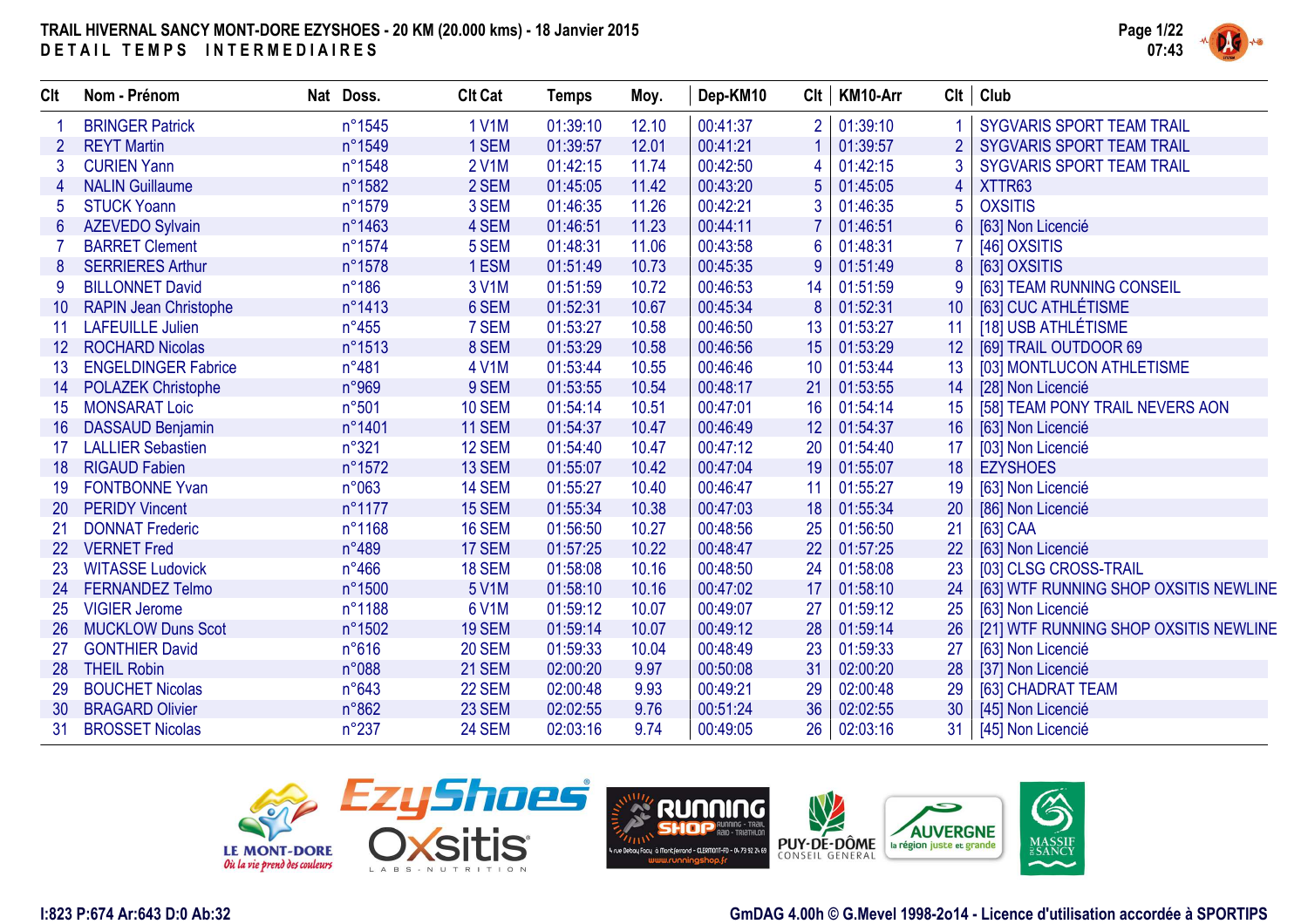

| Clt | Nom - Prénom                      | Nat Doss.      | <b>Clt Cat</b> | Temps    | Moy. | Dep-KM10 | Clt | KM10-Arr |    | Clt   Club                    |
|-----|-----------------------------------|----------------|----------------|----------|------|----------|-----|----------|----|-------------------------------|
| 32  | <b>CASTEL Benoit</b>              | n°1522         | 2 ESM          | 02:03:44 | 9.70 | 00:50:05 | 30  | 02:03:44 | 32 | [69] TRAIL OUTDOOR 69         |
| 33  | <b>MONTURET Christophe</b>        | $n^{\circ}537$ | <b>7 V1M</b>   | 02:04:22 | 9.65 | 00:50:19 | 32  | 02:04:22 | 33 | [63] Non Licencié             |
| 34  | <b>CAILLARD Vincent</b>           | n°301          | 25 SEM         | 02:04:31 | 9.64 | 00:51:48 | 41  | 02:04:31 | 34 | [45] Non Licencié             |
| 35  | <b>BESNARD Stephane</b>           | n°895          | <b>26 SEM</b>  | 02:05:24 | 9.57 | 00:51:44 | 39  | 02:05:24 | 35 | [15] Non Licencié             |
| 36  | <b>RIBOULET Cedric</b>            | n°1454         | 27 SEM         | 02:05:25 | 9.57 | 00:52:31 | 46  | 02:05:25 | 36 | [34] M2AM                     |
| 37  | <b>MARTIN SAINT LEON Philippe</b> | n°522          | 8 V1M          | 02:05:46 | 9.54 | 00:51:15 | 34  | 02:05:46 | 37 | [63] Non Licencié             |
| 38  | <b>BERTON Christophe</b>          | $n^{\circ}368$ | 9 V1M          | 02:05:52 | 9.53 | 00:51:51 | 43  | 02:05:52 | 38 | [86] TEAM SPORLAST RUNDUNK 86 |
| 39  | <b>AGUT Jean Christophe</b>       | n°1584         | <b>28 SEM</b>  | 02:06:09 | 9.51 | 00:51:29 | 37  | 02:06:09 | 39 | Non Licencié                  |
| 40  | <b>CAZENAVE Pierre</b>            | $n^{\circ}236$ | <b>29 SEM</b>  | 02:06:13 | 9.51 | 00:55:01 | 69  | 02:06:13 | 40 | [19] DONZENAC OXYGENE         |
| 41  | <b>BUTET Frank</b>                | $n^{\circ}244$ | <b>10 V1M</b>  | 02:06:16 | 9.50 | 00:50:49 | 33  | 02:06:16 | 41 | [37] CULTU RAIDS CONCEPT      |
| 42  | <b>SENECHAL Romuald</b>           | n°538          | <b>30 SEM</b>  | 02:06:29 | 9.49 | 00:53:02 | 49  | 02:06:29 | 42 | [37] T.C. JOUÉ LES TOURS      |
| 43  | <b>GUTIERREZ Simon</b>            | n°1479         | <b>11 V1M</b>  | 02:07:17 | 9.43 | 00:51:58 | 44  | 02:07:17 | 43 | [63] Non Licencié             |
| 44  | <b>NOBILI Marc</b>                | $n^{\circ}153$ | <b>12 V1M</b>  | 02:07:28 | 9.41 | 00:54:27 | 63  | 02:07:28 | 44 | [78] AS BAZAINVILLE           |
| 45  | <b>HACAN Antonin</b>              | $n^{\circ}178$ | <b>31 SEM</b>  | 02:07:49 | 9.39 | 00:51:46 | 40  | 02:07:49 | 45 | [18] US BERRY ATHLETISME      |
| 46  | <b>DUPUIS Romain</b>              | $n^{\circ}243$ | 32 SEM         | 02:08:04 | 9.37 | 00:53:46 | 55  | 02:08:04 | 46 | [03] Non Licencié             |
| 47  | <b>DUPUIS Antoine</b>             | n°901          | 33 SEM         | 02:08:17 | 9.35 | 00:53:02 | 48  | 02:08:17 | 47 | [63] Non Licencié             |
| 48  | <b>RODTS Jean-Luc</b>             | n°1202         | <b>1 V2M</b>   | 02:08:45 | 9.32 | 00:51:49 | 42  | 02:08:45 | 48 | [03] Non Licencié             |
| 49  | <b>TINAT Eric</b>                 | n°1134         | 2 V2M          | 02:08:53 | 9.31 | 00:55:35 | 73  | 02:08:53 | 49 | [18] Non Licencié             |
| 50  | <b>LAUTRETTE Baptiste</b>         | n°1089         | 3 ESM          | 02:08:53 | 9.31 | 00:51:23 | 35  | 02:08:53 | 50 | [45] Non Licencié             |
| 51  | <b>MARTIN Damien</b>              | n°843          | <b>34 SEM</b>  | 02:09:00 | 9.30 | 00:53:45 | 54  | 02:09:00 | 51 | [63] BEAUMONT ATHLÉTIQUE CLUB |
| 52  | <b>ROUX Gregory</b>               | n°514          | <b>35 SEM</b>  | 02:09:10 | 9.29 | 00:51:34 | 38  | 02:09:10 | 52 | [17] LA ROCHELLE TRIATHLON    |
| 53  | <b>MARTIN Thierry</b>             | n°1007         | <b>13 V1M</b>  | 02:09:20 | 9.28 | 00:54:29 | 64  | 02:09:20 | 53 | [58] MORVAN OXYGENE           |
| 54  | <b>BREANT Christophe</b>          | n°840          | <b>36 SEM</b>  | 02:09:52 | 9.24 | 00:53:42 | 53  | 02:09:52 | 54 | [15] Non Licencié             |
| 55  | SALAÜN-LACOSTE Jerome             | n°597          | 37 SEM         | 02:10:12 | 9.22 | 00:53:14 | 51  | 02:10:12 | 55 | [19] BRIVE LIMOUSIN TRIATHLON |
| 56  | <b>JULIA Francisco</b>            | $n^{\circ}705$ | <b>14 V1M</b>  | 02:10:49 | 9.17 | 00:54:14 | 58  | 02:10:49 | 56 | [13] Non Licencié             |
| 57  | <b>GAUTHIER Jerome</b>            | n°915          | <b>15 V1M</b>  | 02:11:00 | 9.16 | 00:54:54 | 68  | 02:11:00 | 57 | [63] Non Licencié             |
| 58  | <b>BAPT Laurent</b>               | n°1027         | <b>16 V1M</b>  | 02:11:30 | 9.13 | 00:54:45 | 67  | 02:11:30 | 58 | [63] Non Licencié             |
| 59  | <b>CORTHIER Christophe</b>        | n°1462         | <b>17 V1M</b>  | 02:11:31 | 9.12 | 00:53:57 | 56  | 02:11:31 | 59 | [37] CM TRI                   |
| 60  | <b>GAYET Frederic</b>             | $n^{\circ}704$ | <b>18 V1M</b>  | 02:11:46 | 9.11 | 00:52:57 | 47  | 02:11:46 | 60 | [03] Non Licencié             |
| -61 | <b>BAY Julien</b>                 | n°996          | <b>38 SEM</b>  | 02:11:50 | 9.10 | 00:55:41 | 74  | 02:11:50 | 61 | [63] Non Licencié             |
| 62  | <b>ERNOULT Stephane</b>           | n°927          | <b>19 V1M</b>  | 02:11:51 | 9.10 | 00:56:10 | 81  | 02:11:51 |    | 62 [63] RCC                   |



**GmDAG 4.00h © G.Mevel 1998-2o14 - Licence d'utilisation accordée à SPORTIPS**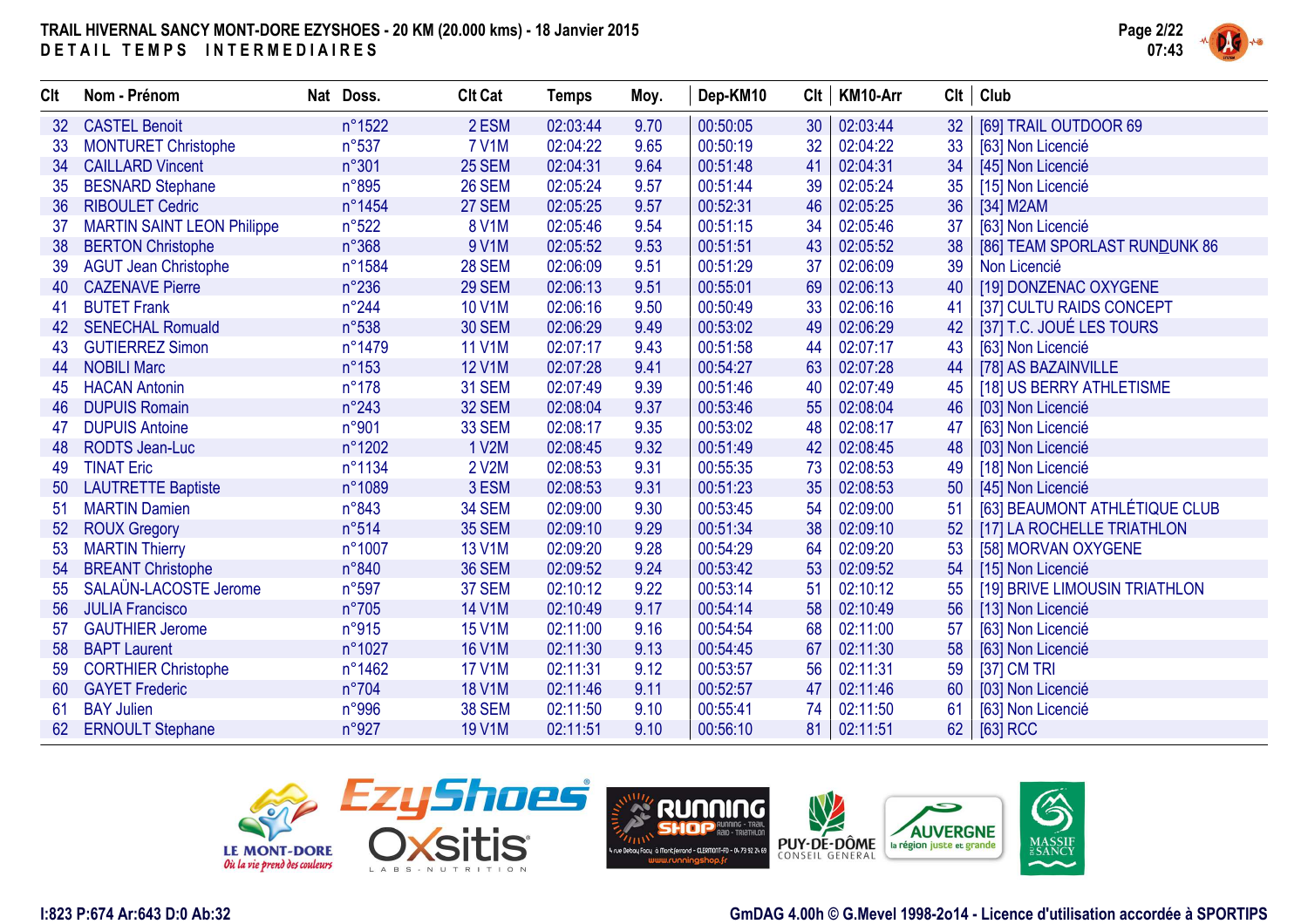

| Clt | Nom - Prénom                     | Nat Doss.       | <b>Clt Cat</b> | <b>Temps</b> | Moy. | Dep-KM10 | Clt | KM10-Arr | Clt | Club                                  |
|-----|----------------------------------|-----------------|----------------|--------------|------|----------|-----|----------|-----|---------------------------------------|
| 63  | <b>GERBAUD Fabien</b>            | n°940           | 20 V1M         | 02:11:54     | 9.10 | 00:54:26 | 62  | 02:11:54 | 63  | [37] Non Licencié                     |
| 64  | <b>GIRARD Eric</b>               | n°1066          | 21 V1M         | 02:11:56     | 9.10 | 00:54:22 | 60  | 02:11:56 | 64  | [86] Non Licencié                     |
| 65  | <b>BARBOT Nicolas</b>            | n°1412          | <b>39 SEM</b>  | 02:11:58     | 9.09 | 00:54:23 | 61  | 02:11:58 | 65  | [86] Non Licencié                     |
| 66  | <b>VIGIER Marlene</b>            | n°083           | 1 SEF          | 02:11:58     | 9.09 | 00:53:26 | 52  | 02:11:58 | 66  | [15] RUNNING SHOP                     |
| 67  | <b>SOARES Sylvain</b>            | n°903           | 40 SEM         | 02:12:31     | 9.06 | 00:54:43 | 66  | 02:12:31 | 67  | [63] Non Licencié                     |
| 68  | <b>PHILIPPE Didier</b>           | n°561           | <b>22 V1M</b>  | 02:12:34     | 9.05 | 00:58:07 | 105 | 02:12:34 | 68  | [19] DONZENAC OXYGENE                 |
| 69  | <b>FAVIER Stephane</b>           | n°1501          | 41 SEM         | 02:12:51     | 9.03 | 00:55:58 | 77  | 02:12:51 | 69  | [63] WTF RUNNING SHOP OXSITIS NEWLINE |
| 70  | <b>POUDEROUX Cecile</b>          | n°1531          | 2 SEF          | 02:12:52     | 9.03 | 00:58:08 | 107 | 02:12:52 | 70  | [15] TEAM UTPMA TOM 15                |
| 71  | <b>FONTILLE Philippe</b>         | n°629           | 3 V2M          | 02:12:53     | 9.03 | 00:57:36 | 101 | 02:12:53 | 71  | [63] Non Licencié                     |
| 72  | <b>SARTEGOU Nicolas</b>          | $n^{\circ}283$  | 23 V1M         | 02:13:03     | 9.02 | 00:55:09 | 71  | 02:13:03 | 72  | [63] Non Licencié                     |
| 73  | <b>JOURJON Antoine</b>           | n°892           | 42 SEM         | 02:13:04     | 9.02 | 00:57:12 | 95  | 02:13:04 | 73  | [63] Non Licencié                     |
| 74  | <b>DESCHAMPS Nicolas</b>         | $n^{\circ}$ 196 | 43 SEM         | 02:13:12     | 9.01 | 01:00:02 | 127 | 02:13:12 | 74  | [45] ASFAS TRIATHLON                  |
| 75  | <b>TIXIER Valerie</b>            | n°1456          | 1 V1F          | 02:13:17     | 9.00 | 00:56:59 | 92  | 02:13:17 | 75  | [34] TEAM TEMPS COURSE RAIDLIGHT      |
| 76  | <b>BARTHELEMY Patrice</b>        | n°946           | 44 SEM         | 02:13:54     | 8.96 | 00:58:16 | 108 | 02:13:54 | 76  | [63] Non Licencié                     |
| 77  | <b>LACAILLE Valentin</b>         | $n^{\circ}249$  | 4 ESM          | 02:14:01     | 8.95 | 00:55:51 | 75  | 02:14:01 | 77  | <b>TREK TOURS ENDURANCE</b>           |
| 78  | <b>PROVOST Olivier</b>           | $n^{\circ}203$  | 45 SEM         | 02:14:17     | 8.94 | 00:56:31 | 87  | 02:14:17 | 78  | [86] Non Licencié                     |
| 79  | <b>LEYBROS Anthony</b>           | n°1580          | <b>46 SEM</b>  | 02:14:19     | 8.94 | 00:56:31 | 86  | 02:14:19 | 79  | Non Licencié                          |
| 80  | <b>FOUILLET Franck</b>           | $n^{\circ}136$  | 4 V2M          | 02:14:25     | 8.93 | 00:54:40 | 65  | 02:14:25 | 80  | [16] Non Licencié                     |
| 81  | <b>MAGNE Ludovic</b>             | $n^{\circ}717$  | 47 SEM         | 02:14:32     | 8.92 | 00:57:15 | 96  | 02:14:32 | 81  | [15] CO VOIE DE L ECIR                |
| 82  | <b>RODRIGUES Esrrael</b>         | n°850           | 48 SEM         | 02:14:43     | 8.91 | 00:56:02 | 79  | 02:14:43 | 82  | [63] Non Licencié                     |
| 83  | <b>FRANCOIS Téo</b>              | n°1307          | 1 JUM          | 02:15:03     | 8.89 | 00:56:03 | 80  | 02:15:03 | 83  | [37] TOURS'N AVENTURE                 |
| 84  | <b>BERTHELLEMY Dominique</b>     | n°1074          | 2 V1F          | 02:15:24     | 8.86 | 00:56:32 | 88  | 02:15:24 | 84  | [86] LENCLOITRE JC 86                 |
| 85  | <b>MESANGE Jean Charles</b>      | n°661           | 49 SEM         | 02:15:31     | 8.86 | 00:57:28 | 99  | 02:15:31 | 85  | [72] Non Licencié                     |
| 86  | <b>MARGAINE Nicolas</b>          | n°1557          | <b>50 SEM</b>  | 02:15:39     | 8.85 | 00:59:06 | 120 | 02:15:39 | 86  | <b>SYGVARIS SPORT TEAM TRAIL</b>      |
| 87  | <b>BEAUFILS Alexandre</b>        | $n^{\circ}476$  | 5 ESM          | 02:15:46     | 8.84 | 00:54:09 | 57  | 02:15:46 | 87  | [24] PERIGUEUX RUNNING                |
| 88  | <b>GELY Alexandre</b>            | n°884           | <b>51 SEM</b>  | 02:15:47     | 8.84 | 00:53:08 | 50  | 02:15:47 | 88  | [86] Non Licencié                     |
| 89  | <b>DUCHATEAU Pascal</b>          | n°332           | 24 V1M         | 02:15:47     | 8.84 | 00:58:36 | 113 | 02:15:47 | 89  | [78] XTREM RUNNING TRAIL              |
| 90  | <b>BERRUET PHILIPPE Philippe</b> | $n^{\circ}111$  | 25 V1M         | 02:16:24     | 8.80 | 00:57:44 | 103 | 02:16:24 | 90  | [63] Non Licencié                     |
| 91  | <b>BLONDEL Christian</b>         | n°1076          | 26 V1M         | 02:16:32     | 8.79 | 00:55:54 | 76  | 02:16:32 | 91  | [19] Non Licencié                     |
| 92  | <b>CHAZOTTES Mathieu</b>         | n°1449          | <b>52 SEM</b>  | 02:16:47     | 8.77 | 00:52:14 | 45  | 02:16:47 | 92  | [69] TRAIL OUTDOOR 69                 |
| 93  | <b>BOUILLAC Franck</b>           | n°1362          | <b>27 V1M</b>  | 02:17:47     | 8.71 | 00:56:23 | 83  | 02:17:47 | 93  | [86] Non Licencié                     |



**AUVERGNE** 

6

MASSIF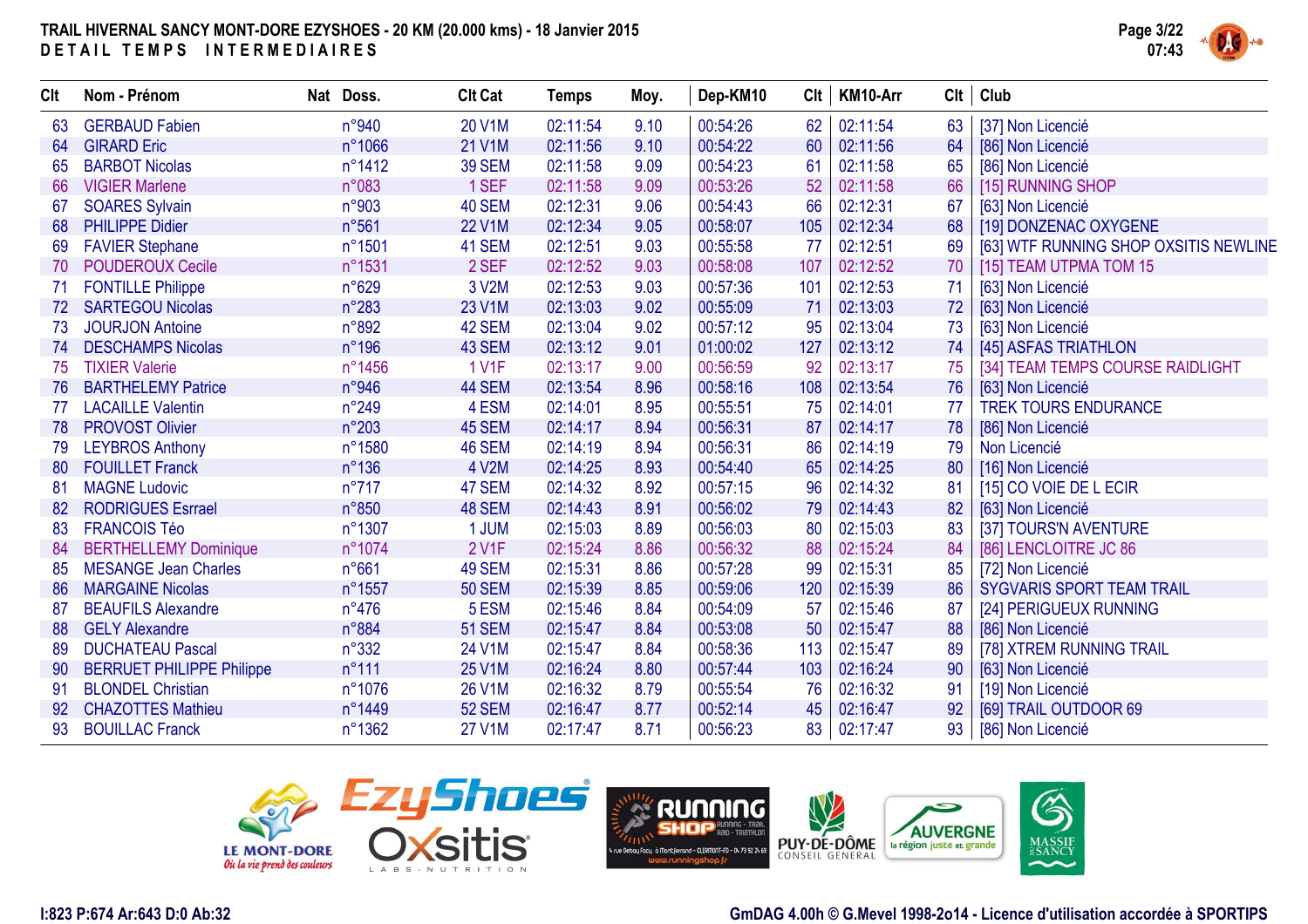

| <b>CIt</b>       | Nom - Prénom                | Nat Doss.       | <b>Clt Cat</b> | <b>Temps</b> | Moy. | Dep-KM10 | Clt | KM10-Arr | <b>CIt</b> | Club                               |
|------------------|-----------------------------|-----------------|----------------|--------------|------|----------|-----|----------|------------|------------------------------------|
| 94               | <b>GRANGEMAR Elric</b>      | n°582           | <b>53 SEM</b>  | 02:17:50     | 8.71 | 00:54:17 | 59  | 02:17:50 | 94         | [63] Non Licencié                  |
| 95               | <b>PROUST Philippe</b>      | n°043           | 28 V1M         | 02:18:01     | 8.69 | 00:55:59 | 78  | 02:18:01 | 95         | [37] TREK TOURS ENDURANCE          |
| 96               | <b>BENIGAUD Didier</b>      | n°1063          | 29 V1M         | 02:18:04     | 8.69 | 00:59:02 | 118 | 02:18:04 | 96         | [03] Non Licencié                  |
| 97               | <b>LABED Luc</b>            | $n^{\circ}442$  | 6 ESM          | 02:18:06     | 8.69 | 00:56:43 | 90  | 02:18:06 | 97         | [23] CO KM 42 SAINT JUST LE MARTEL |
| 98               | <b>AGARD Olivier</b>        | n°1174          | 5 V2M          | 02:18:13     | 8.68 | 00:58:02 | 104 | 02:18:13 | 98         | [63] ASM                           |
| 99               | <b>GOETZ Stéphane</b>       | n°692           | <b>54 SEM</b>  | 02:18:21     | 8.67 | 00:56:50 | 91  | 02:18:21 | 99         | [49] Non Licencié                  |
| 100 <sub>1</sub> | <b>DUFOUR Laurent</b>       | n°932           | 30 V1M         | 02:18:23     | 8.67 | 00:58:17 | 109 | 02:18:23 | 100        | [36] LB CHATEAUROUX                |
| 101              | <b>CAZALS Xavier</b>        | $n^{\circ}492$  | <b>55 SEM</b>  | 02:18:40     | 8.65 | 00:58:32 | 111 | 02:18:40 | 101        | [33] Non Licencié                  |
|                  | 102 ARMAND Thierry          | $n^{\circ}417$  | 31 V1M         | 02:18:43     | 8.65 | 00:56:27 | 84  | 02:18:43 | 102        | [63] Non Licencié                  |
| 103              | <b>MERCIER Fabrice</b>      | n°638           | 32 V1M         | 02:18:50     | 8.64 | 00:57:05 | 94  | 02:18:50 | 103        | [63] CEYRAT                        |
|                  | 104 MASSOULLIÉ Grégoire     | n°047           | <b>56 SEM</b>  | 02:18:52     | 8.64 | 00:59:18 | 123 | 02:18:52 | 104        | [63] Non Licencié                  |
|                  | 105 LAPORTE Fabrice         | n°1317          | 33 V1M         | 02:19:12     | 8.62 | 00:56:35 | 89  | 02:19:12 | 105        | [63] Non Licencié                  |
| 106              | <b>AUGENDRE Catherine</b>   | n°1458          | 3 V1F          | 02:19:28     | 8.60 | 00:57:27 | 98  | 02:19:28 | 106        | [36] Non Licencié                  |
| 107              | <b>BORNAREL Magaly</b>      | $n^{\circ}796$  | 4 V1F          | 02:20:13     | 8.56 | 01:01:02 | 148 | 02:20:13 | 107        | [38] CS BOURGOIN JALLIEU           |
|                  | 108 BERTHOULE Pascal        | n°1144          | <b>57 SEM</b>  | 02:20:17     | 8.56 | 00:57:37 | 102 | 02:20:17 | 108        | [63] ETOILE DES MONTAGNES          |
|                  | 109 LOUVIOT Philippe        | n°869           | 34 V1M         | 02:20:21     | 8.55 | 00:58:56 | 116 | 02:20:21 | 109        | [36] LB CHATEAUROUX                |
|                  | 110 BIGNET Christian        | n°628           | 35 V1M         | 02:20:45     | 8.53 | 01:00:41 | 141 | 02:20:45 | 110        | [23] Non Licencié                  |
| 111              | <b>SIMONNET Franck</b>      | $n^{\circ}159$  | 36 V1M         | 02:20:46     | 8.53 | 00:58:27 | 110 | 02:20:46 | 111        | [86] Non Licencié                  |
|                  | 112 AVRILLON Nicolas        | n°1284          | 37 V1M         | 02:21:09     | 8.50 | 00:58:51 | 115 | 02:21:09 | 112        | [63] Non Licencié                  |
|                  | 113 DEFOSSE Franck          | $n^{\circ}854$  | <b>58 SEM</b>  | 02:21:33     | 8.48 | 01:00:35 | 136 | 02:21:33 | 113        | [92] Non Licencié                  |
|                  | 114 OMASSON Stéphane        | n°633           | 38 V1M         | 02:21:42     | 8.47 | 01:00:26 | 132 | 02:21:42 | 114        | [37] Non Licencié                  |
|                  | 115 CHEVILLE François       | $n^{\circ}$ 193 | 39 V1M         | 02:21:58     | 8.45 | 00:59:10 | 122 | 02:21:58 | 115        | [63] Non Licencié                  |
|                  | 116 GILBERT Arnaud          | n°1343          | 40 V1M         | 02:21:59     | 8.45 | 00:57:34 | 100 | 02:21:59 | 116        | [63] Non Licencié                  |
| 117              | <b>RIDEAU Florian</b>       | n°1159          | <b>59 SEM</b>  | 02:22:00     | 8.45 | 00:59:59 | 126 | 02:22:00 | 117        | [33] Non Licencié                  |
|                  | 118 BEAUFILS Alain          | $n^{\circ}474$  | 6 V2M          | 02:22:23     | 8.43 | 01:00:57 | 146 | 02:22:23 | 118        | [24] PERIGUEUX RUNNING             |
|                  | 119 GUTIERREZ Jean Manuel   | n°1475          | 41 V1M         | 02:22:30     | 8.42 | 00:57:04 | 93  | 02:22:30 | 119        | [63] Non Licencié                  |
| 120 <sub>1</sub> | <b>MIMOUN Sam</b>           | n°1583          | 60 SEM         | 02:23:31     | 8.36 | 00:59:58 | 125 | 02:23:31 | 120        | [86] Non Licencié                  |
| 121              | <b>JOHANNOT Jean Claude</b> | n°511           | 1 V3M          | 02:23:35     | 8.36 | 01:00:36 | 137 | 02:23:35 | 121        | [36] Non Licencié                  |
|                  | 122 KEMENY Stephan          | n°1407          | 61 SEM         | 02:23:59     | 8.33 | 01:00:17 | 130 | 02:23:59 | 122        | [63] Non Licencié                  |
| 123              | <b>GOSSET Sylvain</b>       | n°1266          | 62 SEM         | 02:24:00     | 8.33 | 01:02:02 | 161 | 02:24:00 | 123        | [58] Non Licencié                  |
|                  | 124 MAILLARD Nicolas        | n°004           | 63 SEM         | 02:24:05     | 8.33 | 01:02:15 | 165 | 02:24:05 |            | 124   [27] RAIDLIGHT               |





#### **I:823 P:674 Ar:643 D:0 Ab:32**

#### **GmDAG 4.00h © G.Mevel 1998-2o14 - Licence d'utilisation accordée à SPORTIPS**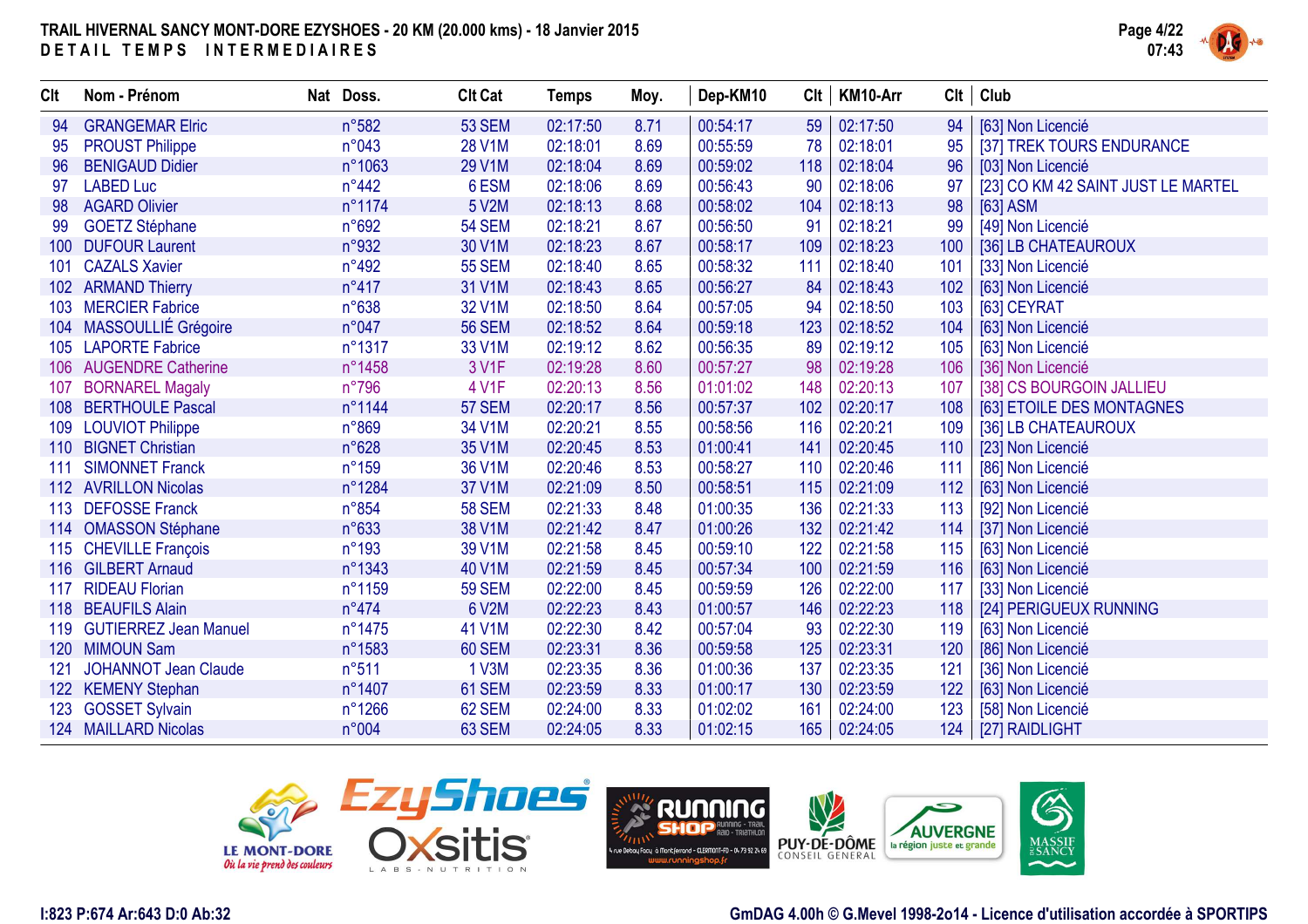

| Clt              | Nom - Prénom              | Nat Doss.      | <b>Clt Cat</b> | <b>Temps</b> | Moy. | Dep-KM10 | Clt | KM10-Arr | Clt | Club                     |
|------------------|---------------------------|----------------|----------------|--------------|------|----------|-----|----------|-----|--------------------------|
|                  | 125 PERDREAU Laurent      | $n^{\circ}167$ | 42 V1M         | 02:24:20     | 8.31 | 00:58:47 | 114 | 02:24:20 | 125 | [37] Non Licencié        |
|                  | 126 CHATAIN Cedric        | $n^{\circ}189$ | 64 SEM         | 02:24:24     | 8.31 | 01:00:54 | 145 | 02:24:24 | 126 | [63] Non Licencié        |
| 127              | <b>LEGUILLIER Francis</b> | n°835          | <b>7 V2M</b>   | 02:24:47     | 8.29 | 01:00:23 | 131 | 02:24:47 | 127 | [16] G2A                 |
|                  | 128 MATHIEU Stéphane      | n°1570         | 43 V1M         | 02:24:50     | 8.29 | 01:00:46 | 143 | 02:24:50 | 128 | [63] CHOUCAS             |
| 129              | <b>FAURE Samuel</b>       | $n^{\circ}636$ | <b>65 SEM</b>  | 02:24:50     | 8.29 | 01:04:03 | 179 | 02:24:50 | 129 | [03] Non Licencié        |
| 130 <sub>1</sub> | <b>PATTIER Christian</b>  | n°987          | 8 V2M          | 02:25:20     | 8.26 | 01:01:12 | 150 | 02:25:20 | 130 | [36] LB CHATEAUROUX      |
| 131              | <b>BIRDSALL Mark</b>      | n°1562         | <b>66 SEM</b>  | 02:26:02     | 8.22 | 01:01:32 | 156 | 02:26:02 | 131 | <b>EZYSHOES</b>          |
|                  | 132 DUCAT Eric            | n°1564         | 44 V1M         | 02:26:04     | 8.22 | 01:01:19 | 154 | 02:26:04 | 132 | <b>EZYSHOES</b>          |
|                  | 133 COTTIN Pascal         | n°1024         | 67 SEM         | 02:26:08     | 8.21 | 01:00:27 | 133 | 02:26:08 | 133 | [49] Non Licencié        |
|                  | 134 CROQ Kevin            | $n^{\circ}451$ | <b>68 SEM</b>  | 02:26:25     | 8.20 | 01:02:06 | 163 | 02:26:25 | 134 | [63] Non Licencié        |
|                  | 135 MROZICKI Fred         | n°870          | <b>69 SEM</b>  | 02:26:33     | 8.19 | 00:58:57 | 117 | 02:26:33 | 135 | [03] Non Licencié        |
|                  | 136 DORVAL-BORY Marie     | n°1421         | 3 SEF          | 02:26:36     | 8.19 | 01:01:16 | 152 | 02:26:36 | 136 | [24] CAB ATHLETISME      |
| 137              | <b>PERRET Remy</b>        | n°1521         | <b>70 SEM</b>  | 02:26:52     | 8.17 | 01:06:50 | 232 | 02:26:52 | 137 | [69] TRAIL OUTDOOR 69    |
| 138              | <b>CASATI Arnould</b>     | n°953          | <b>71 SEM</b>  | 02:26:55     | 8.17 | 01:00:43 | 142 | 02:26:55 | 138 | [63] Non Licencié        |
| 139              | <b>WELZBACHER Audrey</b>  | n°967          | 5 V1F          | 02:26:55     | 8.17 | 01:03:32 | 177 | 02:26:55 | 139 | [63] USAM CLERMONT       |
|                  | 140 ANTOINE Aymeric       | n°974          | <b>72 SEM</b>  | 02:27:00     | 8.16 | 00:59:26 | 124 | 02:27:00 | 140 | [75] Non Licencié        |
| 141              | <b>CHARBONNEL Richard</b> | n°1250         | 45 V1M         | 02:27:03     | 8.16 | 01:04:15 | 181 | 02:27:03 | 141 | [15] CO VOIE DE L ECIR   |
|                  | 142 COSTE Catherine       | $n^{\circ}271$ | 6 V1F          | 02:27:04     | 8.16 | 01:05:09 | 201 | 02:27:04 | 142 | $[03]$ EAMYA             |
| 143              | <b>PERRET Richard</b>     | $n^{\circ}846$ | 9 V2M          | 02:27:08     | 8.16 | 01:02:37 | 166 | 02:27:08 | 143 | [63] PUISSANCE 3 COURNON |
|                  | 144 COURBOT Thibault      | n°1524         | <b>73 SEM</b>  | 02:27:14     | 8.15 | 01:00:15 | 129 | 02:27:14 | 144 | [69] TRAIL OUTDOOR 69    |
| 145              | <b>ROCHER Jean Michel</b> | n°1493         | <b>10 V2M</b>  | 02:27:22     | 8.14 | 00:58:32 | 112 | 02:27:22 | 145 | [86] BIPEDES DE ST CYR   |
| 146              | <b>BREL Sebastien</b>     | $n^{\circ}151$ | <b>74 SEM</b>  | 02:27:28     | 8.14 | 01:01:13 | 151 | 02:27:28 | 146 | [03] Non Licencié        |
| 147              | <b>CHAUVEAU Joel</b>      | n°1139         | <b>11 V2M</b>  | 02:27:35     | 8.13 | 01:00:39 | 139 | 02:27:35 | 147 | [28] CHARTRES VERTICAL   |
| 148              | <b>LIANDRAT Pascal</b>    | $n^{\circ}213$ | <b>75 SEM</b>  | 02:27:49     | 8.12 | 01:06:06 | 217 | 02:27:49 | 148 | [63] Non Licencié        |
|                  | 149 MARGIEWES Sylvain     | $n^{\circ}536$ | <b>76 SEM</b>  | 02:27:59     | 8.11 | 01:02:05 | 162 | 02:27:59 | 149 | [63] Non Licencié        |
|                  | 150 GUELTAS Guillaume     | $n^{\circ}139$ | 77 SEM         | 02:28:01     | 8.11 | 01:07:56 | 252 | 02:28:01 | 150 | [44] CAP ENDURANCE       |
| 151              | <b>LAURETTE William</b>   | n°1090         | 46 V1M         | 02:28:06     | 8.10 | 01:00:38 | 138 | 02:28:06 | 151 | [86] LENCLOITRE JC 86    |
|                  | 152 SUDRE Delphine        | $n^{\circ}242$ | <b>7 V1F</b>   | 02:28:24     | 8.09 | 01:00:14 | 128 | 02:28:24 | 152 | [37] CULTU RAIDS CONCEPT |
|                  | 153 BUSE Yan              | $n^{\circ}306$ | 47 V1M         | 02:28:24     | 8.09 | 01:01:53 | 160 | 02:28:24 | 153 | [78] XTREM RUNNING TRAIL |
|                  | 154 POISSONNIER Francois  | n°837          | 2 V3M          | 02:28:25     | 8.09 | 01:03:28 | 175 | 02:28:25 | 154 | [63] Non Licencié        |
|                  | 155 DAVIAUD Jean Pierre   | $n^{\circ}273$ | <b>12 V2M</b>  | 02:28:39     | 8.07 | 00:58:08 | 106 | 02:28:39 |     | 155   [37] Non Licencié  |

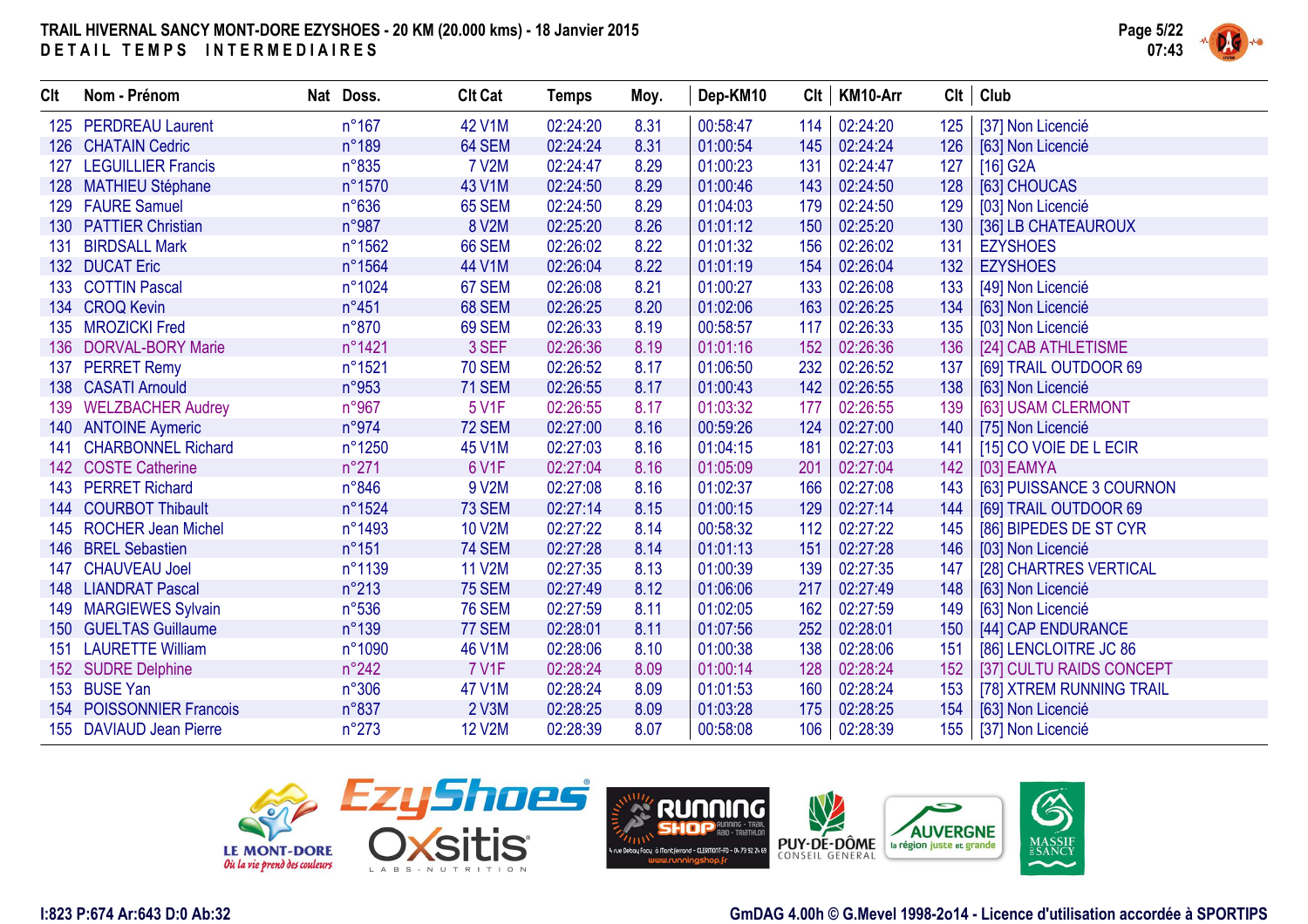

| <b>Clt</b> | Nom - Prénom              | Nat Doss.      | <b>Clt Cat</b> | <b>Temps</b> | Moy. | Dep-KM10 | Clt | KM10-Arr | Clt | Club                     |
|------------|---------------------------|----------------|----------------|--------------|------|----------|-----|----------|-----|--------------------------|
| 156        | <b>CHINAUD Jordi</b>      | n°652          | <b>78 SEM</b>  | 02:28:44     | 8.07 | 01:01:10 | 149 | 02:28:44 | 156 | [31] Non Licencié        |
| 157        | <b>SOUDAN Christophe</b>  | $n^{\circ}406$ | <b>79 SEM</b>  | 02:28:49     | 8.06 | 01:01:22 | 155 | 02:28:49 | 157 | [03] Non Licencié        |
|            | 158 GEORGES Mathilde      | n°1039         | 4 SEF          | 02:28:52     | 8.06 | 01:03:01 | 170 | 02:28:52 | 158 | [45] Non Licencié        |
|            | 159 AUCLIN Franck         | n°1211         | <b>80 SEM</b>  | 02:28:52     | 8.06 | 01:03:02 | 171 | 02:28:52 | 159 | [41] Non Licencié        |
| 160        | <b>AFONSO Philippe</b>    | n°1348         | 48 V1M         | 02:29:59     | 8.00 | 01:04:39 | 186 | 02:29:59 | 160 | [37] CULTU RAIDS CONCEPT |
| 161        | <b>NICON Fabrice</b>      | n°011          | <b>81 SEM</b>  | 02:30:00     | 8.00 | 00:57:24 | 97  | 02:30:00 | 161 | [12] Non Licencié        |
|            | 162 CHANY Julien          | n°1279         | <b>82 SEM</b>  | 02:30:04     | 8.00 | 01:06:16 | 222 | 02:30:04 | 162 | [63] Non Licencié        |
|            | 163 VIOLAMER Pascal       | $n^{\circ}290$ | 49 V1M         | 02:30:06     | 7.99 | 01:04:13 | 180 | 02:30:06 | 163 | [37] CULTU RAIDS CONCEPT |
|            | 164 MONGHAL Thomas        | n°548          | 83 SEM         | 02:30:10     | 7.99 | 01:01:43 | 158 | 02:30:10 | 164 | [63] Non Licencié        |
| 165        | <b>TORRENT Cedric</b>     | n°1365         | 84 SEM         | 02:30:16     | 7.99 | 01:04:29 | 183 | 02:30:16 | 165 | [23] SAM GUERET          |
| 166        | <b>CERCY Jean-Louis</b>   | $n^{\circ}294$ | 3 V3M          | 02:30:17     | 7.99 | 01:00:58 | 147 | 02:30:17 | 166 | [63] Non Licencié        |
| 167        | <b>GUET Jerome</b>        | $n^{\circ}346$ | 50 V1M         | 02:30:19     | 7.98 | 01:00:32 | 135 | 02:30:19 | 167 | [28] Non Licencié        |
| 168        | <b>JULLICH Remy</b>       | $n^{\circ}795$ | <b>85 SEM</b>  | 02:30:36     | 7.97 | 00:56:28 | 85  | 02:30:36 | 168 | [37] Non Licencié        |
| 169        | <b>EYHARTS Thomas</b>     | n°640          | <b>86 SEM</b>  | 02:30:53     | 7.95 | 01:06:13 | 221 | 02:30:53 | 169 | [33] Non Licencié        |
| 170        | <b>CHASSERAY Olivier</b>  | n°1000         | 51 V1M         | 02:30:55     | 7.95 | 01:01:36 | 157 | 02:30:55 | 170 | [36] LB CHATEAUROUX      |
| 171        | <b>BERGAUD Bertrand</b>   | n°1374         | 52 V1M         | 02:31:00     | 7.95 | 01:00:41 | 140 | 02:31:00 | 171 | [87] Non Licencié        |
| 172        | <b>MAUVIGNIER Thierry</b> | n°1345         | 13 V2M         | 02:31:06     | 7.94 | 01:02:08 | 164 | 02:31:06 | 172 | [86] Non Licencié        |
| 173        | <b>PEIGNOT Julien</b>     | n°917          | 87 SEM         | 02:31:27     | 7.92 | 01:01:17 | 153 | 02:31:27 | 173 | [63] YOXTEAM             |
| 174        | <b>ROUX Raphael</b>       | n°1081         | 53 V1M         | 02:31:34     | 7.92 | 01:06:00 | 215 | 02:31:34 | 174 | [03] Non Licencié        |
| 175        | <b>INOCENCIO Marie</b>    | n°961          | 5 SEF          | 02:31:39     | 7.91 | 01:05:20 | 204 | 02:31:39 | 175 | [63] Non Licencié        |
|            | 176 BAYLE Pascale         | n°1560         | 8 V1F          | 02:32:17     | 7.88 | 01:04:59 | 198 | 02:32:17 | 176 | <b>EZYSHOES</b>          |
| 177        | <b>BLANCHE Gaelle</b>     | n°1273         | 6 SEF          | 02:32:24     | 7.87 | 01:02:51 | 168 | 02:32:24 | 177 | [45] Non Licencié        |
|            | 178 BOCH Romaric          | n°1176         | <b>88 SEM</b>  | 02:32:25     | 7.87 | 01:04:46 | 188 | 02:32:25 | 178 | [36] Non Licencié        |
| 179        | <b>MALLERET Olivier</b>   | $n^{\circ}267$ | 54 V1M         | 02:32:39     | 7.86 | 01:07:04 | 236 | 02:32:39 | 179 | [37] Non Licencié        |
| 180        | <b>EMBERGER Nicolas</b>   | n°613          | <b>89 SEM</b>  | 02:33:10     | 7.83 | 00:59:05 | 119 | 02:33:10 | 180 | [03] AC TREVOL           |
| 181        | <b>ZAGHET Thierry</b>     | n°005          | <b>14 V2M</b>  | 02:33:16     | 7.83 | 00:59:06 | 121 | 02:33:16 | 181 | [58] EAMYA               |
|            | 182 LOCUSSOL Francois     | n°966          | <b>90 SEM</b>  | 02:33:32     | 7.82 | 01:06:39 | 229 | 02:33:32 | 182 | [63] Non Licencié        |
| 183        | <b>AVON Ludovic</b>       | n°1334         | <b>91 SEM</b>  | 02:33:39     | 7.81 | 01:04:52 | 194 | 02:33:39 | 183 | [87] Non Licencié        |
| 184        | <b>MARQUES Christophe</b> | $n^{\circ}637$ | <b>92 SEM</b>  | 02:33:42     | 7.81 | 01:05:24 | 206 | 02:33:42 | 184 | [63] CEYRAT              |
|            | 185 BARBEY Christophe     | $n^{\circ}248$ | 55 V1M         | 02:33:51     | 7.80 | 01:05:20 | 203 | 02:33:51 | 185 | [37] Non Licencié        |
|            | 186 CHASSAING Fabrice     | n°388          | 56 V1M         | 02:34:16     | 7.78 | 01:06:32 | 226 | 02:34:16 | 186 | [63] FOULÉES MEZELLOISES |



**GmDAG 4.00h © G.Mevel 1998-2o14 - Licence d'utilisation accordée à SPORTIPS**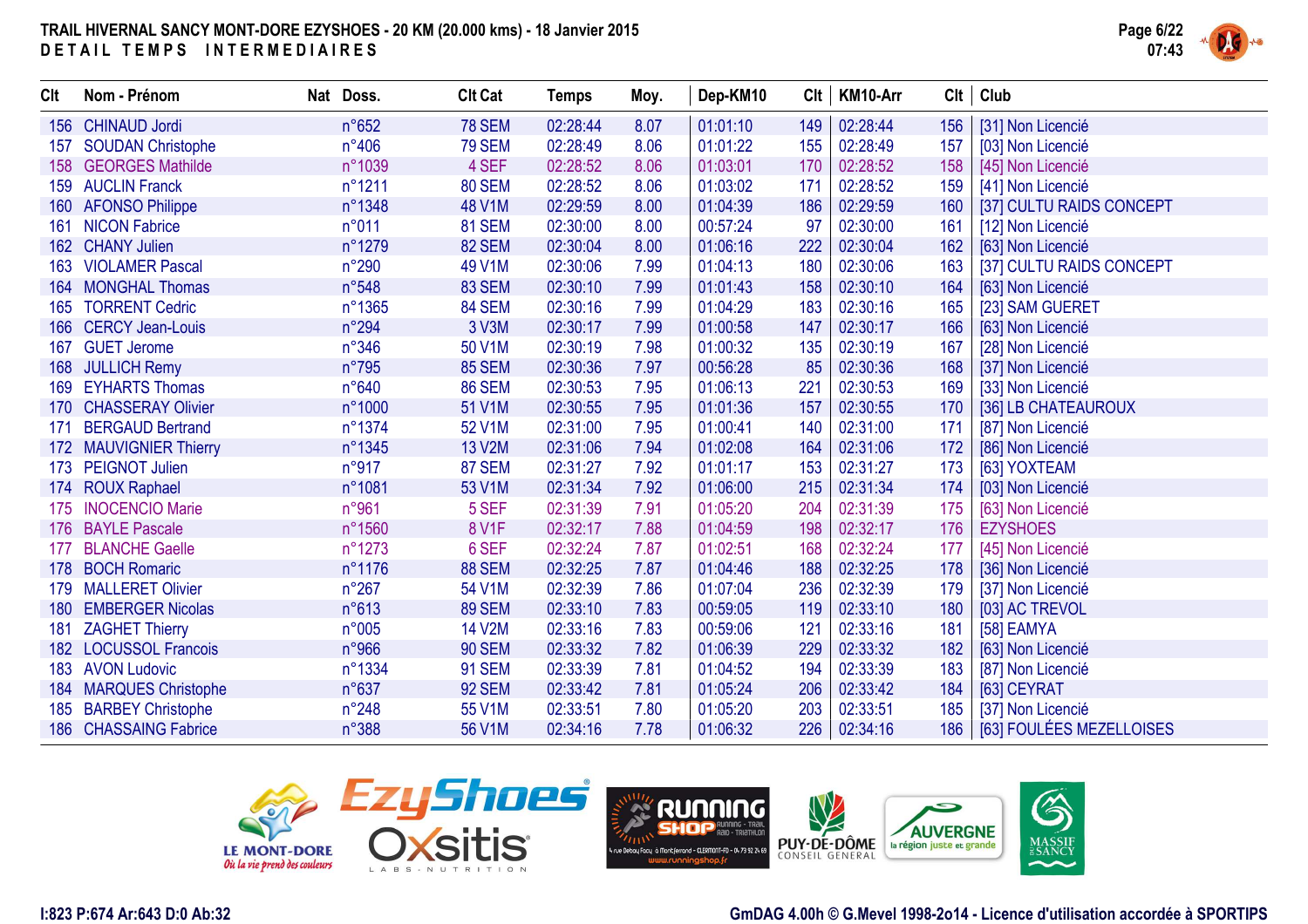

| <b>Clt</b> | Nom - Prénom                   | Nat Doss.      | <b>Clt Cat</b> | Temps    | Moy. | Dep-KM10 | Clt | KM10-Arr | Clt | Club                           |
|------------|--------------------------------|----------------|----------------|----------|------|----------|-----|----------|-----|--------------------------------|
| 187        | <b>HAUTEMAYOU Hervé</b>        | $n^{\circ}452$ | 57 V1M         | 02:34:16 | 7.78 | 01:06:32 | 227 | 02:34:16 | 187 | [63] Non Licencié              |
| 188        | <b>BOURREAU Lorris</b>         | $n^{\circ}253$ | <b>93 SEM</b>  | 02:34:17 | 7.78 | 01:05:19 | 202 | 02:34:17 | 188 | [37] Non Licencié              |
| 189        | <b>LABETOULE Sophie</b>        | n°1274         | 7 SEF          | 02:34:24 | 7.77 | 01:04:32 | 184 | 02:34:24 | 189 | [74] Non Licencié              |
| 190        | <b>ROBERT Philippe</b>         | n°1542         | <b>15 V2M</b>  | 02:34:27 | 7.77 | 01:00:50 | 144 | 02:34:27 | 190 | [63] Non Licencié              |
| 191        | <b>JULLICH Martin</b>          | n°943          | <b>94 SEM</b>  | 02:34:28 | 7.77 | 01:04:49 | 191 | 02:34:28 | 191 | [28] Non Licencié              |
| 192        | <b>JARANTON Fabrice</b>        | n°1484         | 58 V1M         | 02:34:43 | 7.76 | 01:05:37 | 212 | 02:34:43 | 192 | [63] Non Licencié              |
| 193        | <b>FAYEMENDY Nicolas David</b> | n°1062         | <b>95 SEM</b>  | 02:34:45 | 7.76 | 01:04:50 | 192 | 02:34:45 | 193 | [87] Non Licencié              |
| 194        | <b>BARBOUX Michael</b>         | $n^{\circ}567$ | 59 V1M         | 02:34:49 | 7.75 | 01:11:17 | 305 | 02:34:49 | 194 | [41] Non Licencié              |
| 195        | <b>MESSIANT Frederic</b>       | n°1242         | 60 V1M         | 02:34:53 | 7.75 | 01:04:20 | 182 | 02:34:53 | 195 | [19] Non Licencié              |
| 196        | <b>MASSACRIER Laurent</b>      | n°1187         | 61 V1M         | 02:34:57 | 7.75 | 01:04:58 | 196 | 02:34:57 | 196 | [63] Non Licencié              |
| 197        | <b>TRANNOY Fabian</b>          | n°859          | <b>96 SEM</b>  | 02:35:12 | 7.73 | 01:07:25 | 243 | 02:35:12 | 197 | [37] Non Licencié              |
| 198        | <b>ETIENNE Marie Aude</b>      | n°923          | 9 V1F          | 02:35:26 | 7.72 | 01:06:16 | 223 | 02:35:26 | 198 | [28] Non Licencié              |
| 199        | <b>BREUIL BOSDURE Francis</b>  | n°093          | 62 V1M         | 02:35:27 | 7.72 | 01:01:48 | 159 | 02:35:27 | 199 | [63] Non Licencié              |
| 200        | <b>GRANDSEIGNE Stéphanie</b>   | $n^{\circ}407$ | 10 V1F         | 02:35:27 | 7.72 | 01:03:23 | 174 | 02:35:27 | 200 | [63] Non Licencié              |
| 201        | <b>TREFAULT Pascal</b>         | n°054          | 63 V1M         | 02:35:48 | 7.70 | 01:03:32 | 176 | 02:35:48 | 201 | [36] Non Licencié              |
|            | 202 MOULIN Guillaume           | $n^{\circ}205$ | 64 V1M         | 02:35:50 | 7.70 | 01:08:52 | 263 | 02:35:50 | 202 | [83] Non Licencié              |
|            | 203 CONTY Michael              | n°848          | 97 SEM         | 02:36:03 | 7.69 | 01:04:45 | 187 | 02:36:03 | 203 | [36] Non Licencié              |
|            | 204 BUNEK Julien               | $n^{\circ}067$ | <b>98 SEM</b>  | 02:36:14 | 7.68 | 01:06:12 | 220 | 02:36:14 | 204 | [91] Non Licencié              |
|            | 205 AUTEXIER Guillaume         | n°1128         | <b>99 SEM</b>  | 02:36:15 | 7.68 | 01:05:33 | 209 | 02:36:15 | 205 | [86] Non Licencié              |
|            | 206 BLAINEAU Dimitri           | n°1069         | 2 JUM          | 02:36:16 | 7.68 | 00:55:05 | 70  | 02:36:16 | 206 | [86] Non Licencié              |
| 207        | <b>ROUX Patrick</b>            | n°802          | <b>16 V2M</b>  | 02:36:18 | 7.68 | 01:03:37 | 178 | 02:36:18 | 207 | [63] Non Licencié              |
|            | 208 PARET Fabien               | n°853          | <b>100 SEM</b> | 02:36:32 | 7.67 | 01:09:06 | 271 | 02:36:32 | 208 | [41] Non Licencié              |
|            | 209 BRUNET Sandrine            | $n^{\circ}475$ | 11 V1F         | 02:36:39 | 7.66 | 01:07:16 | 238 | 02:36:39 | 209 | [86] ENTENTE POITIERS ATHLE 86 |
|            | 210 NAU Nicolas                | n°1278         | <b>101 SEM</b> | 02:36:42 | 7.66 | 01:06:19 | 224 | 02:36:42 | 210 | [49] Non Licencié              |
| 211        | <b>PRIOU Arnaud</b>            | n°1527         | <b>102 SEM</b> | 02:36:57 | 7.65 | 01:06:08 | 218 | 02:36:57 | 211 | Non Licencié                   |
|            | 212 GELE Frederic              | n°900          | 65 V1M         | 02:36:58 | 7.65 | 01:07:16 | 239 | 02:36:58 | 212 | [86] Non Licencié              |
| 213        | <b>JAHAN Philippe</b>          | n°1399         | <b>17 V2M</b>  | 02:37:06 | 7.64 | 01:02:50 | 167 | 02:37:06 | 213 | [86] C A PICTAVE               |
|            | 214 DUPIN Alexia               | n°920          | 8 SEF          | 02:37:08 | 7.64 | 01:05:03 | 200 | 02:37:08 | 214 | [86] Non Licencié              |
|            | 215 DUPIN Nicolas              | n°838          | <b>103 SEM</b> | 02:37:09 | 7.64 | 01:05:02 | 199 | 02:37:09 | 215 | [86] Non Licencié              |
|            | 216 GARDAN Sophie              | n°1208         | 9 SEF          | 02:37:09 | 7.64 | 01:04:36 | 185 | 02:37:09 | 216 | [45] Non Licencié              |
|            | 217 LE MER Gérard              | $n^{\circ}834$ | <b>18 V2M</b>  | 02:37:16 | 7.63 | 01:07:53 | 251 | 02:37:16 | 217 | [63] Non Licencié              |

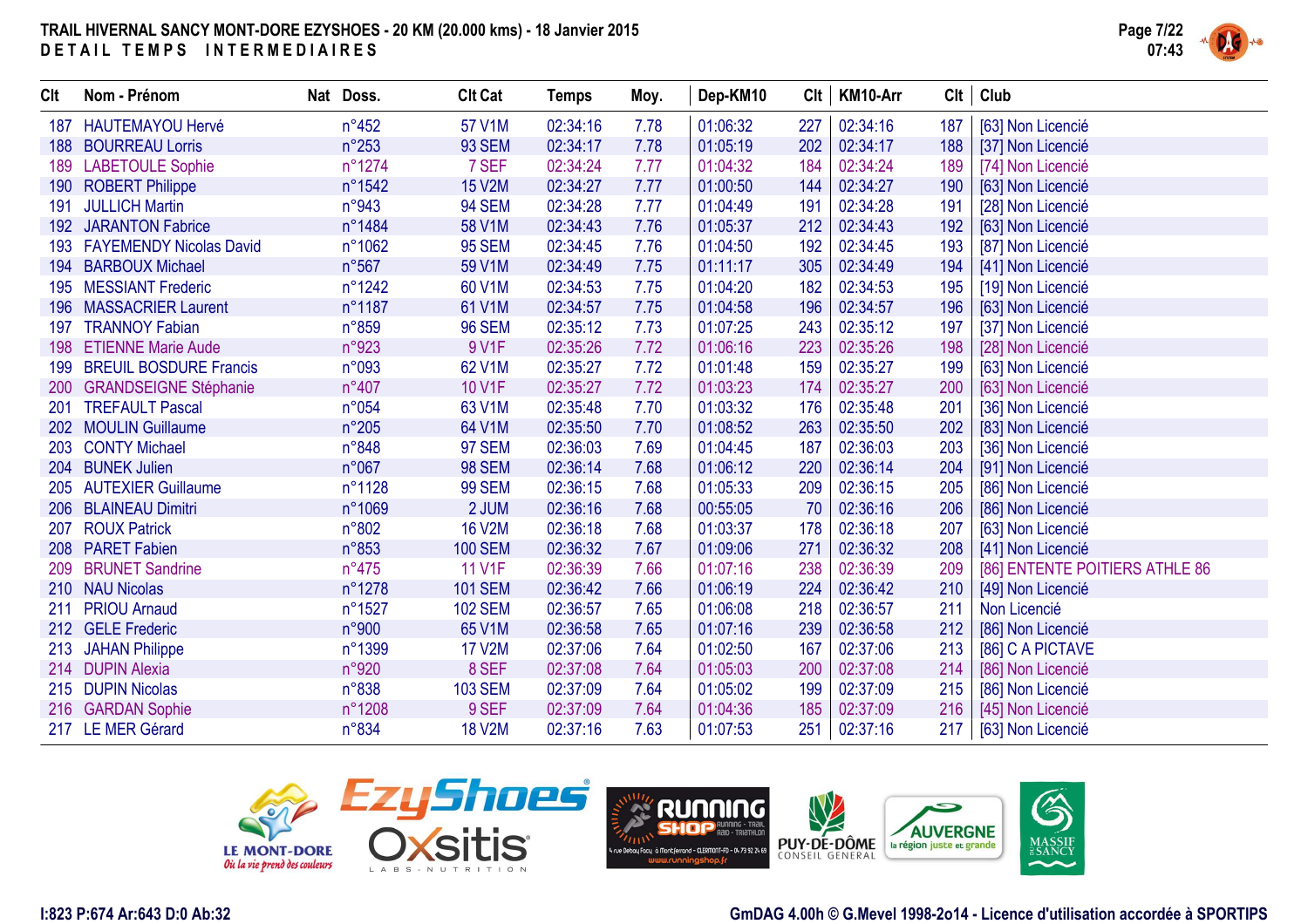

| <b>Clt</b> | Nom - Prénom                | Nat Doss.      | <b>Clt Cat</b>     | <b>Temps</b> | Moy. | Dep-KM10 | Clt | KM10-Arr | Clt | Club                                |
|------------|-----------------------------|----------------|--------------------|--------------|------|----------|-----|----------|-----|-------------------------------------|
|            | 218 MICHEL Gaëlle           | n°936          | <b>10 SEF</b>      | 02:37:40     | 7.61 | 01:04:51 | 193 | 02:37:40 | 218 | [63] Non Licencié                   |
| 219        | <b>MERSCH Frederic</b>      | n°937          | <b>104 SEM</b>     | 02:37:41     | 7.61 | 00:56:17 | 82  | 02:37:41 | 219 | [63] Non Licencié                   |
| <b>220</b> | FINOT Jérôme                | $n^{\circ}767$ | 66 V1M             | 02:37:54     | 7.60 | 01:00:32 | 134 | 02:37:54 | 220 | [41] Non Licencié                   |
| 221        | <b>PASCAL Frederic</b>      | $n^{\circ}527$ | 67 V1M             | 02:37:55     | 7.60 | 01:15:57 | 378 | 02:37:55 | 221 | [43] Non Licencié                   |
|            | 222 VINCENT Raphael         | n°985          | <b>105 SEM</b>     | 02:37:59     | 7.60 | 01:05:23 | 205 | 02:37:59 | 222 | [63] Non Licencié                   |
| 223        | <b>LIMOUZIN Malik</b>       | n°916          | <b>106 SEM</b>     | 02:38:22     | 7.58 | 01:03:19 | 173 | 02:38:22 | 223 | [19] Non Licencié                   |
|            | 224 AUBESSARD Jean-Francois | n°028          | <b>107 SEM</b>     | 02:38:24     | 7.58 | 01:03:18 | 172 | 02:38:24 | 224 | [19] Non Licencié                   |
|            | 225 AMEGLIO Pierre          | $n^{\circ}281$ | <b>108 SEM</b>     | 02:38:26     | 7.57 | 01:06:05 | 216 | 02:38:26 | 225 | [63] Non Licencié                   |
|            | 226 CROCHET Willy           | n°1135         | 68 V1M             | 02:38:31     | 7.57 | 01:07:12 | 237 | 02:38:31 | 226 | [28] Non Licencié                   |
| 227        | <b>DESHAYES Jean-Marie</b>  | n°593          | <b>19 V2M</b>      | 02:38:32     | 7.57 | 01:05:36 | 211 | 02:38:32 | 227 | [28] Non Licencié                   |
|            | 228 MALTRAIT Marie          | $n^{\circ}727$ | <b>11 SEF</b>      | 02:39:07     | 7.54 | 01:06:20 | 225 | 02:39:07 | 228 | [63] CUC ATHLÉTISME                 |
|            | 229 GENTY Philippe          | $n^{\circ}285$ | 69 V1M             | 02:39:09     | 7.54 | 01:10:46 | 295 | 02:39:09 | 229 | [45] MAUVES ATTITUDE RUNNING _TRAIL |
| 230        | <b>CHASSAING Stephan</b>    | $n^{\circ}250$ | 70 V1M             | 02:39:09     | 7.54 | 01:09:05 | 270 | 02:39:09 | 230 | [37] Non Licencié                   |
| 231        | <b>VERGER Gilles</b>        | n°1141         | 71 V1M             | 02:39:20     | 7.53 | 01:09:56 | 277 | 02:39:20 | 231 | [45] Non Licencié                   |
|            | 232 MOIGNER Celine          | n°1169         | <b>12 SEF</b>      | 02:40:13     | 7.49 | 01:07:22 | 242 | 02:40:13 | 232 | [86] Non Licencié                   |
|            | 233 BOYER Aurelie           | n°1143         | <b>13 SEF</b>      | 02:40:14     | 7.49 | 01:07:33 | 245 | 02:40:14 | 233 | [86] Non Licencié                   |
|            | 234 DUMAS Pierre Antoine    | n°1469         | <b>109 SEM</b>     | 02:40:17     | 7.49 | 01:05:34 | 210 | 02:40:17 | 234 | [03] Non Licencié                   |
|            | 235 SALESSE Eric            | n°1268         | 72 V1M             | 02:40:18     | 7.49 | 01:09:04 | 269 | 02:40:18 | 235 | [19] Non Licencié                   |
|            | 236 ZEPPENFELD Christine    | n°1357         | 1 V <sub>2</sub> F | 02:40:20     | 7.48 | 01:23:11 | 491 | 02:40:20 | 236 | [78] ES SARTROUVILLE                |
| 237        | <b>FAYE Benjamin</b>        | n°1355         | <b>110 SEM</b>     | 02:40:20     | 7.48 | 01:05:30 | 207 | 02:40:20 | 237 | [07] Non Licencié                   |
|            | 238 GUINOT Angeline         | $n^{\circ}431$ | <b>14 SEF</b>      | 02:40:55     | 7.46 | 01:06:10 | 219 | 02:40:55 | 238 | [58] MORVAN OXYGENE                 |
|            | 239 PINEDA Gert             | n°291          | 73 V1M             | 02:40:58     | 7.46 | 01:05:32 | 208 | 02:40:58 | 239 | [49] Non Licencié                   |
| 240        | <b>FRANCOIS Emmanuel</b>    | $n^{\circ}430$ | <b>111 SEM</b>     | 02:41:41     | 7.42 | 01:06:40 | 230 | 02:41:41 | 240 | [58] MORVAN OXYGENE                 |
| 241        | <b>PICHOT Michel</b>        | n°1262         | 74 V1M             | 02:41:50     | 7.42 | 01:08:19 | 254 | 02:41:50 | 241 | [26] Non Licencié                   |
|            | 242 CHARPILLET Clement      | n°1096         | 20 V2M             | 02:41:51     | 7.41 | 01:08:26 | 258 | 02:41:51 | 242 | [37] TOURS'N AVENTURE               |
|            | 243 MARTIN Bruno            | n°992          | <b>75 V1M</b>      | 02:41:55     | 7.41 | 01:10:28 | 290 | 02:41:55 | 243 | [45] Non Licencié                   |
|            | 244 PEGOURIE Fabrice        | n°1165         | <b>112 SEM</b>     | 02:41:56     | 7.41 | 01:10:02 | 278 | 02:41:56 | 244 | [78] Non Licencié                   |
|            | 245 LOUSSOT Nicolas         | n°1364         | 76 V1M             | 02:42:04     | 7.40 | 01:02:57 | 169 | 02:42:04 | 245 | [86] Non Licencié                   |
|            | 246 ROUX Mathieu            | n°1070         | <b>113 SEM</b>     | 02:42:42     | 7.38 | 01:11:34 | 309 | 02:42:42 | 246 | [86] LENCLOITRE JC 86               |
|            | 247 MOUTEL Sebastien        | n°1385         | <b>114 SEM</b>     | 02:42:59     | 7.36 | 01:08:38 | 259 | 02:42:59 | 247 | [18] US BERRY ATHLETISME            |
|            | 248 VALLON Christophe       | $n^{\circ}192$ | <b>77 V1M</b>      | 02:43:04     | 7.36 | 01:07:34 | 246 | 02:43:04 | 248 | [37] CULTU RAIDS CONCEPT            |





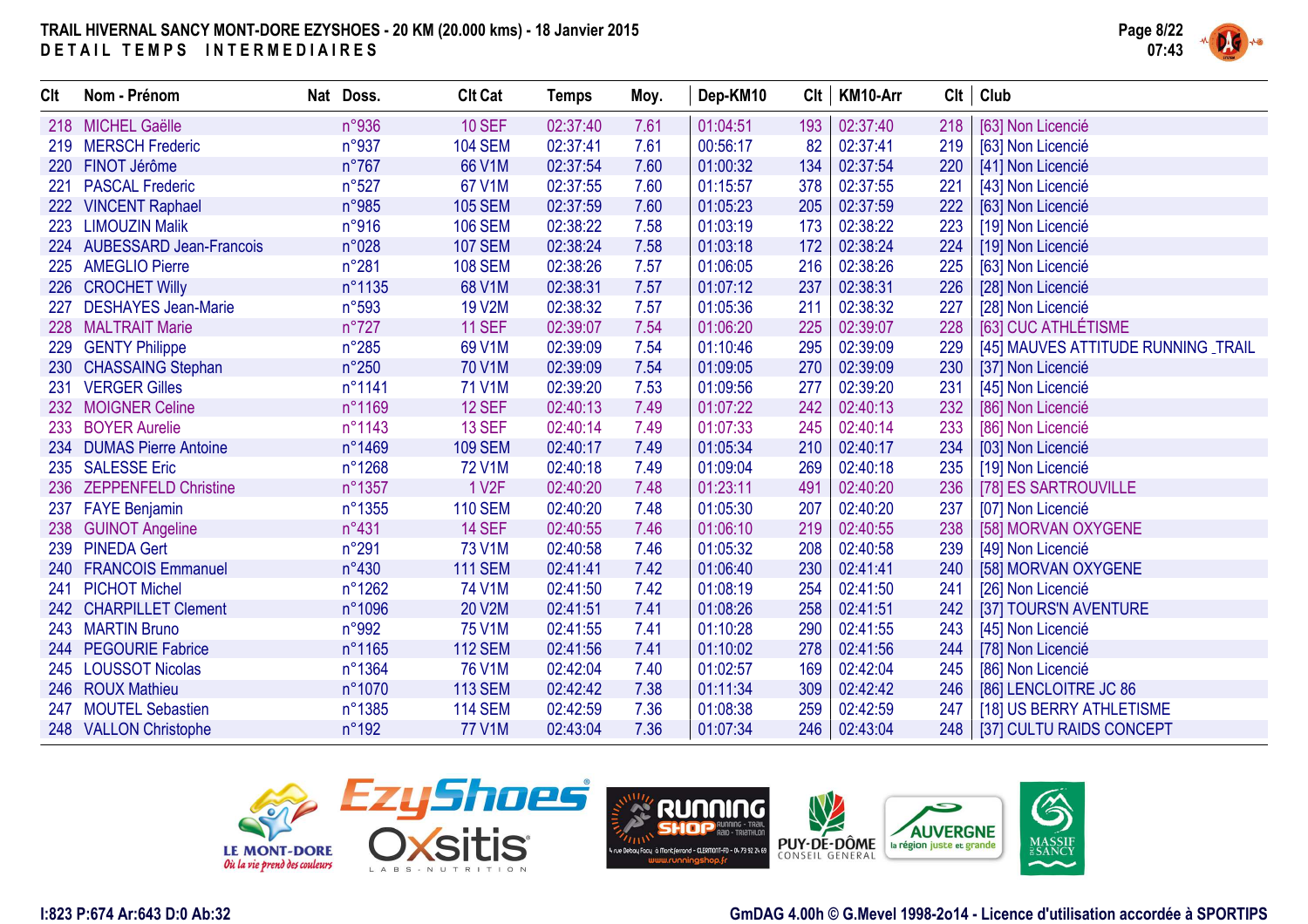

| <b>CIt</b> | Nom - Prénom                | Nat Doss.      | <b>Clt Cat</b> | <b>Temps</b> | Moy. | Dep-KM10 | Clt | KM10-Arr | Clt | Club                        |
|------------|-----------------------------|----------------|----------------|--------------|------|----------|-----|----------|-----|-----------------------------|
|            | 249 CHAMORET Sophie         | n°1102         | <b>15 SEF</b>  | 02:43:05     | 7.36 | 01:11:34 | 308 | 02:43:05 | 249 | [86] LENCLOITRE JC 86       |
|            | 250 MOULINNEUF Sylvain      | $n^{\circ}266$ | 78 V1M         | 02:43:06     | 7.36 | 01:04:58 | 197 | 02:43:06 | 250 | [37] Non Licencié           |
| 251        | <b>BLEU Christine</b>       | n°944          | 12 V1F         | 02:43:11     | 7.35 | 01:05:49 | 214 | 02:43:11 | 251 | [19] Non Licencié           |
|            | 252 FOURNEL Julien          | n°993          | <b>115 SEM</b> | 02:43:23     | 7.35 | 01:07:52 | 249 | 02:43:23 | 252 | [37] RS ST CYR SUR LOIRE    |
|            | 253 EVANO Nicolas           | n°1471         | <b>116 SEM</b> | 02:43:39     | 7.33 | 01:11:44 | 311 | 02:43:39 | 253 | [33] Non Licencié           |
| 254        | <b>SIMAND Jean-Charles</b>  | n°1395         | 21 V2M         | 02:43:42     | 7.33 | 01:07:37 | 247 | 02:43:42 | 254 | [63] Non Licencié           |
| 255        | <b>THOMAS Sebastien</b>     | n°1277         | <b>117 SEM</b> | 02:43:47     | 7.33 | 01:08:13 | 253 | 02:43:47 | 255 | [63] Non Licencié           |
|            | 256 DUMAS Pascal            | n°825          | <b>118 SEM</b> | 02:43:54     | 7.32 | 01:13:38 | 340 | 02:43:54 | 256 | [63] Non Licencié           |
| 257        | <b>BOUDOYEN Benoit</b>      | $n^{\circ}166$ | 79 V1M         | 02:43:54     | 7.32 | 01:11:06 | 300 | 02:43:54 | 257 | [63] Non Licencié           |
|            | 258 FLEURY Stéphane         | n°583          | <b>119 SEM</b> | 02:43:56     | 7.32 | 01:09:43 | 272 | 02:43:56 | 258 | [41] Non Licencié           |
|            | 259 PERRAUDIN Jean-François | n°1558         | <b>22 V2M</b>  | 02:43:56     | 7.32 | 01:06:53 | 234 | 02:43:56 | 259 | [63] AS MONTFERRAND         |
|            | 260 CASTANHO Jean-Claude    | n°1472         | 23 V2M         | 02:43:59     | 7.32 | 01:08:25 | 257 | 02:43:59 | 260 | [91] TEAM TRAIL EXPLORER    |
| 261        | <b>ROUSSEAU David</b>       | $n^{\circ}551$ | 80 V1M         | 02:44:16     | 7.31 | 01:09:44 | 273 | 02:44:16 | 261 | [41] Non Licencié           |
| 262        | <b>BORDENAVE Jean-Luc</b>   | n°1203         | <b>120 SEM</b> | 02:44:22     | 7.30 | 01:07:18 | 240 | 02:44:22 | 262 | [16] Non Licencié           |
|            | 263 SITBON Olivier          | n°649          | <b>121 SEM</b> | 02:44:22     | 7.30 | 01:04:48 | 190 | 02:44:22 | 263 | [18] Non Licencié           |
|            | 264 GUENNET Patrice         | n°842          | 24 V2M         | 02:44:30     | 7.29 | 01:06:59 | 235 | 02:44:30 | 264 | [36] Non Licencié           |
|            | 265 VOIGNIER Claire         | n°1312         | 13 V1F         | 02:44:36     | 7.29 | 01:11:54 | 315 | 02:44:36 | 265 | [63] Non Licencié           |
|            | 266 ALI MANDJEE Emmanuel    | n°1241         | <b>122 SEM</b> | 02:44:43     | 7.29 | 01:13:03 | 335 | 02:44:43 | 266 | [63] Non Licencié           |
|            | 267 AUDEBERT Jean Paul      | $n^{\circ}684$ | 25 V2M         | 02:44:53     | 7.28 | 01:08:49 | 261 | 02:44:53 | 267 | [24] Non Licencié           |
|            | 268 DUFLOUX Gilles          | $n^{\circ}377$ | 26 V2M         | 02:44:58     | 7.27 | 01:12:57 | 331 | 02:44:58 | 268 | [44] CAP ENDURANCE          |
|            | 269 FAYET Gerard            | n°1393         | 81 V1M         | 02:45:15     | 7.26 | 01:07:53 | 250 | 02:45:15 | 269 | [63] Non Licencié           |
|            | 270 DUBOIS Benjamin         | n°090          | <b>123 SEM</b> | 02:45:24     | 7.26 | 01:10:57 | 296 | 02:45:24 | 270 | [78] MBDA SPORT ATHLETISME  |
| 271        | <b>HIBON Gerard</b>         | n°1234         | 4 V3M          | 02:45:25     | 7.25 | 01:08:54 | 264 | 02:45:25 | 271 | [45] Non Licencié           |
|            | 272 BOUYON Franck           | $n^{\circ}260$ | 82 V1M         | 02:45:33     | 7.25 | 01:06:47 | 231 | 02:45:33 | 272 | [63] Non Licencié           |
|            | 273 CAPRI Julien            | n°719          | <b>124 SEM</b> | 02:45:36     | 7.25 | 01:09:55 | 276 | 02:45:36 | 273 | [01] Non Licencié           |
|            | 274 BARATON Pierrick        | n°1138         | <b>125 SEM</b> | 02:45:43     | 7.24 | 01:10:06 | 282 | 02:45:43 | 274 | [75] Non Licencié           |
| 275        | <b>JACQUIN Bruno</b>        | n°041          | <b>27 V2M</b>  | 02:45:43     | 7.24 | 01:05:43 | 213 | 02:45:43 | 275 | [18] Non Licencié           |
|            | 276 EON Patrice             | $n^{\circ}333$ | 83 V1M         | 02:45:46     | 7.24 | 01:11:41 | 310 | 02:45:46 | 276 | [78] XTREM RUNNING TRAIL    |
| 277        | <b>DARCHIS Victor</b>       | n°999          | <b>126 SEM</b> | 02:45:47     | 7.24 | 01:09:02 | 267 | 02:45:47 | 277 | [63] Non Licencié           |
|            | 278 NABOULET Jean Pierre    | n°1245         | 28 V2M         | 02:45:50     | 7.24 | 01:08:51 | 262 | 02:45:50 | 278 | [19] PAYS DE BRIVE A C      |
|            | 279 LAURENT Ludovic         | $n^{\circ}768$ | <b>127 SEM</b> | 02:46:03     | 7.23 | 01:10:06 | 283 | 02:46:03 | 279 | [45] BALBUZARDS DE CHATENOY |







#### **I:823 P:674 Ar:643 D:0 Ab:32**

#### **GmDAG 4.00h © G.Mevel 1998-2o14 - Licence d'utilisation accordée à SPORTIPS**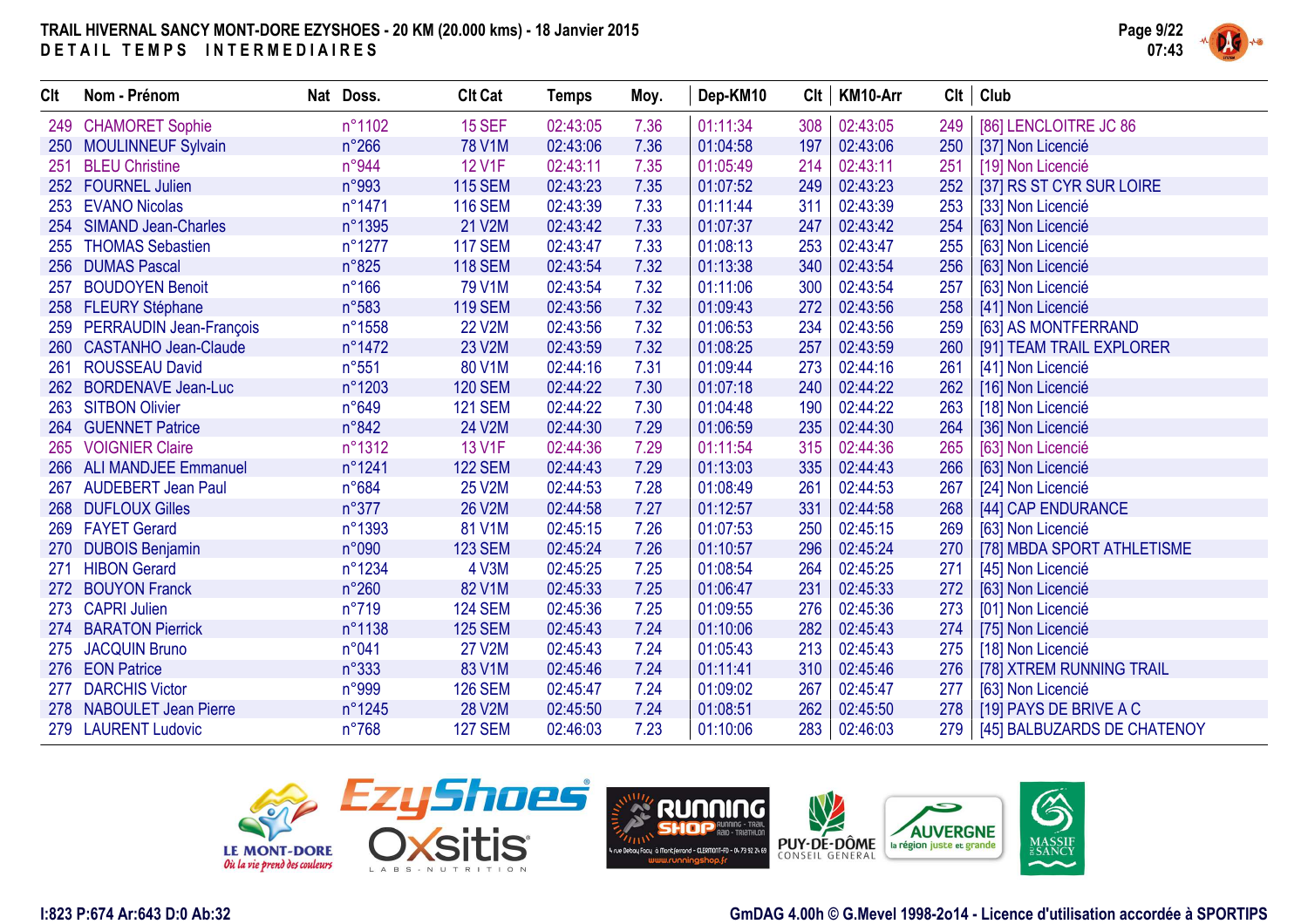

| <b>CIt</b> | Nom - Prénom              | Nat Doss.       | <b>Clt Cat</b>     | <b>Temps</b> | Moy. | Dep-KM10 | Clt | KM10-Arr | Clt | Club                          |
|------------|---------------------------|-----------------|--------------------|--------------|------|----------|-----|----------|-----|-------------------------------|
| 280        | <b>LE BAYON Olivier</b>   | n°959           | 84 V1M             | 02:46:04     | 7.23 | 01:14:31 | 349 | 02:46:04 | 280 | [35] Non Licencié             |
| 281        | <b>BEGUERIE Victor</b>    | n°821           | <b>128 SEM</b>     | 02:46:05     | 7.23 | 01:12:57 | 329 | 02:46:05 | 281 | [63] Non Licencié             |
|            | 282 FAYEMENDY Charlotte   | n°1373          | <b>16 SEF</b>      | 02:46:10     | 7.22 | 01:10:39 | 293 | 02:46:10 | 282 | [87] Non Licencié             |
|            | 283 LEMEUNIER Nicolas     | n°904           | <b>129 SEM</b>     | 02:46:12     | 7.22 | 01:10:10 | 285 | 02:46:12 | 283 | [69] Non Licencié             |
|            | 284 JOUBERT Nicolas       | $n^{\circ}750$  | <b>130 SEM</b>     | 02:46:23     | 7.21 | 01:10:25 | 288 | 02:46:23 | 284 | [43] Non Licencié             |
| 285        | <b>IMBERY Christian</b>   | n°1148          | 85 V1M             | 02:46:34     | 7.20 | 01:11:50 | 314 | 02:46:34 | 285 | [63] Non Licencié             |
| 286        | <b>BRICAULT Noel</b>      | n°1078          | 5 V3M              | 02:46:35     | 7.20 | 01:14:28 | 348 | 02:46:35 | 286 | [86] LENCLOITRE JC 86         |
| 287        | <b>BILLIAU Raphael</b>    | n°1356          | 86 V1M             | 02:46:54     | 7.19 | 01:08:46 | 260 | 02:46:54 | 287 | [63] Non Licencié             |
|            | 288 POMAREL Bruno         | n°888           | <b>131 SEM</b>     | 02:46:54     | 7.19 | 01:08:57 | 266 | 02:46:54 | 288 | [19] VC COSNAC                |
|            | 289 STROHL Jean Philippe  | $n^{\circ}706$  | 87 V1M             | 02:47:02     | 7.18 | 01:10:35 | 292 | 02:47:02 | 289 | [33] Non Licencié             |
|            | 290 HOUDEMONT Jean-Pierre | n°958           | 29 V2M             | 02:47:15     | 7.18 | 01:12:01 | 318 | 02:47:15 | 290 | [18] ASA DU BERRY             |
| 291        | <b>GRAS Philippe</b>      | n°912           | 88 V1M             | 02:47:28     | 7.17 | 01:10:29 | 291 | 02:47:28 | 291 | [19] Non Licencié             |
| 292        | <b>CLUZAN Francis</b>     | n°1087          | 30 V2M             | 02:47:29     | 7.17 | 01:07:20 | 241 | 02:47:29 | 292 | [19] Non Licencié             |
| 293        | <b>QUESNE Jean-Luc</b>    | $n^{\circ}$ 194 | 31 V2M             | 02:47:35     | 7.16 | 01:08:22 | 255 | 02:47:35 | 293 | [63] BEAUMONT ATHLÉTIQUE CLUB |
|            | 294 GENESTIER Veronique   | n°056           | 2 V <sub>2</sub> F | 02:47:36     | 7.16 | 01:12:28 | 322 | 02:47:36 | 294 | [78] VERNEUIL AC              |
|            | 295 MANSON Grégoire       | $n^{\circ}428$  | 89 V1M             | 02:47:39     | 7.16 | 01:11:08 | 301 | 02:47:39 | 295 | [28] TRI DUNOIS 28            |
|            | 296 DELHOUME Pauline      | n°315           | 17 SEF             | 02:47:39     | 7.16 | 01:10:40 | 294 | 02:47:39 | 296 | [87] Non Licencié             |
| 297        | <b>DELMAS Eric</b>        | n°1318          | 90 V1M             | 02:47:41     | 7.16 | 01:08:23 | 256 | 02:47:41 | 297 | $[19]$ CAB                    |
|            | 298 COMBALIE Lionel       | $n^{\circ}742$  | <b>132 SEM</b>     | 02:47:54     | 7.15 | 01:06:53 | 233 | 02:47:54 | 298 | [41] Non Licencié             |
|            | 299 CHARBONNEL Nadege     | n°1249          | 14 V1F             | 02:47:59     | 7.14 | 01:12:47 | 327 | 02:47:59 | 299 | [15] Non Licencié             |
|            | 300 BELIN Eric            | n°545           | 32 V2M             | 02:48:09     | 7.14 | 01:04:47 | 189 | 02:48:09 | 300 | [58] MORVAN OXYGENE           |
| 301        | <b>GRIEU Quentin</b>      | n°1310          | <b>133 SEM</b>     | 02:48:27     | 7.12 | 01:08:55 | 265 | 02:48:27 | 301 | [92] Non Licencié             |
|            | 302 BAYLE Ludivine        | n°1561          | <b>18 SEF</b>      | 02:48:33     | 7.12 | 01:07:45 | 248 | 02:48:33 | 302 | <b>EZYSHOES</b>               |
|            | 303 LEVASSEUR Thierry     | n°050           | 33 V2M             | 02:48:50     | 7.11 | 01:09:04 | 268 | 02:48:50 | 303 | [78] AS BAZAINVILLE           |
|            | 304 ROQUET Jean           | $n^{\circ}771$  | 91 V1M             | 02:49:02     | 7.10 | 01:12:57 | 332 | 02:49:02 | 304 | [44] CAP ENDURANCE            |
|            | 305 GARCIA Matthias       | $n^{\circ}$ 148 | <b>134 SEM</b>     | 02:49:20     | 7.09 | 01:18:29 | 414 | 02:49:20 | 305 | [63] Non Licencié             |
|            | 306 GANDON Luc            | n°833           | 34 V2M             | 02:49:22     | 7.09 | 01:11:00 | 298 | 02:49:22 | 306 | [02] AC CHATEAU-THIERRY       |
| 307        | <b>MITEK Anaïs</b>        | n°686           | <b>19 SEF</b>      | 02:49:36     | 7.08 | 01:10:24 | 287 | 02:49:36 | 307 | [19] TULLE AC                 |
|            | 308 MORET Xavier          | n°1283          | 35 V2M             | 02:49:45     | 7.07 | 01:13:29 | 339 | 02:49:45 | 308 | [64] Non Licencié             |
|            | 309 ROTY Charlotte        | n°1398          | <b>20 SEF</b>      | 02:49:45     | 7.07 | 01:16:31 | 390 | 02:49:45 | 309 | [44] Non Licencié             |
|            | 310 SAPIEN Jean-Michel    | $n^{\circ}728$  | 6 V3M              | 02:49:46     | 7.07 | 01:11:12 | 303 | 02:49:46 | 310 | [03] Non Licencié             |





**GmDAG 4.00h © G.Mevel 1998-2o14 - Licence d'utilisation accordée à SPORTIPS**

**AUVERGNE** 

6

MASSIF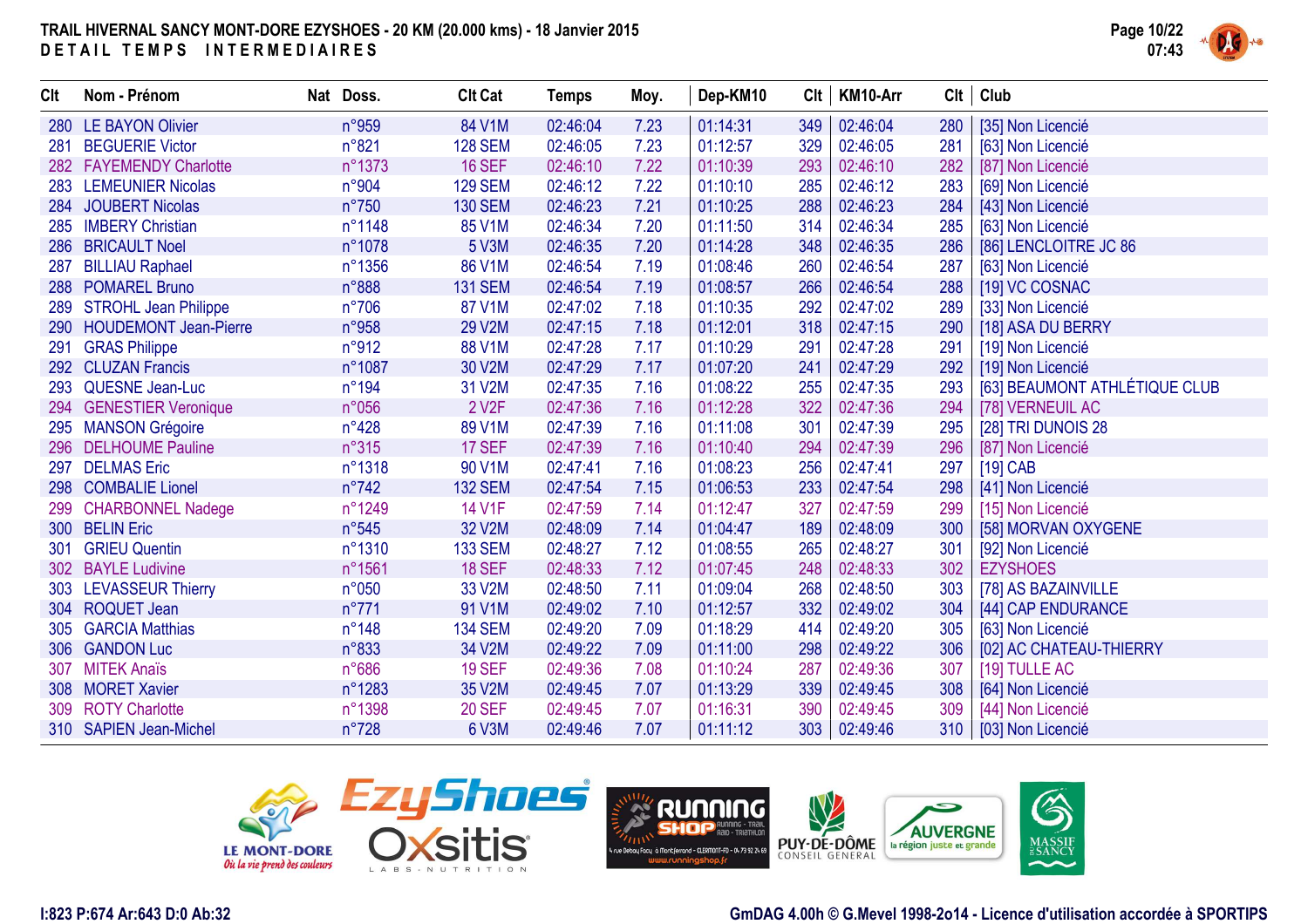

| <b>CIt</b> | Nom - Prénom              | Nat Doss.      | <b>Clt Cat</b>     | Temps    | Moy. | Dep-KM10 | Clt | KM10-Arr | Clt | Club                            |
|------------|---------------------------|----------------|--------------------|----------|------|----------|-----|----------|-----|---------------------------------|
|            | 311 CHARLOTON Vincent     | n°082          | 92 V1M             | 02:49:48 | 7.07 | 01:14:47 | 357 | 02:49:48 | 311 | [36] Non Licencié               |
|            | 312 ERNOULT Patrick       | $n^{\circ}235$ | 36 V2M             | 02:49:51 | 7.07 | 01:14:44 | 356 | 02:49:51 | 312 | [06] Non Licencié               |
|            | 313 GUEROUT Thierry       | $n^{\circ}562$ | 93 V1M             | 02:49:59 | 7.06 | 01:10:57 | 297 | 02:49:59 | 313 | [36] Non Licencié               |
|            | 314 CIBOIS Franck         | n°046          | 94 V1M             | 02:50:01 | 7.06 | 01:13:53 | 342 | 02:50:01 | 314 | [36] Non Licencié               |
|            | 315 HOMMEAU David         | n°1528         | <b>135 SEM</b>     | 02:50:03 | 7.06 | 01:10:07 | 284 | 02:50:03 | 315 | [63] Non Licencié               |
|            | 316 POMI Jean-Michel      | n°1083         | 37 V2M             | 02:50:32 | 7.04 | 01:14:32 | 350 | 02:50:32 | 316 | [18] ASA DU BERRY               |
| 317        | <b>GEORGIN Christophe</b> | n°1529         | 95 V1M             | 02:50:48 | 7.03 | 01:10:05 | 281 | 02:50:48 | 317 | [63] Non Licencié               |
|            | 318 ROUSSE Lois           | n°467          | <b>136 SEM</b>     | 02:50:55 | 7.02 | 01:10:02 | 279 | 02:50:55 | 318 | [86] LES CHABICHOUS             |
|            | 319 DENIZE Edouard        | n°1166         | <b>137 SEM</b>     | 02:51:27 | 7.00 | 01:17:16 | 399 | 02:51:27 | 319 | [37] Non Licencié               |
| 320        | <b>SIMAND Laure Anne</b>  | n°1394         | <b>21 SEF</b>      | 02:51:40 | 6.99 | 01:13:09 | 336 | 02:51:40 | 320 | [63] Non Licencié               |
| 321        | <b>RODDE Philippe</b>     | n°976          | 38 V2M             | 02:51:43 | 6.99 | 01:13:43 | 341 | 02:51:43 | 321 | [28] Non Licencié               |
|            | 322 DESLIGNES Cyril       | n°577          | <b>138 SEM</b>     | 02:51:45 | 6.99 | 01:12:34 | 325 | 02:51:45 | 322 | [63] Non Licencié               |
|            | 323 GUY Laurent           | n°531          | 96 V1M             | 02:51:49 | 6.98 | 01:10:28 | 289 | 02:51:49 | 323 | [03] Non Licencié               |
|            | 324 BARD Marie Cécile     | n°1045         | 15 V1F             | 02:51:50 | 6.98 | 01:10:22 | 286 | 02:51:50 | 324 | [63] Non Licencié               |
|            | 325 PLESSIS Yoann         | $n^{\circ}555$ | <b>139 SEM</b>     | 02:51:57 | 6.98 | 01:15:20 | 367 | 02:51:57 | 325 | [78] Non Licencié               |
|            | 326 POHL Andreas          | $n^{\circ}274$ | 39 V2M             | 02:51:59 | 6.98 | 01:16:48 | 393 | 02:51:59 | 326 | [50] Non Licencié               |
| 327        | <b>CALLIET Pierre</b>     | n°529          | <b>140 SEM</b>     | 02:52:00 | 6.98 | 01:16:00 | 379 | 02:52:00 | 327 | [42] Non Licencié               |
|            | 328 CHEVALIER Edouard     | n°1224         | <b>141 SEM</b>     | 02:52:02 | 6.98 | 01:15:32 | 371 | 02:52:02 | 328 | [58] Non Licencié               |
| 329        | <b>FRANCOIS Aurélien</b>  | $n^{\circ}276$ | <b>142 SEM</b>     | 02:52:03 | 6.98 | 01:15:20 | 366 | 02:52:03 | 329 | [28] Non Licencié               |
|            | 330 BARANOWSKI Benoit     | n°019          | 97 V1M             | 02:52:07 | 6.97 | 01:14:26 | 346 | 02:52:07 | 330 | [63] Non Licencié               |
| 331        | <b>RUTKOWSKI Virginie</b> | n°512          | 3 V <sub>2</sub> F | 02:52:27 | 6.96 | 01:12:17 | 320 | 02:52:27 | 331 | [49] CA DU PAYS SAUMUROIS       |
|            | 332 MILLOUX Michael       | n°621          | <b>143 SEM</b>     | 02:53:15 | 6.93 | 01:15:38 | 373 | 02:53:15 | 332 | [18] S/L VS CHARTRES ATHLÉTISME |
|            | 333 LAVENU Julien         | $n^{\circ}182$ | <b>144 SEM</b>     | 02:53:30 | 6.92 | 01:10:03 | 280 | 02:53:30 | 333 | [86] Non Licencié               |
|            | 334 GARDET Alaric         | n°868          | <b>145 SEM</b>     | 02:53:33 | 6.91 | 01:20:11 | 457 | 02:53:33 | 334 | [24] Non Licencié               |
|            | 335 MORSCHEL Jean Marc    | n°828          | 40 V2M             | 02:53:38 | 6.91 | 01:11:24 | 306 | 02:53:38 | 335 | [63] BEAUMONT ATHLÉTIQUE CLUB   |
|            | 336 CRAYSSAC Maxime       | n°1455         | <b>146 SEM</b>     | 02:53:46 | 6.91 | 01:09:50 | 274 | 02:53:46 | 336 | [63] Non Licencié               |
| 337        | <b>MOHIB Yann</b>         | n°954          | <b>147 SEM</b>     | 02:53:47 | 6.91 | 01:11:08 | 302 | 02:53:47 | 337 | [28] Non Licencié               |
|            | 338 BOULET Christine      | n°691          | 16 V1F             | 02:53:48 | 6.90 | 01:16:29 | 389 | 02:53:48 | 338 | [18] Non Licencié               |
|            | 339 RUCHOUX Thomas        | n°1378         | <b>148 SEM</b>     | 02:53:56 | 6.90 | 01:15:32 | 372 | 02:53:56 | 339 | [87] Non Licencié               |
|            | 340 GAY Herve             | n°519          | 41 V2M             | 02:53:58 | 6.90 | 01:11:46 | 313 | 02:53:58 | 340 | [03] Non Licencié               |
| 341        | <b>ANDRONIKOS Estelle</b> | n°1259         | 22 SEF             | 02:54:00 | 6.90 | 01:15:21 | 368 | 02:54:00 | 341 | [75] Non Licencié               |



**GmDAG 4.00h © G.Mevel 1998-2o14 - Licence d'utilisation accordée à SPORTIPS**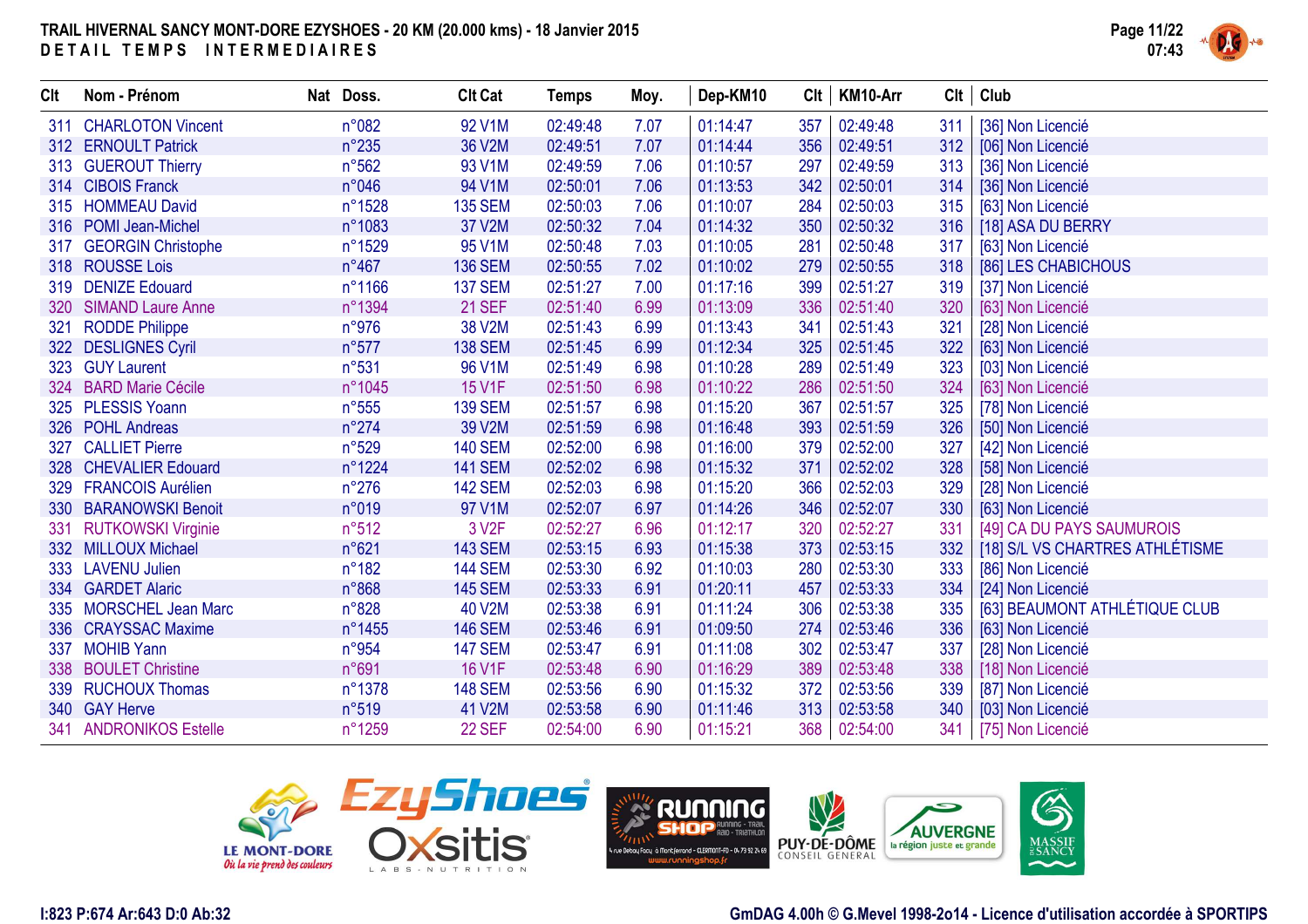

| <b>Clt</b> | Nom - Prénom              | Nat Doss.      | <b>Clt Cat</b>     | <b>Temps</b> | Moy. | Dep-KM10 | Clt | KM10-Arr | Clt | Club                           |
|------------|---------------------------|----------------|--------------------|--------------|------|----------|-----|----------|-----|--------------------------------|
|            | 342 MONTEIL Yorick        | n°1236         | 98 V1M             | 02:54:10     | 6.89 | 01:09:50 | 275 | 02:54:10 | 342 | [19] Non Licencié              |
|            | 343 COUTURIER Marc        | $n^{\circ}792$ | 42 V2M             | 02:54:16     | 6.89 | 01:14:08 | 343 | 02:54:16 | 343 | [18] US BERRY ATHLETISME       |
|            | 344 NEUDER Nicolas        | n°930          | <b>149 SEM</b>     | 02:54:38     | 6.87 | 01:18:50 | 422 | 02:54:38 | 344 | [35] Non Licencié              |
|            | 345 RABIER Dominique      | $n^{\circ}782$ | 43 V2M             | 02:54:42     | 6.87 | 01:14:55 | 360 | 02:54:42 | 345 | [63] Non Licencié              |
|            | 346 COLMAGRO Philippe     | n°1140         | 44 V2M             | 02:55:21     | 6.84 | 01:12:29 | 324 | 02:55:21 | 346 | [86] Non Licencié              |
|            | 347 CHAREUN Raphael       | $n^{\circ}722$ | 99 V1M             | 02:55:44     | 6.83 | 01:11:05 | 299 | 02:55:44 | 347 | [63] Non Licencié              |
|            | 348 CALU Lucie            | n°1113         | 23 SEF             | 02:55:46     | 6.83 | 01:16:23 | 388 | 02:55:46 | 348 | [28] Non Licencié              |
|            | 349 CLUZAN Patrick        | n°1335         | 45 V2M             | 02:55:46     | 6.83 | 01:16:58 | 394 | 02:55:46 | 349 | [19] VC COSNAC                 |
|            | 350 RONDET Franck         | n°526          | 100 V1M            | 02:55:46     | 6.83 | 01:16:00 | 381 | 02:55:46 | 350 | [43] Non Licencié              |
| 351        | <b>HEBRARD Sylvie</b>     | n°605          | 4 V2F              | 02:55:48     | 6.83 | 01:14:50 | 359 | 02:55:48 | 351 | [63] Non Licencié              |
|            | 352 VIAL Kevin            | $n^{\circ}125$ | <b>150 SEM</b>     | 02:55:48     | 6.83 | 01:07:26 | 244 | 02:55:48 | 352 | [19] ELAN USSEL                |
|            | 353 MICHELIER Christian   | $n^{\circ}762$ | <b>7 V3M</b>       | 02:55:52     | 6.82 | 01:16:06 | 382 | 02:55:52 | 353 | [34] Non Licencié              |
|            | 354 GIROLD Sebastien      | $n^{\circ}185$ | <b>151 SEM</b>     | 02:55:55     | 6.82 | 01:18:28 | 413 | 02:55:55 | 354 | [03] Non Licencié              |
|            | 355 ROCHER Aurelia        | n°820          | <b>24 SEF</b>      | 02:56:05     | 6.82 | 01:16:18 | 386 | 02:56:05 | 355 | [63] Non Licencié              |
|            | 356 BRUNOL Alain          | n°1042         | 46 V2M             | 02:56:08     | 6.81 | 01:11:33 | 307 | 02:56:08 | 356 | [03] Non Licencié              |
| 357        | <b>LORTOLARY Pascal</b>   | n°1491         | 47 V2M             | 02:56:34     | 6.80 | 01:11:16 | 304 | 02:56:34 | 357 | [86] BIPEDES DE ST CYR         |
|            | 358 BARRAUD Patrick       | n°688          | 48 V2M             | 02:56:36     | 6.80 | 01:14:26 | 347 | 02:56:36 | 358 | [18] Non Licencié              |
|            | 359 GRANDJEAN Eric        | n°1008         | <b>152 SEM</b>     | 02:56:37     | 6.79 | 01:16:17 | 385 | 02:56:37 | 359 | [63] S/L E. CEYRAT A.          |
|            | 360 DAMON Olivier         | $n^{\circ}176$ | 101 V1M            | 02:57:03     | 6.78 | 01:14:39 | 352 | 02:57:03 | 360 | [63] Non Licencié              |
| 361        | <b>HERON Marthe</b>       | $n^{\circ}405$ | <b>25 SEF</b>      | 02:57:04     | 6.78 | 01:14:39 | 353 | 02:57:04 | 361 | [58] Non Licencié              |
|            | 362 LARRET Romain         | n°1172         | <b>153 SEM</b>     | 02:57:05     | 6.78 | 01:15:47 | 375 | 02:57:05 | 362 | [91] HUREPOIX DOURDAN MAROLLES |
|            | 363 BONNEROT Denis        | $n^{\circ}856$ | 102 V1M            | 02:57:12     | 6.77 | 01:13:22 | 338 | 02:57:12 | 363 | [49] Non Licencié              |
|            | 364 LACROIX Jerome        | n°018          | 103 V1M            | 02:57:15     | 6.77 | 01:15:56 | 376 | 02:57:15 | 364 | [45] Non Licencié              |
|            | 365 FECHEROLLE Eric       | n°639          | 49 V2M             | 02:57:23     | 6.77 | 01:11:44 | 312 | 02:57:23 | 365 | [63] Non Licencié              |
|            | 366 CHELLES Pierre        | $n^{\circ}230$ | 104 V1M            | 02:57:31     | 6.76 | 01:12:53 | 328 | 02:57:31 | 366 | [63] Non Licencié              |
| 367        | <b>MEYNIE Benoit</b>      | $n^{\circ}179$ | <b>154 SEM</b>     | 02:57:51     | 6.75 | 01:18:48 | 420 | 02:57:51 | 367 | [19] Non Licencié              |
|            | 368 CADOUOT Frederic      | n°933          | 105 V1M            | 02:58:07     | 6.74 | 01:21:25 | 469 | 02:58:07 | 368 | [86] Non Licencié              |
| 369        | <b>PICHERIT Loic</b>      | $n^{\circ}456$ | 50 V2M             | 02:58:10     | 6.74 | 01:17:12 | 397 | 02:58:10 | 369 | [45] Non Licencié              |
| 370        | <b>ARNOULD Sébastien</b>  | n°619          | <b>155 SEM</b>     | 02:58:13     | 6.73 | 01:15:20 | 365 | 02:58:13 | 370 | [03] Non Licencié              |
| 371        | <b>CHASLES Anne-Marie</b> | n°517          | 5 V <sub>2</sub> F | 02:58:29     | 6.72 | 01:14:48 | 358 | 02:58:29 | 371 | [37] TREK TOURS ENDURANCE      |
|            | 372 LEPLANQUAIS Franck    | n°1416         | 51 V2M             | 02:58:38     | 6.72 | 01:13:02 | 334 | 02:58:38 | 372 | [86] Non Licencié              |

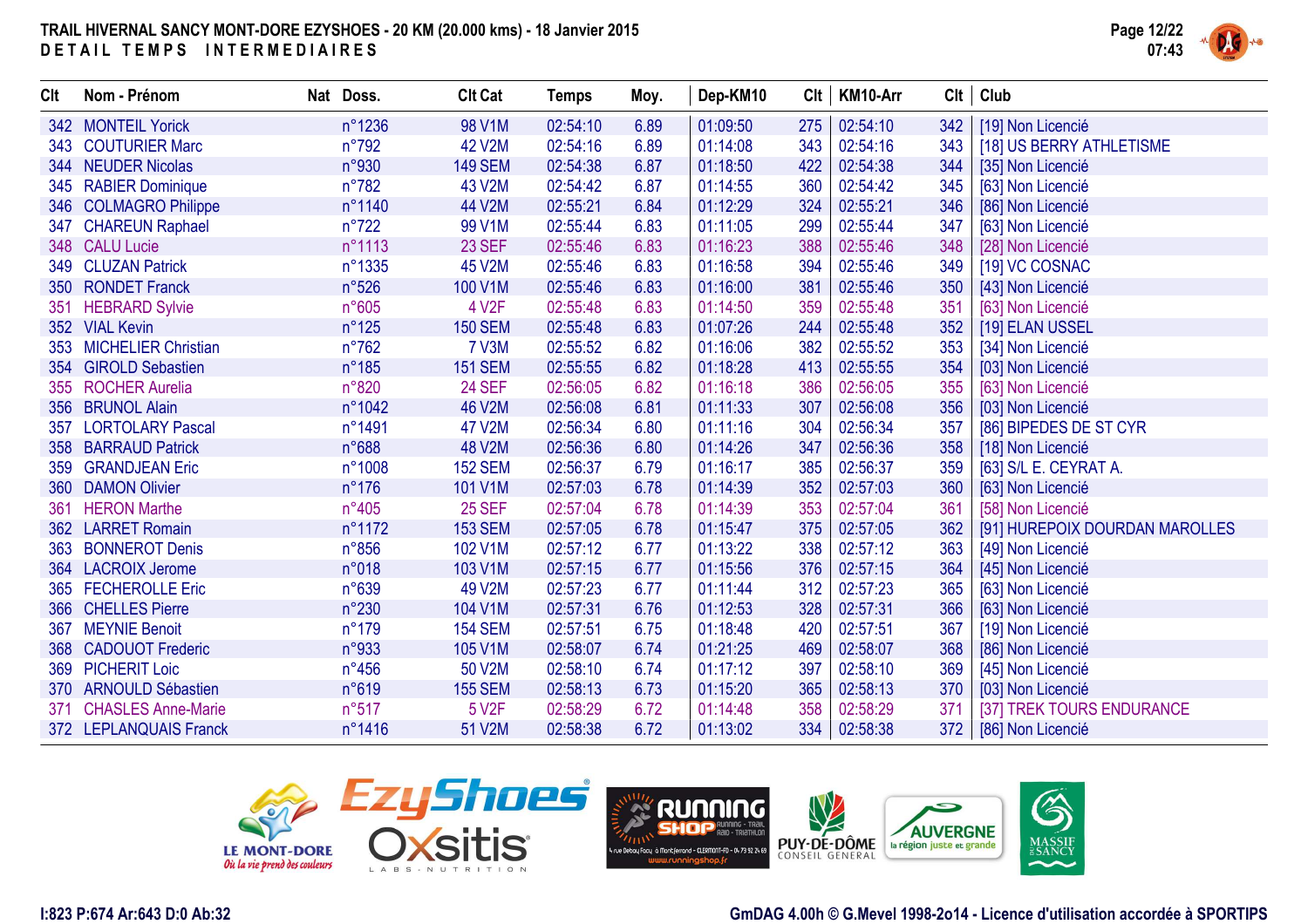

| Clt | Nom - Prénom                 | Nat Doss.        | <b>Clt Cat</b> | <b>Temps</b> | Moy. | Dep-KM10 | Clt | KM10-Arr | Clt | Club                          |
|-----|------------------------------|------------------|----------------|--------------|------|----------|-----|----------|-----|-------------------------------|
|     | 373 SIVAULT Herve            | n°872            | 106 V1M        | 02:58:38     | 6.72 | 01:11:58 | 317 | 02:58:38 | 373 | [86] LES GAZELLES ANTRAN      |
|     | 374 CLISSON Stephanie        | n°1301           | <b>17 V1F</b>  | 02:58:48     | 6.71 | 01:13:17 | 337 | 02:58:48 | 374 | [79] Non Licencié             |
|     | 375 GEAY Sonia               | n°1021           | <b>26 SEF</b>  | 02:59:02     | 6.70 | 01:17:59 | 406 | 02:59:02 | 375 | [33] US TALENCE               |
|     | 376 GALLAUD Moïse            | n°1065           | <b>156 SEM</b> | 02:59:16     | 6.69 | 01:12:58 | 333 | 02:59:16 | 376 | [36] LB CHATEAUROUX           |
| 377 | <b>COUNILLET Stéphane</b>    | n°1246           | 107 V1M        | 02:59:17     | 6.69 | 01:12:57 | 330 | 02:59:17 | 377 | [36] LB CHATEAUROUX           |
|     | 378 SUDRES Sebastien         | n°589            | <b>157 SEM</b> | 02:59:21     | 6.69 | 01:16:42 | 392 | 02:59:21 | 378 | [45] Non Licencié             |
| 379 | <b>RENOTON Sebastien</b>     | n°409            | 108 V1M        | 02:59:25     | 6.69 | 01:15:13 | 361 | 02:59:25 | 379 | [37] Non Licencié             |
| 380 | <b>BORIE Christelle</b>      | n°1186           | <b>18 V1F</b>  | 02:59:25     | 6.69 | 01:14:22 | 345 | 02:59:25 | 380 | [19] Non Licencié             |
| 381 | <b>EL RHANDOUR Florent</b>   | n°1392           | <b>158 SEM</b> | 02:59:26     | 6.69 | 01:19:26 | 436 | 02:59:26 | 381 | [63] Non Licencié             |
|     | 382 AHR Bertrand             | $n^{\circ}113$   | 109 V1M        | 02:59:31     | 6.68 | 01:17:13 | 398 | 02:59:31 | 382 | [45] Non Licencié             |
| 383 | <b>RAUCAZ Christian</b>      | n°687            | 52 V2M         | 02:59:59     | 6.67 | 01:21:01 | 464 | 02:59:59 | 383 | [18] Non Licencié             |
|     | 384 BEZAGUET Philippe        | n°303            | 53 V2M         | 03:00:01     | 6.67 | 01:21:32 | 472 | 03:00:01 | 384 | [78] XTREM RUNNING TRAIL      |
|     | 385 BIGOT Christophe         | $n^{\circ}791$   | 110 V1M        | 03:00:26     | 6.65 | 01:12:29 | 323 | 03:00:26 | 385 | [45] Non Licencié             |
| 386 | <b>LALLEMAND Marc</b>        | $n^{\circ}145$   | 54 V2M         | 03:00:26     | 6.65 | 01:17:52 | 404 | 03:00:26 | 386 | [77] Non Licencié             |
| 387 | <b>LAGNIEL Erick</b>         | n°682            | 55 V2M         | 03:00:27     | 6.65 | 01:17:51 | 403 | 03:00:27 | 387 | [78] DOMONT                   |
|     | 388 LOPES Didier             | $n^{\circ}162$   | 56 V2M         | 03:00:27     | 6.65 | 01:18:39 | 417 | 03:00:27 | 388 | [77] Non Licencié             |
| 389 | <b>MESCLIER William</b>      | n°988            | <b>159 SEM</b> | 03:00:29     | 6.65 | 01:16:08 | 384 | 03:00:29 | 389 | [75] Non Licencié             |
| 390 | <b>GIRARD Adeline</b>        | n°058            | <b>27 SEF</b>  | 03:00:33     | 6.65 | 01:15:42 | 374 | 03:00:33 | 390 | [86] Non Licencié             |
| 391 | <b>BLANCHE Eric</b>          | n°1271           | 111 V1M        | 03:00:47     | 6.64 | 01:12:23 | 321 | 03:00:47 | 391 | [45] Non Licencié             |
| 392 | <b>GARDET Jean-Marc</b>      | n°1585           | 8 V3M          | 03:00:50     | 6.64 | 01:20:07 | 455 | 03:00:50 | 392 | [02] AS ST PANTALEON          |
| 393 | <b>LE SOURNE Sebastien</b>   | $n^{\circ}208$   | <b>160 SEM</b> | 03:01:05     | 6.63 | 01:16:00 | 380 | 03:01:05 | 393 | [86] Non Licencié             |
|     | 394 AURIAU Romain            | $n^{\circ}473$   | <b>161 SEM</b> | 03:01:07     | 6.63 | 01:06:36 | 228 | 03:01:07 | 394 | [37] TREK TOURS ENDURANCE     |
| 395 | <b>DAMIENS Lionel</b>        | n°1194           | 112 V1M        | 03:01:14     | 6.62 | 01:22:23 | 483 | 03:01:14 | 395 | [63] BEAUMONT ATHLÉTIQUE CLUB |
|     | 396 LELIEVRE Franck          | n°504            | 113 V1M        | 03:02:01     | 6.59 | 01:19:27 | 439 | 03:02:01 | 396 | [19] Non Licencié             |
| 397 | <b>KERVELLA Cédric</b>       | n°016            | <b>162 SEM</b> | 03:02:14     | 6.58 | 01:20:13 | 458 | 03:02:14 | 397 | [79] K'MOUSS TEAM             |
|     | 398 BATTAGLIA HERRERA Isabel | n°1311           | 19 V1F         | 03:02:26     | 6.58 | 01:21:24 | 467 | 03:02:26 | 398 | [63] BEAUMONT ATHLÉTIQUE CLUB |
|     | 399 LACASSAGNE Pascal        | $n^{\circ}$ 1326 | 57 V2M         | 03:02:29     | 6.58 | 01:11:55 | 316 | 03:02:29 | 399 | [19] PAYS DE BRIVE A C        |
| 400 | <b>PROVOOST Pierre</b>       | $n^{\circ}857$   | <b>163 SEM</b> | 03:02:29     | 6.58 | 01:14:12 | 344 | 03:02:29 | 400 | [28] Non Licencié             |
| 401 | <b>LE PORS Allan</b>         | $n^{\circ}1555$  | 114 V1M        | 03:02:38     | 6.57 | 01:15:16 | 363 | 03:02:38 | 401 | [45] Non Licencié             |
|     | 402 MAHO Philippe            | $n^{\circ}251$   | 115 V1M        | 03:02:45     | 6.57 | 01:15:27 | 370 | 03:02:45 | 402 | [45] Non Licencié             |
|     | 403 VANNIER Sophie           | n°1276           | <b>28 SEF</b>  | 03:02:45     | 6.57 | 01:15:16 | 364 | 03:02:45 |     | 403   [45] Non Licencié       |

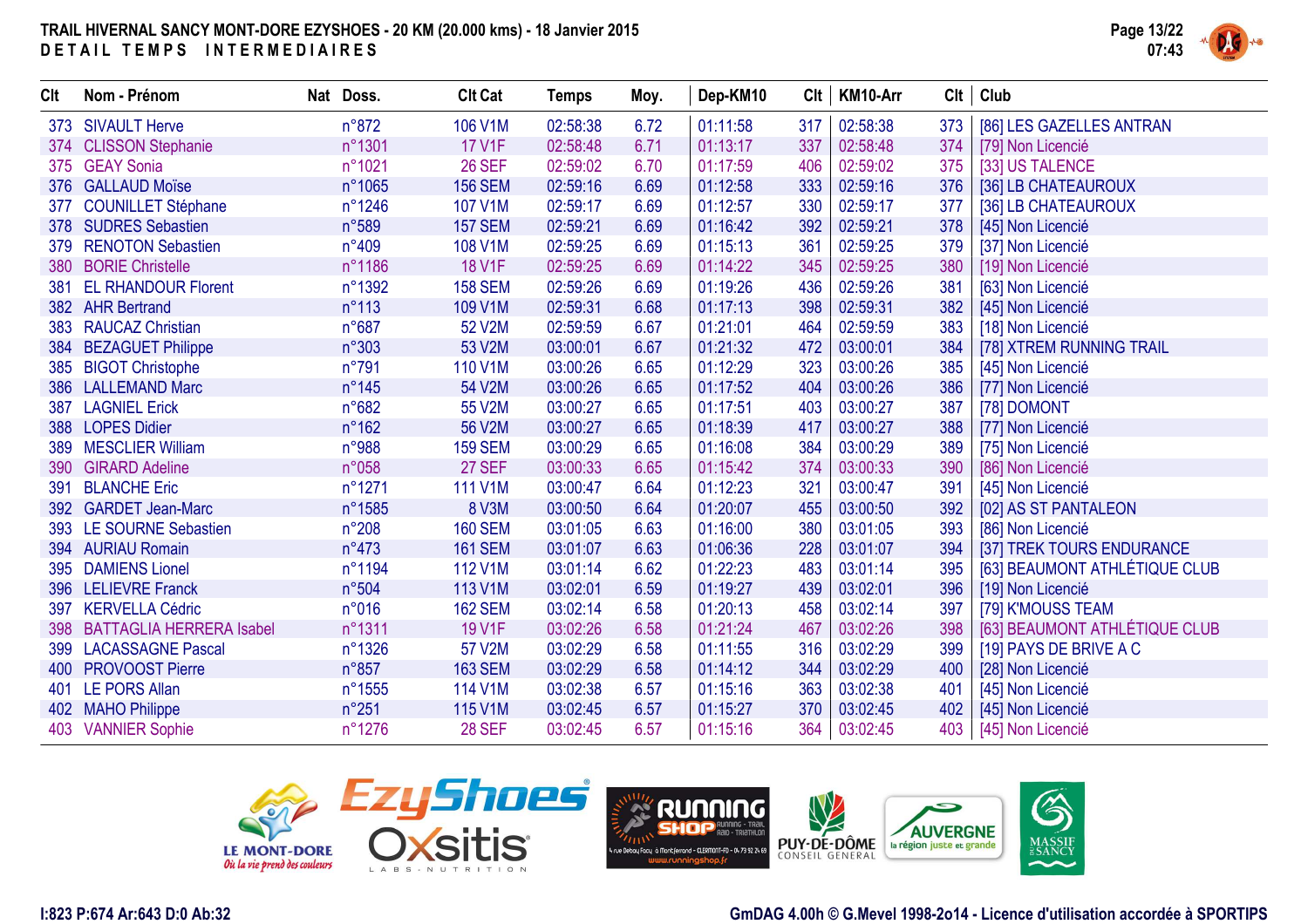

| <b>Clt</b> | Nom - Prénom                    | Nat Doss.      | <b>Clt Cat</b>     | <b>Temps</b> | Moy. | Dep-KM10 | Clt | KM10-Arr | Clt | Club                          |
|------------|---------------------------------|----------------|--------------------|--------------|------|----------|-----|----------|-----|-------------------------------|
| 404        | <b>MORIN Florence</b>           | n°658          | 58 V2M             | 03:03:02     | 6.56 | 01:17:05 | 396 | 03:03:02 | 404 | [36] Non Licencié             |
| 405        | <b>MASDEU Joseph</b>            | $n^{\circ}376$ | 59 V2M             | 03:03:15     | 6.55 | 01:21:42 | 476 | 03:03:15 | 405 | [63] BEAUMONT ATHLÉTIQUE CLUB |
| 406        | <b>DESCHAMPS Cecile</b>         | n°199          | <b>29 SEF</b>      | 03:03:19     | 6.55 | 01:15:16 | 362 | 03:03:19 | 406 | [45] Non Licencié             |
| 407        | <b>TROMPAT Francois</b>         | n°1387         | <b>164 SEM</b>     | 03:03:28     | 6.54 | 01:19:23 | 434 | 03:03:28 | 407 | [63] Non Licencié             |
| 408        | <b>CHAUVEAU-DUSAUD Nathalie</b> | n°411          | 6 V2F              | 03:03:34     | 6.54 | 01:18:46 | 419 | 03:03:34 | 408 | [28] VÉLO SPORT CHARTRAIN     |
| 409        | <b>BARRASSON Nicolas</b>        | n°614          | <b>165 SEM</b>     | 03:03:38     | 6.53 | 01:26:45 | 532 | 03:03:38 | 409 | [78] Non Licencié             |
| 410        | <b>HANNAOUI Kadija</b>          | n°1185         | 20 V1F             | 03:04:05     | 6.52 | 01:19:09 | 427 | 03:04:05 | 410 | [63] BEAUMONT ATHLÉTIQUE CLUB |
| 411        | <b>CHARTRAIN Fanny</b>          | n°1504         | <b>30 SEF</b>      | 03:04:25     | 6.51 | 01:20:31 | 460 | 03:04:25 | 411 | [63] Non Licencié             |
|            | 412 AUFAUVRE Bruno              | n°261          | 60 V2M             | 03:04:50     | 6.49 | 01:19:03 | 425 | 03:04:50 | 412 | [63] Non Licencié             |
| 413        | <b>BERNARD Alain</b>            | $n^{\circ}725$ | 116 V1M            | 03:05:07     | 6.48 | 01:18:00 | 408 | 03:05:07 | 413 | [63] Non Licencié             |
| 414        | <b>BASSERIE Pauline</b>         | n°1086         | <b>31 SEF</b>      | 03:05:10     | 6.48 | 01:19:00 | 424 | 03:05:10 | 414 | [45] Non Licencié             |
|            | 415 PICHOT Sophie               | $n^{\circ}412$ | <b>32 SEF</b>      | 03:05:52     | 6.46 | 01:19:14 | 428 | 03:05:52 | 415 | [28] VS CHARTRES              |
|            | 416 POUMAILLOUX Philippe        | n°1115         | <b>117 V1M</b>     | 03:05:53     | 6.46 | 01:15:56 | 377 | 03:05:53 | 416 | [86] LENCLOITRE JC 86         |
| 417        | <b>YCHARD Marc</b>              | n°1408         | 61 V2M             | 03:06:04     | 6.45 | 01:16:21 | 387 | 03:06:04 | 417 | [63] Non Licencié             |
|            | 418 VIGUES Jean Francois        | n°1382         | 118 V1M            | 03:06:17     | 6.44 | 01:19:23 | 435 | 03:06:17 | 418 | [63] Non Licencié             |
|            | 419 GENDRE Paul-Henri           | $n^{\circ}155$ | 119 V1M            | 03:06:18     | 6.44 | 01:19:34 | 442 | 03:06:18 | 419 | [63] Non Licencié             |
| 420        | <b>ACHARD Vincent</b>           | n°1327         | <b>166 SEM</b>     | 03:06:37     | 6.43 | 01:19:18 | 429 | 03:06:37 | 420 | [49] Non Licencié             |
| 421        | <b>LEPINTEUR Frederic</b>       | $n^{\circ}759$ | 120 V1M            | 03:06:37     | 6.43 | 01:18:06 | 409 | 03:06:37 | 421 | [27] BIPEDES BERNEYENS        |
| 422        | <b>POTAGE Floriane</b>          | n°1346         | <b>33 SEF</b>      | 03:06:42     | 6.43 | 01:15:21 | 369 | 03:06:42 | 422 | [75] ATHLÉTIC XVEME           |
| 423        | <b>BARBIN Virginie</b>          | n°1023         | 21 V1F             | 03:06:44     | 6.43 | 01:17:38 | 400 | 03:06:44 | 423 | [49] Non Licencié             |
| 424        | <b>VERRIEST Chrystelle</b>      | n°329          | 22 V1F             | 03:07:03     | 6.42 | 01:19:43 | 446 | 03:07:03 | 424 | [03] Non Licencié             |
| 425        | <b>EYMERI Arnaud</b>            | n°990          | <b>167 SEM</b>     | 03:07:07     | 6.41 | 01:16:08 | 383 | 03:07:07 | 425 | [75] Non Licencié             |
| 426        | <b>SENNAT Thierry</b>           | $n^{\circ}102$ | 121 V1M            | 03:07:31     | 6.40 | 01:12:12 | 319 | 03:07:31 | 426 | [63] Non Licencié             |
| 427        | <b>BUREAU David</b>             | n°1269         | 122 V1M            | 03:07:45     | 6.39 | 01:21:29 | 471 | 03:07:45 | 427 | [37] Non Licencié             |
| 428        | <b>COGNARD Anthony</b>          | n°1119         | 123 V1M            | 03:07:56     | 6.39 | 01:21:39 | 475 | 03:07:56 | 428 | [86] LENCLOITRE JC 86         |
| 429        | <b>PORTIER Ludovic</b>          | n°1040         | 124 V1M            | 03:08:02     | 6.38 | 01:17:59 | 407 | 03:08:02 | 429 | [49] Non Licencié             |
| 430        | <b>DEGLIN Anne Charlotte</b>    | n°1152         | <b>34 SEF</b>      | 03:08:19     | 6.37 | 01:19:43 | 445 | 03:08:19 | 430 | [63] Non Licencié             |
| 431        | <b>BENITO Lesly</b>             | $n^{\circ}772$ | <b>35 SEF</b>      | 03:08:20     | 6.37 | 01:19:27 | 437 | 03:08:20 | 431 | [45] Non Licencié             |
| 432        | <b>DEGLIN Marie Helene</b>      | n°1151         | 7 V <sub>2</sub> F | 03:08:20     | 6.37 | 01:19:47 | 447 | 03:08:20 | 432 | [63] Non Licencié             |
|            | 433 BLANVILLAIN Jean Paul       | n°680          | 62 V2M             | 03:08:24     | 6.37 | 01:17:47 | 402 | 03:08:24 | 433 | [45] ASFAS TRIATHLON          |
|            | 434 LOHIER Stephane             | $n^{\circ}426$ | 125 V1M            | 03:08:26     | 6.37 | 01:12:40 | 326 | 03:08:26 | 434 | [37] STMICROELECTRONICS       |





#### **I:823 P:674 Ar:643 D:0 Ab:32**

#### **GmDAG 4.00h © G.Mevel 1998-2o14 - Licence d'utilisation accordée à SPORTIPS**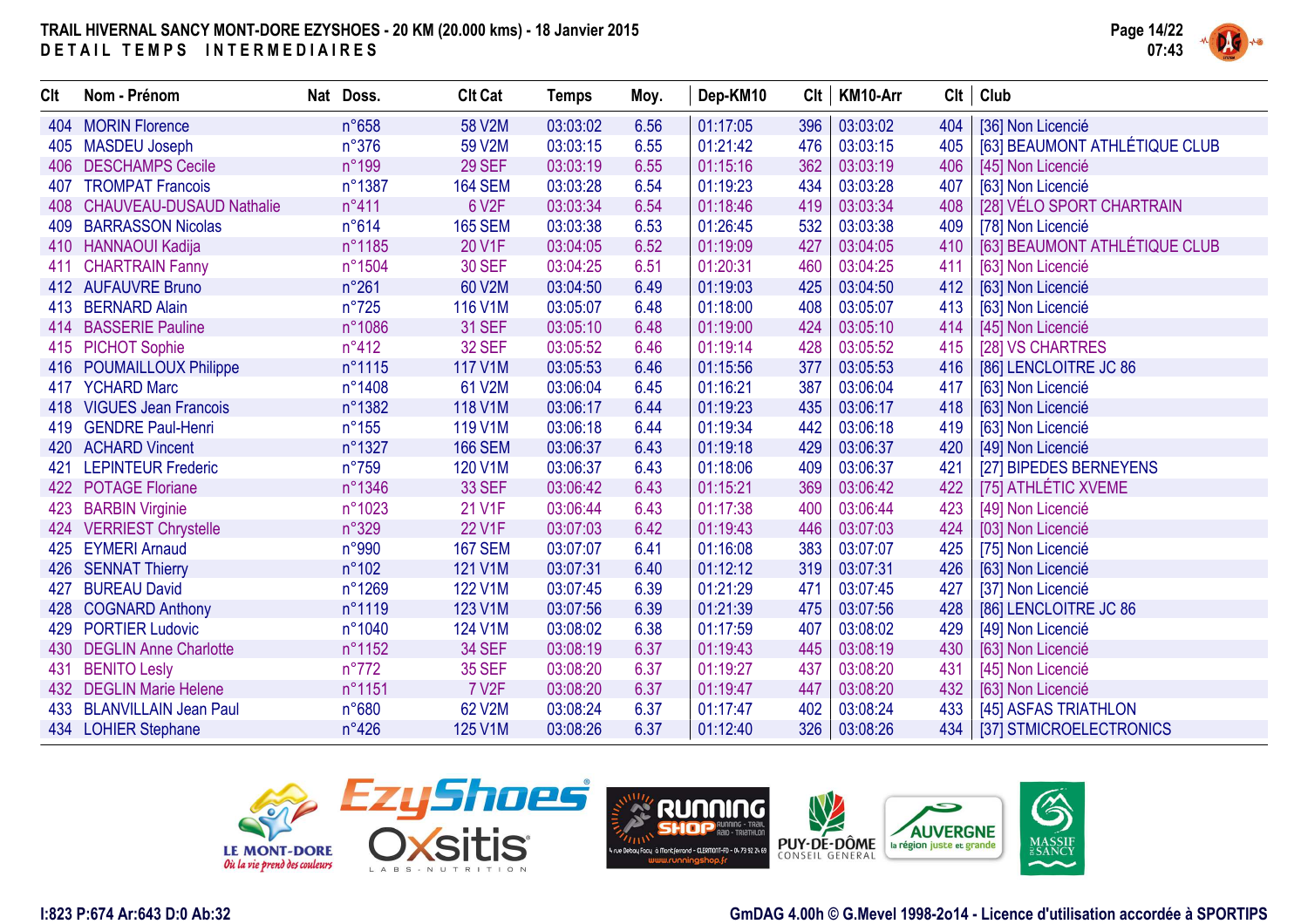

| <b>Clt</b> | Nom - Prénom              | Nat Doss. |                | <b>Clt Cat</b> |              | Temps    | Moy. | Dep-KM10 | Clt | KM10-Arr | Clt | Club                                     |
|------------|---------------------------|-----------|----------------|----------------|--------------|----------|------|----------|-----|----------|-----|------------------------------------------|
|            | 435 ALLARD Marie          |           | $n^{\circ}497$ |                | <b>8 V2F</b> | 03:08:29 | 6.37 | 01:21:47 | 478 | 03:08:29 | 435 | [63] Non Licencié                        |
|            | 436 ALLARD Jean-Marie     |           | n°1150         | 63 V2M         |              | 03:08:29 | 6.37 | 01:21:47 | 477 | 03:08:29 | 436 | [63] Non Licencié                        |
|            | 437 ARASZKIEWIRZ Gerard   |           | $n^{\circ}174$ |                | 9 V3M        | 03:08:40 | 6.36 | 01:18:32 | 415 | 03:08:40 | 437 | [60] Non Licencié                        |
|            | 438 DAMIENS Patricia      |           | n°1191         | 23 V1F         |              | 03:08:40 | 6.36 | 01:22:23 | 484 | 03:08:40 | 438 | [63] BEAUMONT ATHLÉTIQUE CLUB            |
|            | 439 CROSNIER Alain        |           | $n^{\circ}677$ | 10 V3M         |              | 03:08:57 | 6.35 | 01:22:15 | 482 | 03:08:57 | 439 | [45] LES LENTS ABRAYSIENS                |
|            | 440 DAMOURETTE Stephane   |           | n°918          | 126 V1M        |              | 03:09:01 | 6.35 | 01:20:00 | 452 | 03:09:01 | 440 | [36] LA BERRICHONNE CHATEAUROUX ATHLETIS |
| 441        | <b>LAMBERT Emmanuel</b>   |           | n°1064         | 127 V1M        |              | 03:09:15 | 6.34 | 01:14:38 | 351 | 03:09:15 | 441 | [86] LENCLOITRE JC 86                    |
|            | 442 MALAVAL Christian     |           | $n^{\circ}746$ | 64 V2M         |              | 03:09:23 | 6.34 | 01:17:04 | 395 | 03:09:23 | 442 | [63] Non Licencié                        |
|            | 443 CAVARD Aurore         |           | n°611          | 24 V1F         |              | 03:09:55 | 6.32 | 01:19:31 | 440 | 03:09:55 | 443 | [63] ASPTT                               |
|            | 444 LHUILIER Emmanuel     |           | n°558          | 128 V1M        |              | 03:10:00 | 6.32 | 01:18:39 | 416 | 03:10:00 | 444 | [36] Non Licencié                        |
|            | 445 MOULINEAU Nadege      |           | n°1193         | 25 V1F         |              | 03:10:08 | 6.31 | 01:18:09 | 410 | 03:10:08 | 445 | [17] Non Licencié                        |
|            | 446 FERRANDEZ Anne-Claire |           | n°841          | <b>36 SEF</b>  |              | 03:10:08 | 6.31 | 01:19:27 | 438 | 03:10:08 | 446 | [24] Non Licencié                        |
| 447        | <b>HIERNARD Carole</b>    |           | n°1137         | 26 V1F         |              | 03:10:09 | 6.31 | 01:21:06 | 466 | 03:10:09 | 447 | [86] Non Licencié                        |
| 448        | <b>TEILLOT Claire</b>     |           | n°480          | <b>37 SEF</b>  |              | 03:10:19 | 6.31 | 01:21:32 | 473 | 03:10:19 | 448 | [63] Non Licencié                        |
|            | 449 TEILLOT Didier        |           | $n^{\circ}478$ | 11 V3M         |              | 03:10:19 | 6.31 | 01:21:37 | 474 | 03:10:19 | 449 | [63] Non Licencié                        |
|            | 450 THEVENET Maryline     |           | n°078          | <b>27 V1F</b>  |              | 03:10:50 | 6.29 | 01:16:34 | 391 | 03:10:50 | 450 | [03] EAMYA                               |
| 451        | <b>BUREAU Florian</b>     |           | $n^{\circ}721$ | 129 V1M        |              | 03:11:14 | 6.28 | 01:22:08 | 480 | 03:11:14 | 451 | [37] Non Licencié                        |
|            | 452 LEGER Patrick         |           | $n^{\circ}471$ | 65 V2M         |              | 03:11:17 | 6.27 | 01:20:04 | 453 | 03:11:17 | 452 | [85] Non Licencié                        |
| 453        | <b>MARRAOUI Wissam</b>    |           | n°1429         | <b>168 SEM</b> |              | 03:11:37 | 6.26 | 01:23:59 | 498 | 03:11:37 | 453 | [63] Non Licencié                        |
| 454        | <b>MARRAOUI Olivier</b>   |           | n°1466         | <b>169 SEM</b> |              | 03:11:38 | 6.26 | 01:24:00 | 499 | 03:11:38 | 454 | [34] Non Licencié                        |
| 455        | <b>PENNEQUIN Virginie</b> |           | n°1097         | 28 V1F         |              | 03:11:47 | 6.26 | 01:23:01 | 488 | 03:11:47 | 455 | [78] RAMBOUILET SPORTS ATHLETISME        |
|            | 456 PENNEQUIN Manuel      |           | n°1101         | 130 V1M        |              | 03:11:47 | 6.26 | 01:23:01 | 487 | 03:11:47 | 456 | [78] FREE IRON TEAM                      |
| 457        | <b>CHALEIX Laurent</b>    |           | n°1004         | 66 V2M         |              | 03:11:50 | 6.26 | 01:17:54 | 405 | 03:11:50 | 457 | [63] Non Licencié                        |
|            | 458 MICOUD Cecile         |           | $n^{\circ}472$ | 29 V1F         |              | 03:11:50 | 6.26 | 01:20:04 | 454 | 03:11:50 | 458 | [85] Non Licencié                        |
|            | 459 BERTHOUIN Claude      |           | $n^{\circ}865$ | 67 V2M         |              | 03:11:54 | 6.25 | 01:18:55 | 423 | 03:11:54 | 459 | [37] TOURS'N AVENTURE                    |
|            | 460 PENEZ Jean Louis      |           | n°1477         | 68 V2M         |              | 03:11:56 | 6.25 | 01:19:18 | 431 | 03:11:56 | 460 | [63] Non Licencié                        |
| 461        | <b>LAROCHE Beatrice</b>   |           | n°1482         | 30 V1F         |              | 03:11:56 | 6.25 | 01:19:18 | 430 | 03:11:56 | 461 | [63] Non Licencié                        |
| 462        | <b>DUVAL Christophe</b>   |           | n°1439         | 69 V2M         |              | 03:11:57 | 6.25 | 01:19:32 | 441 | 03:11:57 | 462 | [36] LB CHATEAUROUX                      |
|            | 463 LANCEREAU Marine      |           | $n^{\circ}701$ | <b>38 SEF</b>  |              | 03:12:09 | 6.25 | 01:24:40 | 507 | 03:12:09 | 463 | [86] Non Licencié                        |
|            | 464 GATILLON Benoit       |           | n°994          | <b>170 SEM</b> |              | 03:12:18 | 6.24 | 01:24:35 | 503 | 03:12:18 | 464 | [86] Non Licencié                        |
|            | 465 BOUCHER Nicolas       |           | $n^{\circ}414$ | <b>171 SEM</b> |              | 03:12:30 | 6.23 | 01:14:44 | 355 | 03:12:30 | 465 | [45] Non Licencié                        |



6

MASSIF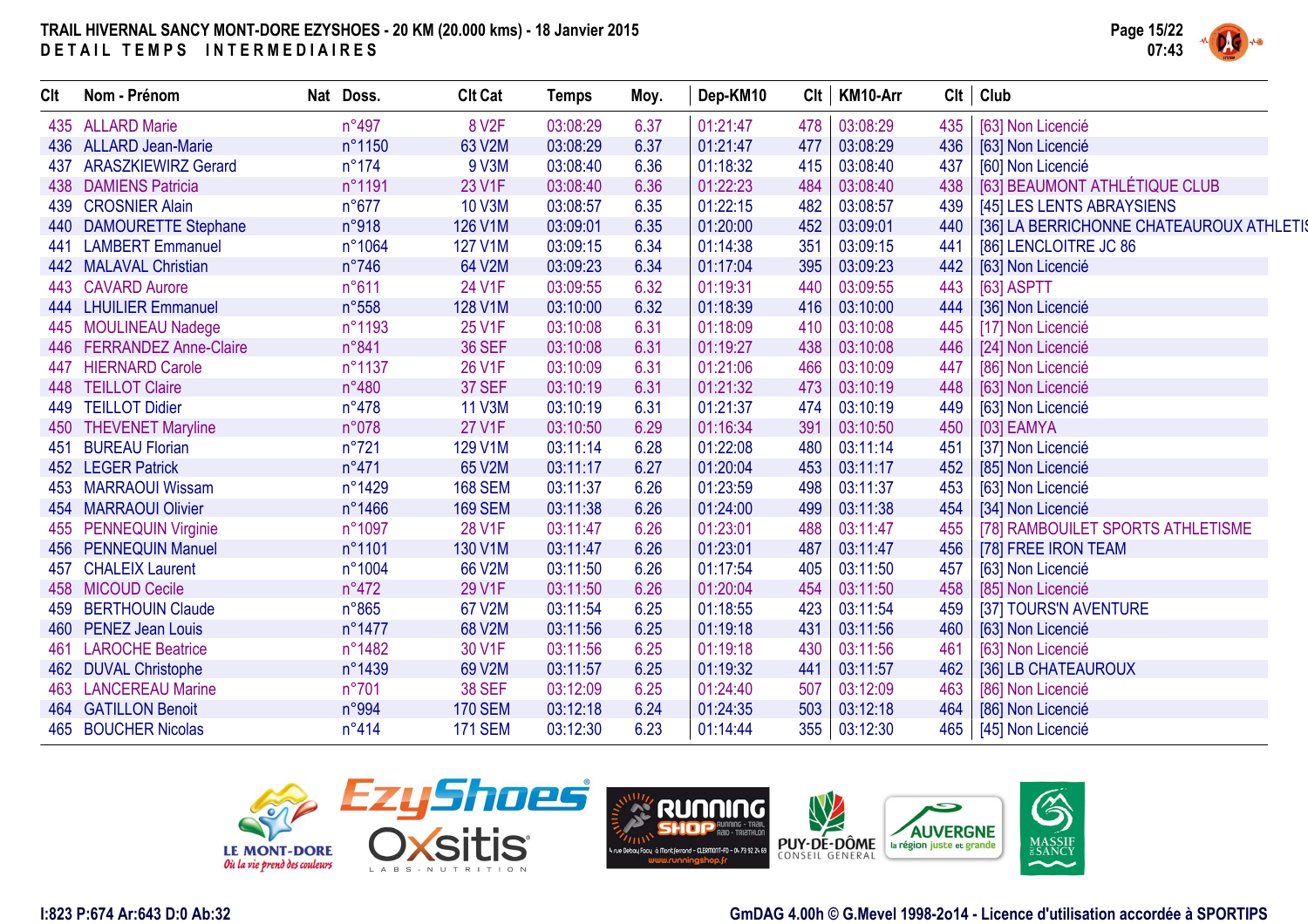

| <b>CIt</b> | Nom - Prénom               | Nat Doss.      | <b>Clt Cat</b>     | <b>Temps</b> | Moy. | Dep-KM10 | Clt | KM10-Arr | Clt | Club                          |
|------------|----------------------------|----------------|--------------------|--------------|------|----------|-----|----------|-----|-------------------------------|
|            | 466 CHANLIAU Vincent       | $n^{\circ}424$ | <b>172 SEM</b>     | 03:12:51     | 6.22 | 01:14:43 | 354 | 03:12:51 | 466 | [63] Non Licencié             |
|            | 467 DUBOIS Valérie         | n°960          | 31 V1F             | 03:12:58     | 6.22 | 01:24:36 | 504 | 03:12:58 | 467 | [86] Non Licencié             |
|            | 468 LELIEVRE Chloe         | n°1341         | <b>39 SEF</b>      | 03:13:30     | 6.20 | 01:19:23 | 432 | 03:13:30 | 468 | [19] BRIVE LIMOUSIN TRIATHLON |
|            | 469 MARTINS Florent        | n°1340         | <b>173 SEM</b>     | 03:13:31     | 6.20 | 01:19:23 | 433 | 03:13:31 | 469 | [19] BRIVE LIMOUSIN TRIATHLON |
|            | 470 BETHUEL Julien         | n°595          | <b>174 SEM</b>     | 03:13:42     | 6.20 | 01:21:29 | 470 | 03:13:42 | 470 | [35] Non Licencié             |
| 471        | <b>BERNARD Melissa</b>     | n°1020         | <b>40 SEF</b>      | 03:14:07     | 6.18 | 01:20:37 | 461 | 03:14:07 | 471 | [19] Non Licencié             |
| 472        | <b>SIMONNET Eva</b>        | $n^{\circ}161$ | 41 SEF             | 03:14:08     | 6.18 | 01:18:49 | 421 | 03:14:08 | 472 | [86] Non Licencié             |
|            | 473 MARDON Jean-Luc        | n°557          | 70 V2M             | 03:14:08     | 6.18 | 01:22:14 | 481 | 03:14:08 | 473 | [49] Non Licencié             |
|            | 474 CREPIN Virginie        | n°084          | 32 V1F             | 03:14:13     | 6.18 | 01:17:40 | 401 | 03:14:13 | 474 | [83] Non Licencié             |
|            | 475 PERRIN Bastien         | n°1003         | <b>175 SEM</b>     | 03:14:15     | 6.18 | 01:18:24 | 412 | 03:14:15 | 475 | [37] RSSC ATHLÉ               |
|            | 476 DEVAUD Jean Louis      | n°606          | 71 V2M             | 03:14:45     | 6.16 | 01:19:55 | 448 | 03:14:45 | 476 | [87] CC NIEUL                 |
| 477        | <b>GOURSEAUD Annette</b>   | n°607          | 9 V <sub>2</sub> F | 03:14:46     | 6.16 | 01:19:55 | 449 | 03:14:46 | 477 | [87] CC NIEUL                 |
|            | 478 LAURUT Thea            | n°059          | 42 SEF             | 03:14:59     | 6.15 | 01:23:33 | 494 | 03:14:59 | 478 | [19] Non Licencié             |
| 479        | <b>SIMAND Agnes</b>        | n°1381         | 10 V2F             | 03:15:01     | 6.15 | 01:19:03 | 426 | 03:15:01 | 479 | [63] Non Licencié             |
| 480        | <b>GENDRE Louis-Adrien</b> | n°158          | 3 JUM              | 03:15:10     | 6.15 | 01:19:37 | 444 | 03:15:10 | 480 | [63] Non Licencié             |
| 481        | <b>TOLSULTANOV Khamzat</b> | $n^{\circ}752$ | 4 JUM              | 03:15:19     | 6.14 | 01:04:53 | 195 | 03:15:19 | 481 | [43] Non Licencié             |
|            | 482 LEHOUX Audrey          | n°221          | <b>43 SEF</b>      | 03:15:47     | 6.13 | 01:19:59 | 451 | 03:15:47 | 482 | [92] Non Licencié             |
|            | 483 GALDEANO Nicolas       | $n^{\circ}171$ | 131 V1M            | 03:15:47     | 6.13 | 01:19:58 | 450 | 03:15:47 | 483 | [78] VAC ATHLETISME           |
|            | 484 POTIER Vincent         | n°1384         | <b>176 SEM</b>     | 03:15:51     | 6.13 | 01:23:14 | 493 | 03:15:51 | 484 | [91] Non Licencié             |
| 485        | <b>VERNEAU Laurent</b>     | $n^{\circ}314$ | 132 V1M            | 03:16:23     | 6.11 | 01:19:35 | 443 | 03:16:23 | 485 | [41] Non Licencié             |
| 486        | <b>JEUDY Magali</b>        | n°1237         | 33 V1F             | 03:16:29     | 6.11 | 01:24:40 | 506 | 03:16:29 | 486 | [86] Non Licencié             |
| 487        | <b>LORENTIN François</b>   | $n^{\circ}720$ | 133 V1M            | 03:16:31     | 6.11 | 01:18:45 | 418 | 03:16:31 | 487 | [44] Non Licencié             |
|            | 488 ALLARD Frederic        | n°670          | 134 V1M            | 03:17:07     | 6.09 | 01:35:04 | 599 | 03:17:07 | 488 | [72] Non Licencié             |
| 489        | <b>COUTANT Frederic</b>    | n°668          | 135 V1M            | 03:17:25     | 6.08 | 01:24:34 | 502 | 03:17:25 | 489 | [17] Non Licencié             |
| 490        | <b>EHRENGARDT Delphine</b> | $n^{\circ}264$ | 34 V1F             | 03:17:26     | 6.08 | 01:18:22 | 411 | 03:17:26 | 490 | [24] PERIGUEUX RUNNING        |
| 491        | <b>BECHU Michael</b>       | $n^{\circ}297$ | 136 V1M            | 03:17:35     | 6.07 | 01:20:10 | 456 | 03:17:35 | 491 | [28] XTREM RUNNING TRAIL      |
|            | 492 LAFONT Mireille        | n°805          | 35 V1F             | 03:17:44     | 6.07 | 01:20:53 | 462 | 03:17:44 | 492 | [16] Non Licencié             |
| 493        | <b>GABRIOT Christelle</b>  | n°075          | 36 V1F             | 03:17:57     | 6.06 | 01:29:20 | 550 | 03:17:57 | 493 | [49] Non Licencié             |
| 494        | <b>SIVAULT Elodie</b>      | $n^{\circ}866$ | 37 V1F             | 03:18:03     | 6.06 | 01:24:36 | 505 | 03:18:03 | 494 | [86] LES GAZELLES ANTRAN      |
|            | 495 GIRAUD Valerie         | n°1105         | 38 V1F             | 03:19:04     | 6.03 | 01:25:12 | 516 | 03:19:04 | 495 | [86] Non Licencié             |
|            | 496 COUTON Raphael         | n°1084         | 137 V1M            | 03:19:04     | 6.03 | 01:24:43 | 508 | 03:19:04 | 496 | [86] LENCLOITRE JC 86         |



**GmDAG 4.00h © G.Mevel 1998-2o14 - Licence d'utilisation accordée à SPORTIPS**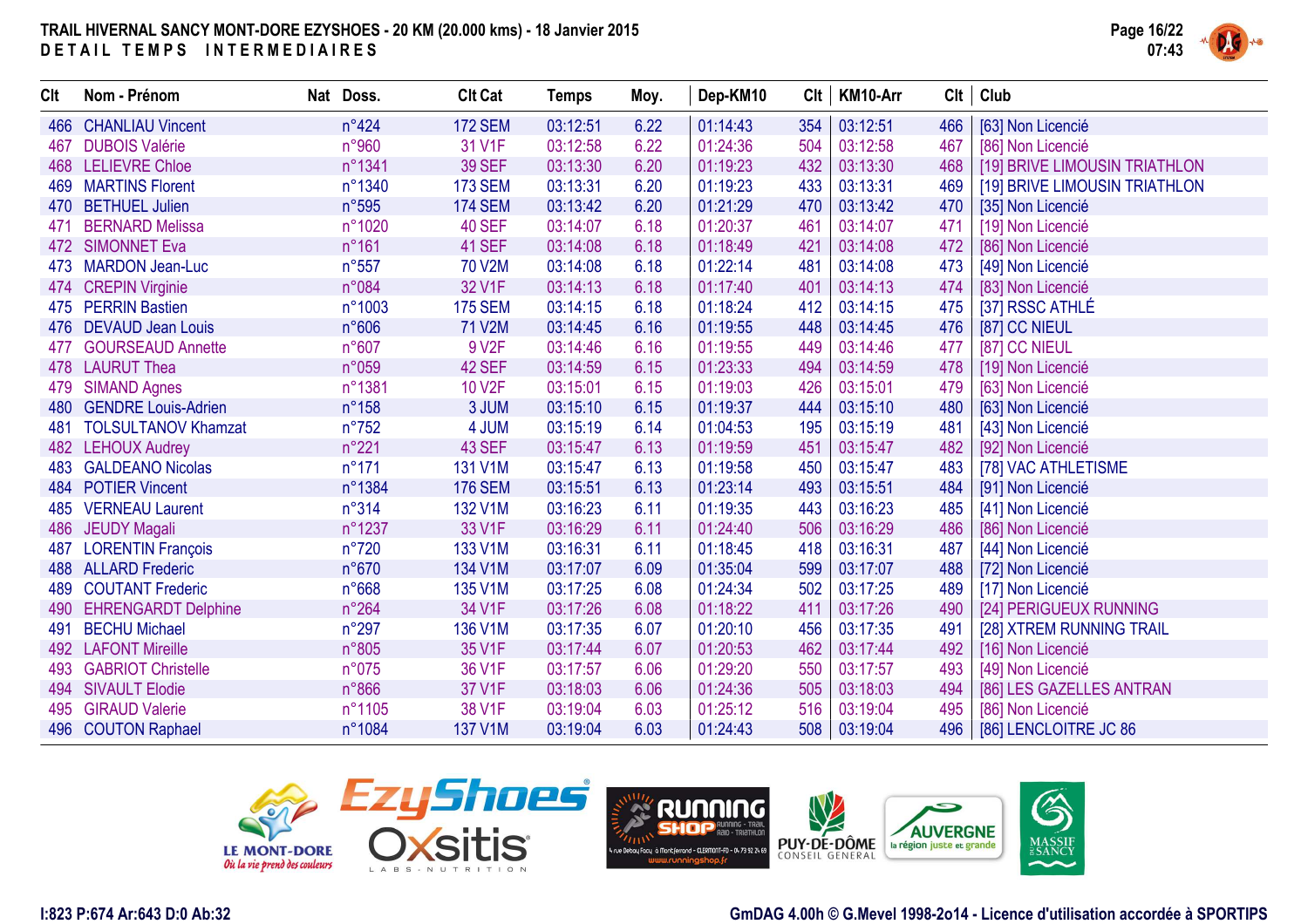

| <b>Clt</b> | Nom - Prénom                       | Nat Doss.      | <b>Clt Cat</b>      | <b>Temps</b> | Moy. | Dep-KM10 | <b>CIt</b> | KM10-Arr | Clt | Club                          |
|------------|------------------------------------|----------------|---------------------|--------------|------|----------|------------|----------|-----|-------------------------------|
| 497        | <b>ROSSIGNOL Patrick</b>           | n°036          | <b>72 V2M</b>       | 03:19:57     | 6.00 | 01:24:53 | 512        | 03:19:57 | 497 | [63] Non Licencié             |
|            | 498 MEULIN Patrice                 | n°891          | 138 V1M             | 03:20:24     | 5.99 | 01:24:49 | 509        | 03:20:24 | 498 | [86] LES GAZELLES ANTRAN      |
|            | 499 LORTIE Luc                     | $n^{\circ}258$ | <b>12 V3M</b>       | 03:20:53     | 5.97 | 01:25:54 | 520        | 03:20:53 | 499 | [49] S/L RACING CLUB DOUESSIN |
| 500        | <b>BOUSSET EP. BERLAND Tatiana</b> | n°448          | 39 V1F              | 03:21:33     | 5.95 | 01:24:16 | 501        | 03:21:33 | 500 | [78] Non Licencié             |
| 501        | <b>RAUCAZ Catherine</b>            | n°689          | 11 V <sub>2</sub> F | 03:21:48     | 5.95 | 01:20:58 | 463        | 03:21:48 | 501 | [18] ASA DU BERRY             |
| 502        | <b>CASTAGNETTI Bertrand</b>        | n°1132         | 139 V1M             | 03:21:58     | 5.94 | 01:21:02 | 465        | 03:21:58 | 502 | [45] Non Licencié             |
| 503        | <b>ROMAGNÉ Cindy</b>               | $n^{\circ}817$ | 44 SEF              | 03:22:08     | 5.94 | 01:23:34 | 495        | 03:22:08 | 503 | [72] Non Licencié             |
| 504        | <b>COTTEAUX-SERRE Frédéric</b>     | n°1199         | 140 V1M             | 03:22:50     | 5.92 | 01:30:13 | 563        | 03:22:50 | 504 | [45] Non Licencié             |
|            | 505 PROUTEAU Dominique             | n°1300         | <b>73 V2M</b>       | 03:22:51     | 5.92 | 01:30:13 | 564        | 03:22:51 | 505 | [45] Non Licencié             |
|            | 506 FABREGOUL Laurence             | $n^{\circ}703$ | <b>12 V2F</b>       | 03:23:45     | 5.89 | 01:26:14 | 523        | 03:23:45 | 506 | [63] Non Licencié             |
| 507        | <b>CHARTIER Chantal</b>            | n°1488         | 13 V <sub>2</sub> F | 03:24:42     | 5.86 | 01:26:29 | 528        | 03:24:42 | 507 | [86] BIPEDES DE ST CYR        |
|            | 508 PICHOT Romuald                 | n°610          | <b>177 SEM</b>      | 03:25:18     | 5.85 | 01:21:24 | 468        | 03:25:18 | 508 | [45] Non Licencié             |
| 509        | <b>JUILLET Francoise</b>           | n°618          | 40 V1F              | 03:25:20     | 5.84 | 01:26:51 | 534        | 03:25:20 | 509 | [28] VS CHARTRES              |
|            | 510 CALMELS Cecile                 | n°483          | 41 V1F              | 03:25:20     | 5.84 | 01:26:51 | 533        | 03:25:20 | 510 | [28] VS CHARTRES              |
|            | 511 LOUBEAU Anne                   | $n^{\circ}447$ | <b>14 V2F</b>       | 03:25:20     | 5.84 | 01:26:51 | 535        | 03:25:20 | 511 | [28] VS CHARTRES              |
|            | 512 COLIN Florence                 | n°816          | 45 SEF              | 03:25:32     | 5.84 | 01:27:22 | 541        | 03:25:32 | 512 | [86] Non Licencié             |
|            | 513 PIRONIN Cecile                 | n°588          | <b>46 SEF</b>       | 03:25:33     | 5.84 | 01:27:26 | 542        | 03:25:33 | 513 | [86] Non Licencié             |
|            | 514 CHARGELEGUE Patricia           | n°359          | 47 SEF              | 03:25:33     | 5.84 | 01:27:22 | 540        | 03:25:33 | 514 | [86] Non Licencié             |
|            | 515 POITOU Christophe              | n°503          | <b>178 SEM</b>      | 03:25:40     | 5.83 | 01:22:26 | 485        | 03:25:40 | 515 | [45] Non Licencié             |
|            | 516 ANTIPHON Anne Claire           | n°570          | 42 V1F              | 03:25:45     | 5.83 | 01:23:14 | 492        | 03:25:45 | 516 | [34] Non Licencié             |
| 517        | <b>ANTIPHON Jean Felix</b>         | n°569          | 141 V1M             | 03:25:47     | 5.83 | 00:55:33 | 72         | 03:25:47 | 517 | [34] Non Licencié             |
|            | 518 RIQUIN Elise                   | n°550          | 48 SEF              | 03:26:02     | 5.82 | 01:24:55 | 514        | 03:26:02 | 518 | [49] Non Licencié             |
|            | 519 CHATENAY Alexis                | n°549          | <b>179 SEM</b>      | 03:26:02     | 5.82 | 01:24:55 | 513        | 03:26:02 | 519 | [49] Non Licencié             |
| 520        | <b>KRIEF Victor</b>                | n°945          | 142 V1M             | 03:26:03     | 5.82 | 01:24:56 | 515        | 03:26:03 | 520 | [49] Non Licencié             |
| 521        | <b>RENAUDIN Magalie</b>            | $n^{\circ}435$ | 43 V1F              | 03:26:26     | 5.81 | 01:25:56 | 522        | 03:26:26 | 521 | [49] CAPS                     |
|            | 522 RUTKOWSKI Alain                | n°513          | 74 V2M              | 03:26:26     | 5.81 | 01:25:54 | 521        | 03:26:26 | 522 | [49] CA DU PAYS SAUMUROIS     |
| 523        | <b>COURTIN Pascal</b>              | n°1120         | <b>75 V2M</b>       | 03:26:27     | 5.81 | 01:27:54 | 544        | 03:26:27 | 523 | [45] ASFAS TRIATHLON          |
| 524        | <b>MICHEL Sébastien</b>            | n°861          | 143 V1M             | 03:26:35     | 5.81 | 01:22:39 | 486        | 03:26:35 | 524 | [14] Non Licencié             |
|            | 525 BUSSON Karine                  | n°1254         | 44 V1F              | 03:26:39     | 5.81 | 01:36:41 | 605        | 03:26:39 | 525 | [49] Non Licencié             |
|            | 526 PUISSANT Fabien                | n°095          | 76 V2M              | 03:27:07     | 5.79 | 01:31:58 | 576        | 03:27:07 | 526 | [49] AS SAINT SYLVAIN D'ANJOU |
|            | 527 ROCHEREAU Cyril                | $n^{\circ}142$ | 144 V1M             | 03:27:41     | 5.78 | 01:24:53 | 511        | 03:27:41 | 527 | [36] Non Licencié             |



**GmDAG 4.00h © G.Mevel 1998-2o14 - Licence d'utilisation accordée à SPORTIPS**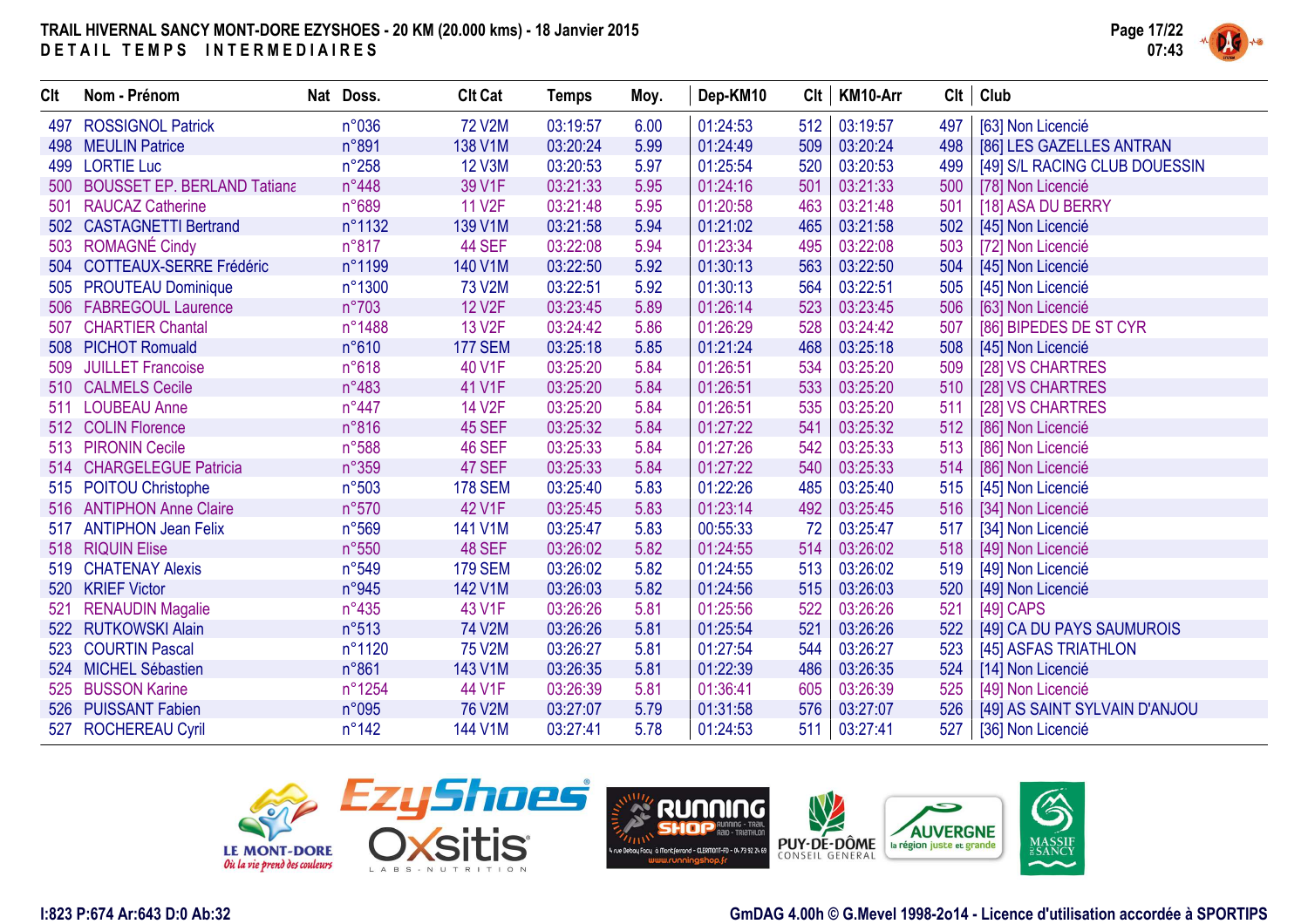

| <b>Clt</b> | Nom - Prénom                | Nat Doss.      | <b>Clt Cat</b> | <b>Temps</b> | Moy. | Dep-KM10 | Clt | KM10-Arr | Clt | Club                           |
|------------|-----------------------------|----------------|----------------|--------------|------|----------|-----|----------|-----|--------------------------------|
| 528        | <b>COUDRIEAU Bénédicte</b>  | n°1331         | 45 V1F         | 03:28:05     | 5.77 | 01:26:29 | 529 | 03:28:05 | 528 | [45] Non Licencié              |
|            | 529 ROUILLY Yvan            | n°149          | 145 V1M        | 03:28:06     | 5.77 | 01:26:20 | 524 | 03:28:06 | 529 | [45] COURIR A ORMES            |
|            | 530 DELETANG Cécile         | n°749          | 46 V1F         | 03:28:06     | 5.77 | 01:26:32 | 531 | 03:28:06 | 530 | [45] COURIR A ORMES            |
| 531        | <b>GARNIER Nathalie</b>     | n°698          | 47 V1F         | 03:28:07     | 5.77 | 01:26:29 | 530 | 03:28:07 | 531 | [45] COURIR A ORMES            |
|            | 532 DORES Lionel            | n°651          | 13 V3M         | 03:28:10     | 5.76 | 01:23:11 | 490 | 03:28:10 | 532 | [34] Non Licencié              |
|            | 533 RICHARD Marie-Christine | $n^{\circ}200$ | <b>15 V2F</b>  | 03:28:20     | 5.76 | 01:25:23 | 517 | 03:28:20 | 533 | [03] Non Licencié              |
| 534        | <b>MAUBAN Xavier</b>        | n°1179         | <b>77 V2M</b>  | 03:28:48     | 5.75 | 01:25:47 | 519 | 03:28:48 | 534 | [78] Non Licencié              |
| 535        | <b>ROULLEE Alain</b>        | $n^{\circ}496$ | <b>14 V3M</b>  | 03:29:42     | 5.72 | 01:26:55 | 536 | 03:29:42 | 535 | [28] VS CHARTRES               |
|            | 536 GAULTIER Nathalie       | n°1435         | <b>16 V2F</b>  | 03:29:58     | 5.72 | 01:28:18 | 545 | 03:29:58 | 536 | [86] ENTENTE POITIERS ATHLE 86 |
| 537        | <b>GAULTIER Michel</b>      | n°1434         | <b>78 V2M</b>  | 03:29:59     | 5.71 | 01:28:19 | 546 | 03:29:59 | 537 | [86] ENTENTE POITIERS ATHLE 86 |
|            | 538 ORTONNE Olivier         | $n^{\circ}635$ | <b>180 SEM</b> | 03:30:24     | 5.70 | 01:23:06 | 489 | 03:30:24 | 538 | [03] Non Licencié              |
|            | 539 RICHARD Romary          | n°924          | <b>181 SEM</b> | 03:30:27     | 5.70 | 01:24:50 | 510 | 03:30:27 | 539 | [86] Non Licencié              |
|            | 540 CARTIER Evelyne         | n°307          | <b>17 V2F</b>  | 03:30:28     | 5.70 | 01:38:21 | 617 | 03:30:28 | 540 | [78] XTREM RUNNING TRAIL       |
|            | 541 HOYER Cécile            | $n^{\circ}164$ | <b>49 SEF</b>  | 03:30:31     | 5.70 | 01:29:56 | 556 | 03:30:31 | 541 | [86] STADE POITEVIN TRIATHLON  |
|            | 542 CHEREAU Michel          | n°1210         | 79 V2M         | 03:30:56     | 5.69 | 01:23:54 | 497 | 03:30:56 | 542 | [63] Non Licencié              |
|            | 543 FAURE Chantal           | n°1025         | 1 V3F          | 03:30:57     | 5.69 | 01:23:53 | 496 | 03:30:57 | 543 | [63] CAC COURNON               |
|            | 544 LIZAMBART Marion        | n°1183         | <b>50 SEF</b>  | 03:31:54     | 5.66 | 01:25:46 | 518 | 03:31:54 | 544 | [91] Non Licencié              |
|            | 545 FORESTIER Thierry       | n°1498         | 80 V2M         | 03:33:15     | 5.63 | 01:27:30 | 543 | 03:33:15 | 545 | [63] Non Licencié              |
|            | 546 SOULAT Thierry          | n°964          | 81 V2M         | 03:33:18     | 5.63 | 01:28:48 | 549 | 03:33:18 | 546 | [36] Non Licencié              |
|            | 547 CUNY Nicolas            | n°695          | 146 V1M        | 03:33:23     | 5.62 | 01:30:01 | 559 | 03:33:23 | 547 | [03] Non Licencié              |
| 548        | <b>CREGUT Eric</b>          | n°1123         | 82 V2M         | 03:34:39     | 5.59 | 01:20:30 | 459 | 03:34:39 | 548 | [63] Non Licencié              |
|            | 549 ANDREATTA Anne          | n°499          | <b>51 SEF</b>  | 03:34:49     | 5.59 | 01:30:39 | 567 | 03:34:49 | 549 | [87] Non Licencié              |
|            | 550 HIVERT Isabelle         | $n^{\circ}255$ | 48 V1F         | 03:34:50     | 5.59 | 01:30:38 | 566 | 03:34:50 | 550 | [87] ACA SAINT YRIEIX          |
| 551        | <b>GIORGIO Flora</b>        | $n^{\circ}437$ | 49 V1F         | 03:35:09     | 5.58 | 01:31:04 | 571 | 03:35:09 | 551 | [49] CAPS                      |
|            | 552 TOUYON Bruno            | $n^{\circ}270$ | 83 V2M         | 03:35:10     | 5.58 | 01:31:03 | 570 | 03:35:10 | 552 | [49] CAPS SAUMUR               |
|            | 553 LOURDEAU Bruno          | n°1082         | 84 V2M         | 03:35:14     | 5.58 | 01:33:33 | 587 | 03:35:14 | 553 | [86] LENCLOITRE JC 86          |
|            | 554 ACIER Karine            | n°1116         | 50 V1F         | 03:35:15     | 5.58 | 01:33:24 | 583 | 03:35:15 | 554 | [86] LENCLOITRE JC 86          |
| 555        | <b>BERTHELLEMY Sandrine</b> | n°1099         | 51 V1F         | 03:35:15     | 5.58 | 01:33:24 | 584 | 03:35:15 | 555 | [86] LENCLOITRE JC 86          |
| 556        | <b>TREVISAN Didier</b>      | $n^{\circ}232$ | 147 V1M        | 03:35:26     | 5.57 | 01:21:56 | 479 | 03:35:26 | 556 | [03] Non Licencié              |
| 557        | <b>DOSSANTOS Claudino</b>   | n°890          | 148 V1M        | 03:35:40     | 5.56 | 01:31:18 | 573 | 03:35:40 | 557 | [37] Non Licencié              |
|            | 558 SASSI-ICEAGA Maïté      | n°1205         | 52 V1F         | 03:36:16     | 5.55 | 01:26:22 | 525 | 03:36:16 |     | 558   [37] Non Licencié        |



**GmDAG 4.00h © G.Mevel 1998-2o14 - Licence d'utilisation accordée à SPORTIPS**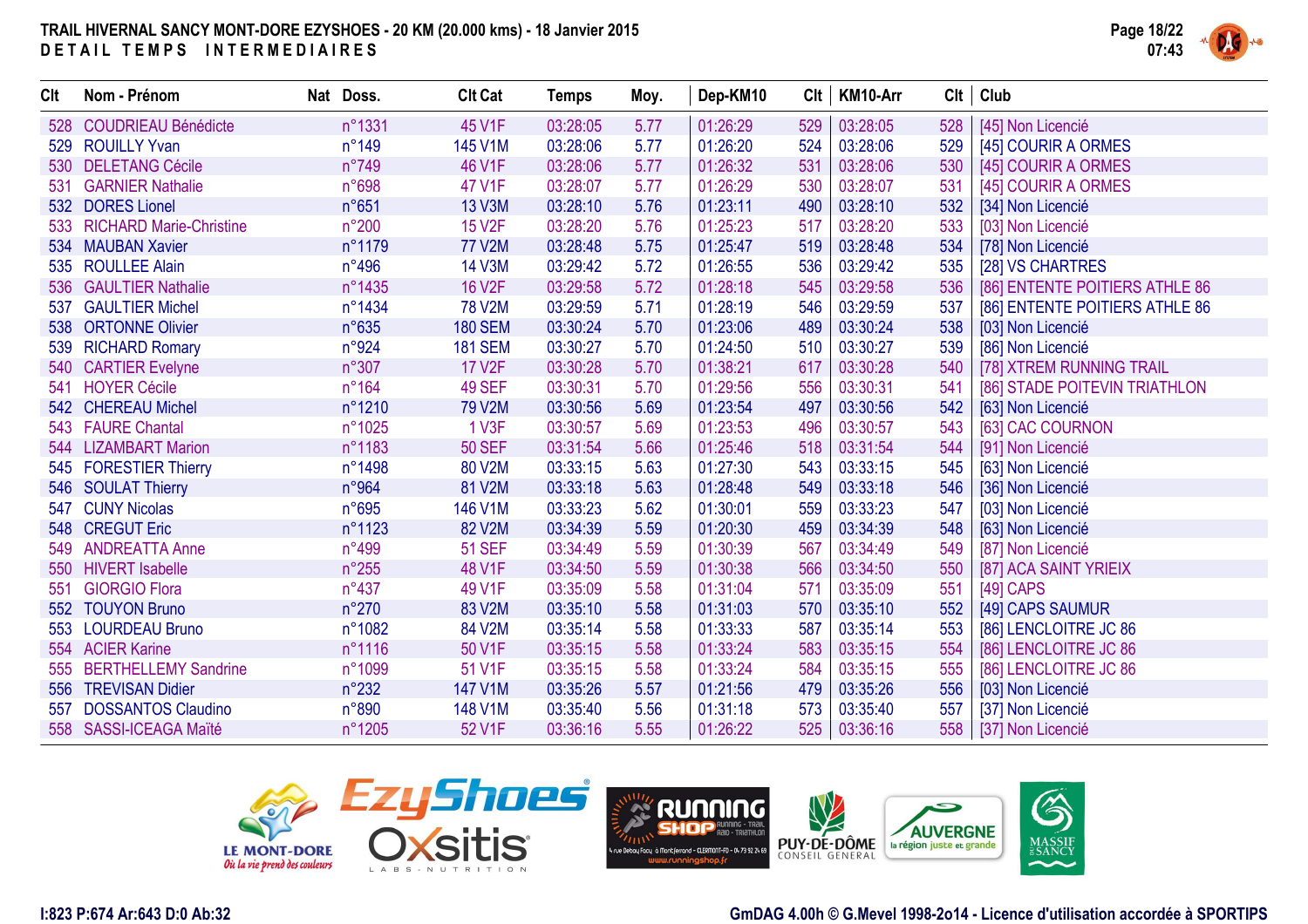

| <b>Clt</b> | Nom - Prénom                  | Nat Doss.       | <b>Clt Cat</b>      | <b>Temps</b> | Moy. | Dep-KM10 | Clt | KM10-Arr | <b>CIt</b> | Club                          |
|------------|-------------------------------|-----------------|---------------------|--------------|------|----------|-----|----------|------------|-------------------------------|
| 559        | <b>POL Delphine</b>           | n°540           | 53 V1F              | 03:36:17     | 5.55 | 01:26:26 | 526 | 03:36:17 | 559        | [37] T.C. JOUÉ LES TOURS      |
| 560        | <b>VIAU Alexandre</b>         | n°663           | <b>182 SEM</b>      | 03:38:00     | 5.50 | 01:33:53 | 594 | 03:38:00 | 560        | [37] Non Licencié             |
| 561        | <b>VIGNERON Stephanie</b>     | $n^{\circ}295$  | <b>52 SEF</b>       | 03:38:04     | 5.50 | 01:30:11 | 562 | 03:38:04 | 561        | [78] XTREM RUNNING TRAIL      |
| 562        | <b>DUPEYRON Sonia</b>         | n°699           | 54 V1F              | 03:38:23     | 5.50 | 01:28:37 | 548 | 03:38:23 | 562        | [17] ROCHEFORT TRIATHLON      |
| 563        | <b>PRIOU Caroline</b>         | $n^{\circ}262$  | 55 V1F              | 03:38:23     | 5.50 | 01:29:56 | 557 | 03:38:23 | 563        | [86] Non Licencié             |
| 564        | <b>PIVERT Angelique</b>       | n°1264          | <b>53 SEF</b>       | 03:38:52     | 5.48 | 01:36:40 | 604 | 03:38:52 | 564        | [53] Non Licencié             |
| 565        | <b>DURAND-BROUSSOLE Lydie</b> | n°1117          | 56 V1F              | 03:38:52     | 5.48 | 01:32:01 | 577 | 03:38:52 | 565        | [63] COURNON A C              |
|            | 566 NUSSBAUM Delphine         | n°1196          | <b>54 SEF</b>       | 03:39:16     | 5.47 | 01:32:37 | 579 | 03:39:16 | 566        | [49] Non Licencié             |
| 567        | <b>VETOIS Alexandra</b>       | n°1352          | <b>55 SEF</b>       | 03:39:21     | 5.47 | 01:27:16 | 539 | 03:39:21 | 567        | [49] Non Licencié             |
|            | 568 MOREAU Emilie             | n°022           | <b>56 SEF</b>       | 03:39:22     | 5.47 | 01:27:16 | 538 | 03:39:22 | 568        | [79] Non Licencié             |
| 569        | <b>MARTINHO José</b>          | n°1294          | 149 V1M             | 03:39:24     | 5.47 | 01:24:08 | 500 | 03:39:24 | 569        | [63] COURIR A PONT DU CHATEAU |
| 570        | <b>BURGALIERE Jean Pierre</b> | n°305           | 150 V1M             | 03:39:30     | 5.47 | 01:30:10 | 560 | 03:39:30 | 570        | [78] XTREM RUNNING TRAIL      |
| 571        | <b>PROVOST Isabelle</b>       | n°204           | 57 V1F              | 03:40:02     | 5.45 | 01:29:57 | 558 | 03:40:02 | 571        | [86] Non Licencié             |
| 572        | <b>BARRAUD Ludovic</b>        | n°980           | 151 V1M             | 03:40:05     | 5.45 | 01:29:32 | 552 | 03:40:05 | 572        | [69] Non Licencié             |
|            | 573 ANNE Sarah                | $n^{\circ}748$  | <b>57 SEF</b>       | 03:40:26     | 5.44 | 01:37:06 | 608 | 03:40:26 | 573        | [35] Non Licencié             |
|            | 574 PRUVOST Francoise         | n°1184          | <b>18 V2F</b>       | 03:41:01     | 5.43 | 01:29:23 | 551 | 03:41:01 | 574        | [28] VDSC CHARTRES ATHELTISME |
| 575        | <b>BOUTHEMY Pascal</b>        | $n^{\circ}234$  | 85 V2M              | 03:42:02     | 5.40 | 01:27:06 | 537 | 03:42:02 | 575        | [78] AS BAZAINVILLE           |
|            | 576 SATAROV Nathalie          | n°572           | 19 V2F              | 03:42:04     | 5.40 | 01:26:27 | 527 | 03:42:04 | 576        | [78] AS BAZAINVILLE           |
| 577        | <b>GUERINEAU Emmanuel</b>     | n°1432          | 152 V1M             | 03:42:26     | 5.39 | 01:33:50 | 593 | 03:42:26 | 577        | [33] Non Licencié             |
| 578        | <b>GUERINEAU Alexandra</b>    | n°1433          | 58 V1F              | 03:42:28     | 5.39 | 01:33:49 | 592 | 03:42:28 | 578        | [33] Non Licencié             |
| 579        | <b>THOMAS Pauline</b>         | $n^{\circ}$ 141 | <b>58 SEF</b>       | 03:44:11     | 5.35 | 01:34:22 | 596 | 03:44:11 | 579        | [43] Non Licencié             |
| 580        | <b>GUICHARD Jean Claude</b>   | n°037           | <b>15 V3M</b>       | 03:44:20     | 5.35 | 01:30:46 | 568 | 03:44:20 | 580        | [49] AS SAINT SYLVAIN D'ANJOU |
| 581        | <b>MARX Stephanie</b>         | n°362           | 59 V1F              | 03:44:33     | 5.34 | 01:30:11 | 561 | 03:44:33 | 581        | [78] Non Licencié             |
| 582        | <b>ROCCHICCIOLI Dominique</b> | n°948           | <b>59 SEF</b>       | 03:44:36     | 5.34 | 01:33:38 | 590 | 03:44:36 | 582        | [31] Non Licencié             |
| 583        | <b>BAGBILA Eliane</b>         | n°949           | <b>60 SEF</b>       | 03:44:40     | 5.34 | 01:33:43 | 591 | 03:44:40 | 583        | [34] Non Licencié             |
| 584        | <b>GEFFARD Isabelle</b>       | n°808           | 20 V <sub>2F</sub>  | 03:44:40     | 5.34 | 01:31:49 | 575 | 03:44:40 | 584        | [49] ENTENTE SEVRE            |
| 585        | <b>FRESNEAU Aurélie</b>       | n°1057          | <b>61 SEF</b>       | 03:44:41     | 5.34 | 01:32:43 | 580 | 03:44:41 | 585        | [37] Non Licencié             |
|            | 586 ROBLET Marie              | $n^{\circ}415$  | 21 V <sub>2</sub> F | 03:44:42     | 5.34 | 01:32:43 | 581 | 03:44:42 | 586        | [37] STMICROELECTRONICS TOURS |
| 587        | <b>DELALEUF Stephanie</b>     | n°889           | 60 V1F              | 03:44:42     | 5.34 | 01:31:48 | 574 | 03:44:42 | 587        | [18] Non Licencié             |
|            | 588 CHEVREUX Francoise        | $n^{\circ}173$  | 22 V <sub>2</sub> F | 03:44:47     | 5.34 | 01:33:33 | 586 | 03:44:47 | 588        | [77] Non Licencié             |
|            | 589 CIVIDINI Véronique        | $n^{\circ}165$  | 23 V <sub>2</sub> F | 03:44:50     | 5.34 | 01:33:32 | 585 | 03:44:50 | 589        | [77] Non Licencié             |





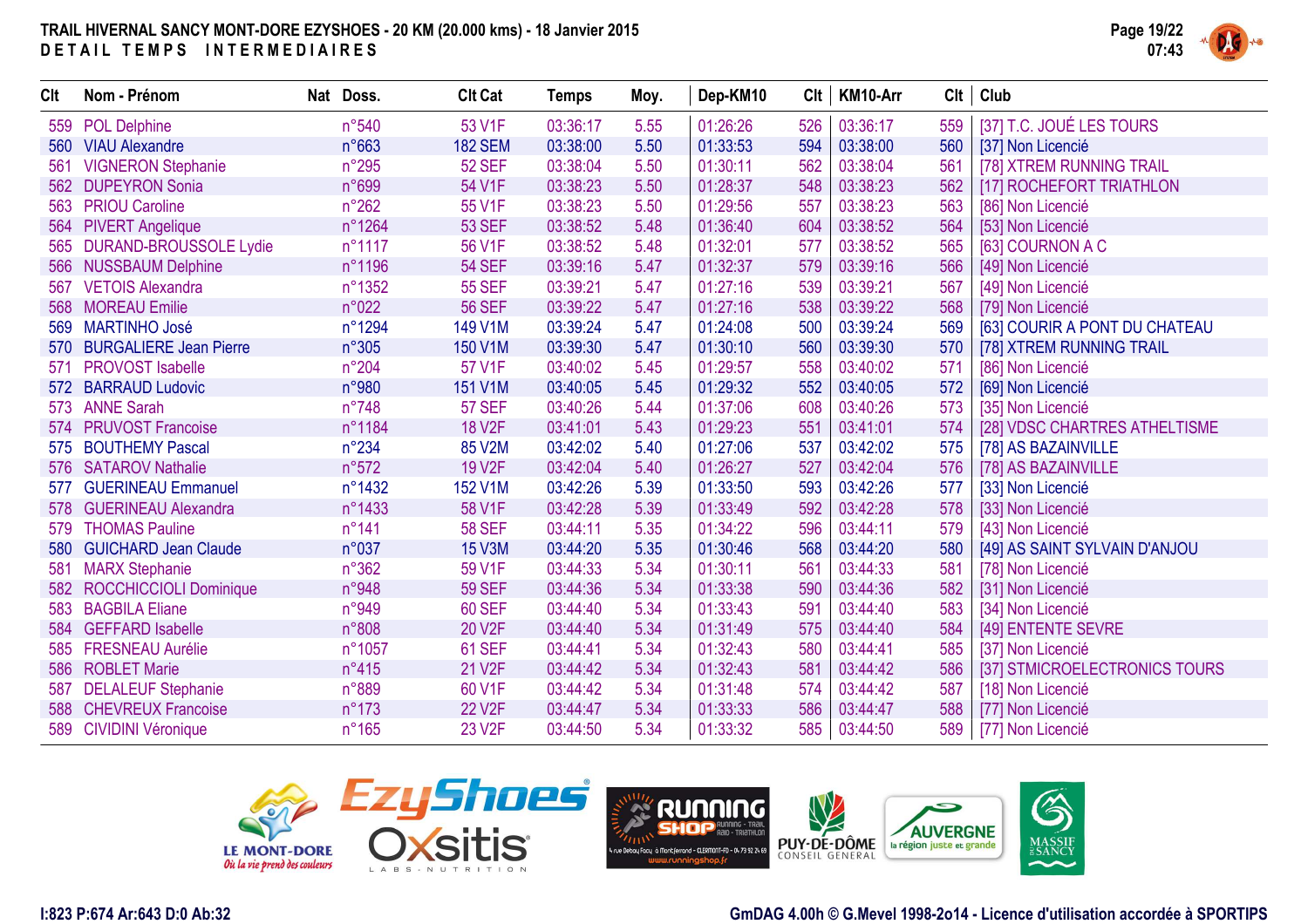

| <b>Clt</b> | Nom - Prénom                  | Nat Doss.      | <b>Clt Cat</b> | <b>Temps</b> | Moy. | Dep-KM10 | Clt | KM10-Arr | Clt | Club                               |
|------------|-------------------------------|----------------|----------------|--------------|------|----------|-----|----------|-----|------------------------------------|
| 590        | <b>PHILIPPE Emmanuel</b>      | n°1075         | 153 V1M        | 03:44:52     | 5.34 | 01:35:04 | 600 | 03:44:52 | 590 | [81] Non Licencié                  |
| 591        | <b>TOURETTE Anne</b>          | n°1256         | 61 V1F         | 03:45:18     | 5.33 | 01:32:01 | 578 | 03:45:18 | 591 | [63] Non Licencié                  |
|            | 592 LEPLANQUAIS Laurence      | n°1415         | 62 V1F         | 03:45:20     | 5.33 | 01:29:49 | 554 | 03:45:20 | 592 | [86] Non Licencié                  |
|            | 593 GILLET Katia              | n°1315         | 63 V1F         | 03:45:21     | 5.33 | 01:29:49 | 553 | 03:45:21 | 593 | [86] Non Licencié                  |
|            | 594 JEUDY Dominique           | n°1238         | 86 V2M         | 03:45:21     | 5.33 | 01:29:50 | 555 | 03:45:21 | 594 | [86] Non Licencié                  |
|            | 595 MARC Bruno                | n°1428         | 87 V2M         | 03:46:23     | 5.30 | 01:33:14 | 582 | 03:46:23 | 595 | [45] MAUVES ATTITUDE RUNNING TRAIL |
| 596        | <b>JOUBERT Martin</b>         | n°1568         | <b>183 SEM</b> | 03:47:05     | 5.28 | 01:31:03 | 569 | 03:47:05 | 596 | <b>EZYSHOES</b>                    |
| 597        | <b>SIOZARD Nadine</b>         | n°201          | 24 V2F         | 03:47:32     | 5.27 | 01:30:20 | 565 | 03:47:32 | 597 | AMITIE ET NATURE MONTLUCON         |
| 598        | <b>FOURMONT Pascal</b>        | $n^{\circ}438$ | 154 V1M        | 03:49:16     | 5.23 | 01:34:16 | 595 | 03:49:16 | 598 | [37] Non Licencié                  |
| 599        | <b>VERVAEKE Mélanie</b>       | n°1251         | 62 SEF         | 03:49:44     | 5.22 | 01:33:33 | 588 | 03:49:44 | 599 | [37] Non Licencié                  |
| 600        | <b>FORNER CAVALLIER Katia</b> | n°871          | 64 V1F         | 03:49:45     | 5.22 | 01:28:32 | 547 | 03:49:45 | 600 | [86] SMAC                          |
| 601        | <b>LEFEVRE Laurence</b>       | n°188          | 25 V2F         | 03:50:32     | 5.21 | 01:35:49 | 601 | 03:50:32 | 601 | [45] Non Licencié                  |
|            | 602 COSTA Fernanda            | n°320          | <b>26 V2F</b>  | 03:51:55     | 5.17 | 01:38:21 | 618 | 03:51:55 | 602 | [78] XTREM RUNNING TRAIL           |
|            | 603 SCHEER Carla              | n°379          | 65 V1F         | 03:52:26     | 5.16 | 01:38:25 | 619 | 03:52:26 | 603 | [78] XTREM RUNNING TRAIL           |
|            | 604 CARVALHO Jorge            | n°311          | 155 V1M        | 03:52:36     | 5.16 | 01:39:24 | 624 | 03:52:36 | 604 | [78] Non Licencié                  |
|            | 605 CARVALHO Christine        | n°309          | <b>63 SEF</b>  | 03:52:36     | 5.16 | 01:38:26 | 620 | 03:52:36 | 605 | [78] XTREM RUNNING TRAIL           |
|            | 606 CAVALLIER Jean Francois   | n°874          | <b>16 V3M</b>  | 03:55:45     | 5.09 | 01:37:42 | 611 | 03:55:45 | 606 | [86] Non Licencié                  |
| 607        | <b>LEGENDRE Pascale</b>       | $n^{\circ}700$ | 66 V1F         | 03:56:16     | 5.08 | 01:46:40 | 638 | 03:56:16 | 607 | [28] Non Licencié                  |
|            | 608 DESHAYES Sylvie           | n°592          | 27 V2F         | 03:56:17     | 5.08 | 01:46:40 | 637 | 03:56:17 | 608 | [28] Non Licencié                  |
| 609        | <b>TOUILLET Florian</b>       | $n^{\circ}190$ | <b>184 SEM</b> | 03:56:35     | 5.07 | 01:34:44 | 598 | 03:56:35 | 609 | [86] LENCLOITRE JC 86              |
|            | 610 RAVION Christophe         | n°1114         | 88 V2M         | 03:56:36     | 5.07 | 01:33:37 | 589 | 03:56:36 | 610 | [86] LENCLOITRE JC 86              |
| 611        | <b>AUBERT Sidney</b>          | $n^{\circ}191$ | 64 SEF         | 03:56:36     | 5.07 | 01:34:44 | 597 | 03:56:36 | 611 | [86] LENCLOITRE JC 86              |
|            | 612 WOLF Francoise            | $n^{\circ}222$ | <b>28 V2F</b>  | 03:56:47     | 5.07 | 01:50:40 | 642 | 03:56:47 | 612 | [63] LES TRAILERS DE PARIS         |
|            | 613 BLANCHET Justine          | n°672          | 1ESF           | 03:58:40     | 5.03 | 01:46:41 | 639 | 03:58:40 | 613 | [61] Non Licencié                  |
|            | 614 MAT Jerome                | n°806          | 156 V1M        | 03:58:52     | 5.02 | 01:43:11 | 631 | 03:58:52 | 614 | [77] Non Licencié                  |
|            | 615 TRANCHARD Dominique       | $n^{\circ}713$ | 89 V2M         | 04:00:06     | 5.00 | 01:31:14 | 572 | 04:00:06 | 615 | [63] Non Licencié                  |
|            | 616 PEGO Sandra               | n°369          | 67 V1F         | 04:01:27     | 4.97 | 01:37:57 | 612 | 04:01:27 | 616 | [78] XTREM RUNNING TRAIL           |
| 617        | ?Dossard #1535                | n°1535         | <b>185 SEM</b> | 04:01:33     | 4.97 | 01:37:32 | 610 | 04:01:33 | 617 | Non Licencié                       |
| 618        | <b>JOANNET Yann</b>           | $n^{\circ}180$ | <b>186 SEM</b> | 04:02:04     | 4.96 | 01:38:32 | 621 | 04:02:04 | 618 | [45] Non Licencié                  |
|            | 619 BAZIN Anne-Elisabeth      | $n^{\circ}729$ | <b>65 SEF</b>  | 04:02:21     | 4.95 | 01:38:40 | 623 | 04:02:21 | 619 | [37] STMICROELECTRONICS            |
|            | 620 GAVIRA MORENO Armelle     | $n^{\circ}418$ | 29 V2F         | 04:02:22     | 4.95 | 01:38:35 | 622 | 04:02:22 |     | 620   [37] ST MICROELECTRONICS     |





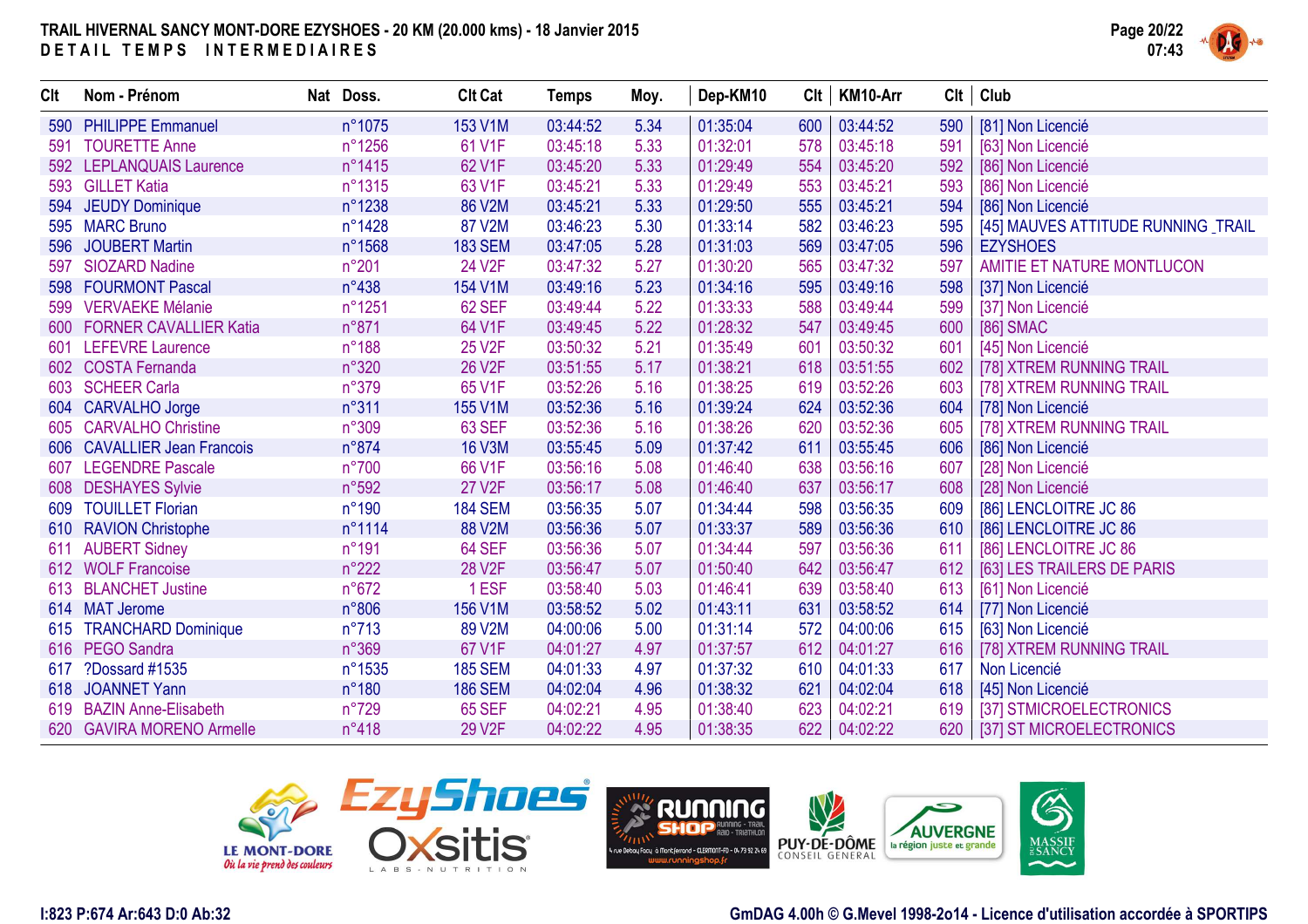

| Clt | Nom - Prénom                   | Nat Doss.      | <b>Clt Cat</b> | <b>Temps</b> | Moy.     | Dep-KM10 | Clt | KM10-Arr |     | Clt   Club                     |
|-----|--------------------------------|----------------|----------------|--------------|----------|----------|-----|----------|-----|--------------------------------|
| 621 | <b>THOMAS Leslie</b>           | n°1453         | <b>66 SEF</b>  | 04:03:20     | 4.93     | 01:37:59 | 614 | 04:03:20 | 621 | [45] Non Licencié              |
|     | 622 PINTO Paula                | $n^{\circ}370$ | 68 V1F         | 04:05:01     | 4.90     | 01:37:57 | 613 | 04:05:01 | 622 | [78] XTREM RUNNING TRAIL       |
| 623 | <b>MARTELLUCCI Elodie</b>      | $n^{\circ}547$ | 67 SEF         | 04:05:22     | 4.89     | 01:37:07 | 609 | 04:05:22 | 623 | [35] Non Licencié              |
|     | 624 BROIX Sylvie               | $n^{\circ}131$ | 30 V2F         | 04:06:13     | 4.87     | 01:45:57 | 635 | 04:06:13 | 624 | [78] VERNEUIL AC               |
|     | 625 MICHOULAND Mylene          | n°393          | 69 V1F         | 04:07:08     | 4.86     | 01:41:33 | 626 | 04:07:08 | 625 | [78] AS BAZAINVILLE            |
|     | 626 NAGEL Laetitia             | n°089          | <b>68 SEF</b>  | 04:07:09     | 4.86     | 01:41:38 | 628 | 04:07:09 | 626 | [28] AS BAZAINVILLE            |
| 627 | <b>ROBERT Melinda</b>          | n°1304         | 69 SEF         | 04:07:11     | 4.86     | 01:38:19 | 616 | 04:07:11 | 627 | [49] Non Licencié              |
| 628 | <b>MEDICI</b> Isabelle         | n°077          | 70 V1F         | 04:07:11     | 4.85     | 01:41:38 | 627 | 04:07:11 | 628 | [78] AS BAZAINVILLE            |
| 629 | <b>BOISSON Marie Paul</b>      | n°1448         | <b>70 SEF</b>  | 04:07:12     | 4.85     | 01:38:19 | 615 | 04:07:12 | 629 | [49] COS                       |
|     | 630 DUGUET Marina              | n°1235         | <b>71 SEF</b>  | 04:07:13     | 4.85     | 01:36:44 | 607 | 04:07:13 | 630 | [72] Non Licencié              |
| 631 | <b>BOURGUIGNEAU Gaelle</b>     | n°1253         | <b>72 SEF</b>  | 04:07:14     | 4.85     | 01:36:42 | 606 | 04:07:14 | 631 | [92] Non Licencié              |
|     | 632 SCHEER Sylvain             | n°381          | 157 V1M        | 04:08:03     | 4.84     | 01:36:32 | 603 | 04:08:03 | 632 | [78] XTREM RUNNING TRAIL       |
|     | 633 MAURICE Dainée             | $n^{\circ}553$ | 71 V1F         | 04:09:23     | 4.81     | 01:41:52 | 629 | 04:09:23 | 633 | [94] Non Licencié              |
| 634 | <b>PENICAUD Jean Claude</b>    | n°554          | 90 V2M         | 04:09:23     | 4.81     | 01:41:53 | 630 | 04:09:23 | 634 | [94] Non Licencié              |
| 635 | <b>MINVIELLE Laurence</b>      | $n^{\circ}112$ | 72 V1F         | 04:10:11     | 4.80     | 01:45:56 | 634 | 04:10:11 | 635 | [78] VERNEUIL AC               |
|     | 636 FIAUX Jean-Marie           | n°1067         | <b>17 V3M</b>  | 04:14:41     | 4.71     | 01:46:19 | 636 | 04:14:41 | 636 | [86] LENCLOITRE JC 86          |
| 637 | <b>GUILBOT Vincent</b>         | n°1133         | 158 V1M        | 04:14:51     | 4.71     | 01:36:07 | 602 | 04:14:51 | 637 | [78] Non Licencié              |
|     | 638 PAILLARD Thomas            | n°1571         | 159 V1M        | 04:26:20     | 4.51     | 01:47:45 | 641 | 04:26:20 | 638 | <b>EZYSHOES</b>                |
|     | 639 SALLÉ Louison              | n°905          | <b>73 SEF</b>  | 04:28:29     | 4.47     | 01:46:51 | 640 | 04:28:29 | 639 | [28] Non Licencié              |
|     | 640 CARREL Caroline            | n°049          | 73 V1F         | 04:31:58     | 4.41     | 01:41:31 | 625 | 04:31:58 | 640 | [36] Non Licencié              |
| 641 | <b>BRESSOLLIER Monique</b>     | n°1035         | 2 V3F          | 04:40:46     | 4.27     | 01:44:20 | 632 | 04:40:46 | 641 | [28] Non Licencié              |
|     | 642 BOULLE Pierre              | $n^{\circ}172$ | <b>187 SEM</b> | 04:44:52     | 4.21     | 01:44:32 | 633 | 04:44:52 | 642 | [44] Non Licencié              |
|     | 643 BRIDIER Michel             | $n^{\circ}755$ | <b>18 V3M</b>  | 04:59:44     | 4.00     | 01:54:11 | 643 | 04:59:44 | 643 | [17] ROCHEFORT ATHLETISME CLUB |
|     | <b>ABD CHARPILLET Pierre</b>   | n°1272         | 0 JUM          | 01:45:17     | ÷.       |          |     | 01:45:17 |     | [37] TOURS'N AVENTURE          |
|     | ABD ?DOSSARD #119046           | n°119046       | 0 SEM          | 02:32:17     | $\omega$ |          |     | 02:32:17 |     | Non Licencié                   |
|     | ABD ?DOSSARD #501538           | n°501538       | 0 SEM          | 06:17:20     | $\omega$ |          |     | 06:17:20 |     | Non Licencié                   |
|     | <b>ABD BERTHOUIN Martine</b>   | $n^{\circ}867$ | $-V2F$         |              |          |          |     |          |     | [37] TOURS'N AVENTURE          |
|     | <b>ABD BLANC Maxime</b>        | n°646          | $-V1M$         |              |          | 01:16:00 |     |          |     | [59] Non Licencié              |
|     | ABD BORGOO Caroline            | n°836          | $-SEF$         |              |          |          |     |          |     | [01] Non Licencié              |
|     | <b>ABD CAILLEAU Damien</b>     | n°1377         | - SEM          |              |          |          |     |          |     | [44] Non Licencié              |
|     | <b>ABD CHARGELEGUE Florent</b> | $n^{\circ}356$ | - SEM          |              |          |          |     |          |     | [86] Non Licencié              |